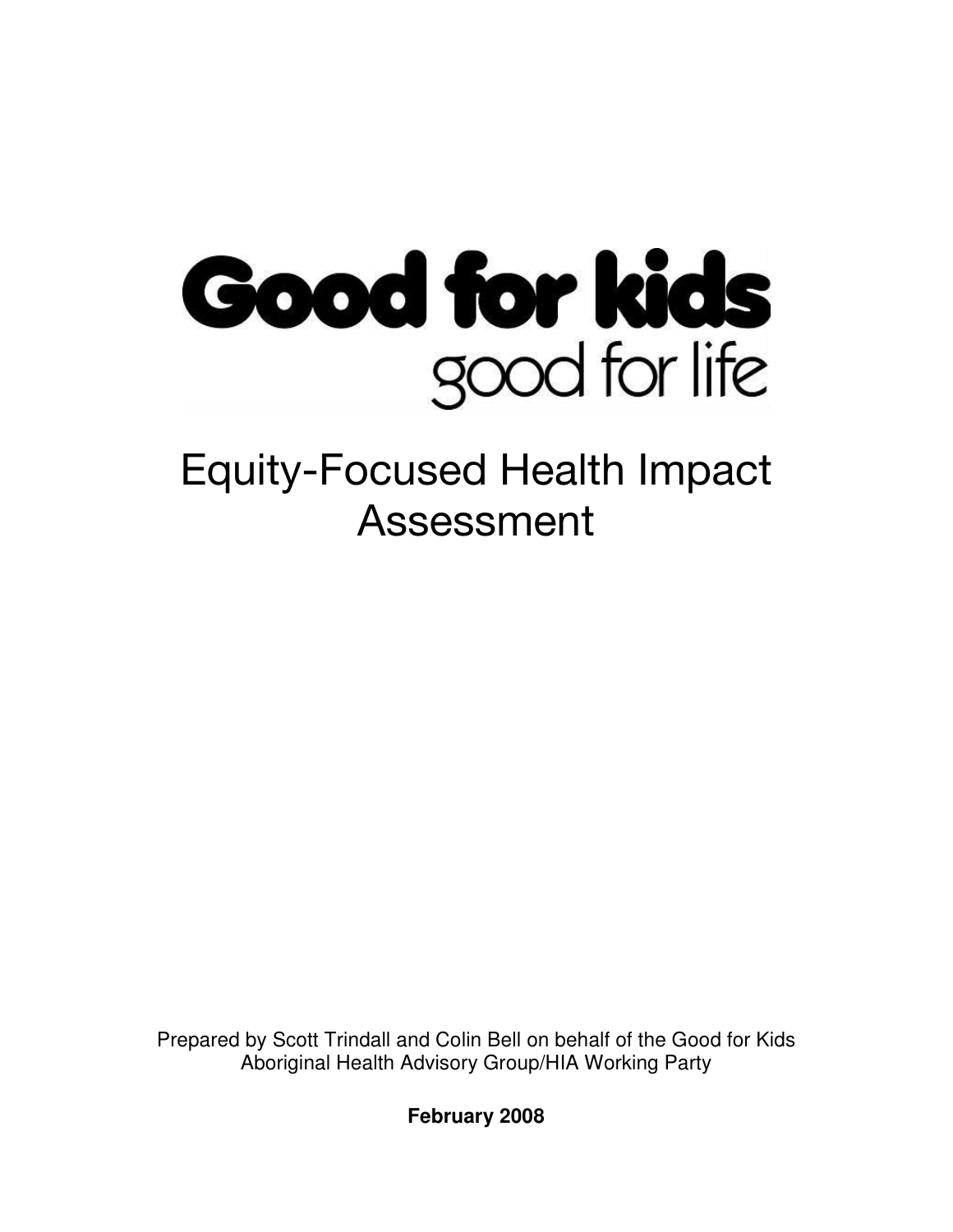#### **TABLE OF CONTENTS**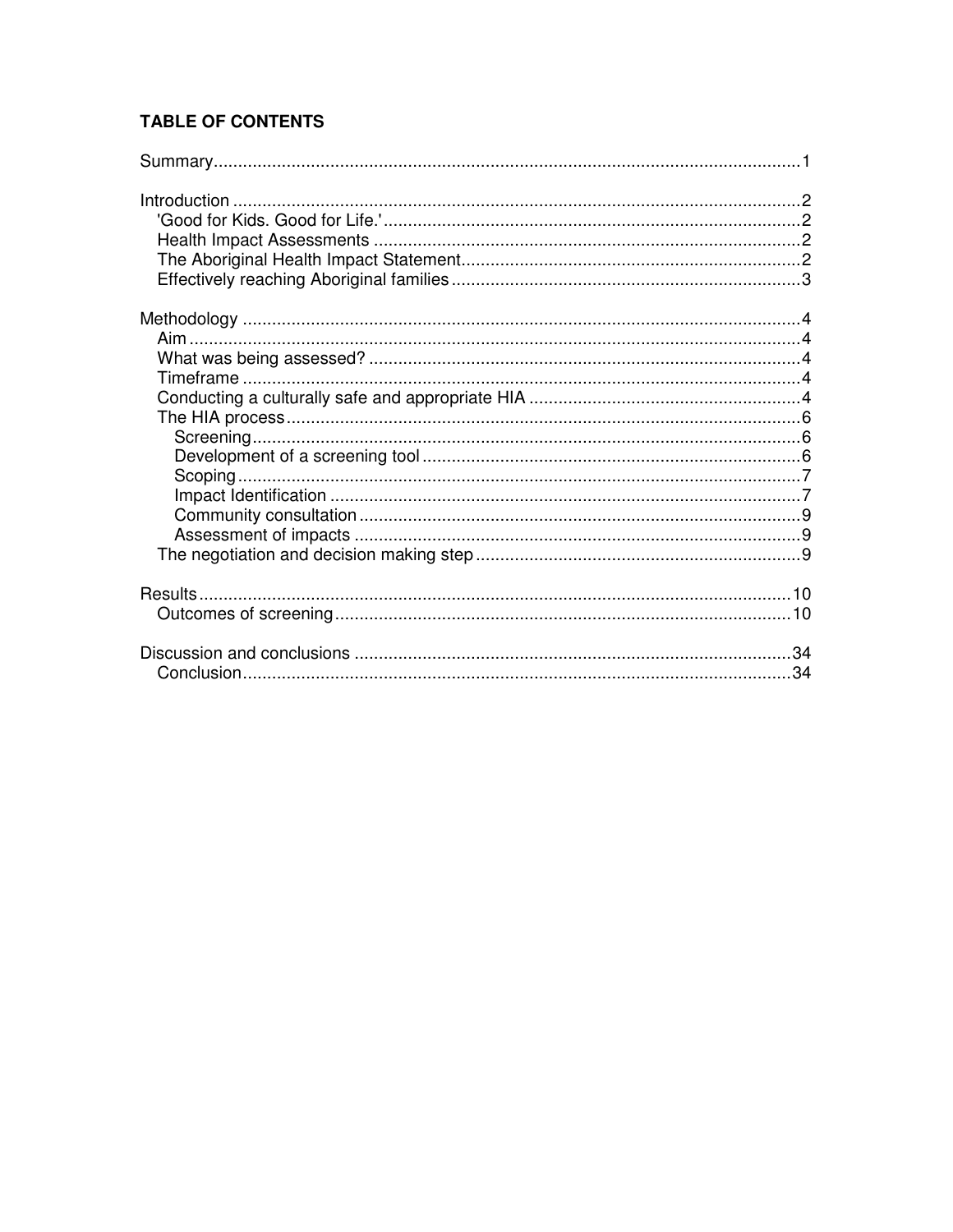# **Summary**

This report outlines the methods and findings from the Hunter New England Area Health Service's (HNE AHS) 'Good for Kids. Good for Life.' program (Good for Kids) Health Impact Assessment (HIA). The HIA was completed in the period December 2006 – August 2007 and was implemented under the direction of a Good for Kids HIA working party and staff of the Good for Kids program. As an HIA development site, the working party and program staff received additional support from the University of NSW Research Centre for Primary Health Care and Equity (CHETRE).

The purpose of the Good for Kids equity-focused HIA was to improve the equity with which the program was delivered to Aboriginal and non-Aboriginal children. The use of HIA's in Aboriginal health contexts has been limited, so the HIA working party took the opportunity modify the HIA so that it better reflected the principles of Aboriginal Health. This involved drawing on equity-focussed HIA methodology, learning from HIA's completed in indigenous communities overseas and adopting an Aboriginal model of health.

HIA's are generally undertaken prior to the commencement or implementation of a policy or program. The Good for Kids HIA was conducted after the program plan had been developed and program implementation had already commenced. This presented several obstacles which needed to be managed as well as opportunities which could be exploited.

The HIA produced over 80 recommendations. These included incorporating additional settings and target areas for the program (e.g. focussing on Aboriginal Community Controlled Health Organisations in the Health stream); amending Good for Kids resources to include culturally safe and appropriate material; and highlighting gaps in the program where additional planning and bodies of work were required. These recommendations have been incorporated to the Good for Kids program plan and systems are in place for monitoring progress on them.

The equity-focused HIA allowed us to consider the intended and unintended outcomes of the Good for Kids program for Aboriginal communities and to modify the program so that we maximise the chances of reaching Aboriginal children and making a difference. Moreover, the implementation process has provided us with a methodology for assessing the health impact of similar programs on Aboriginal communities.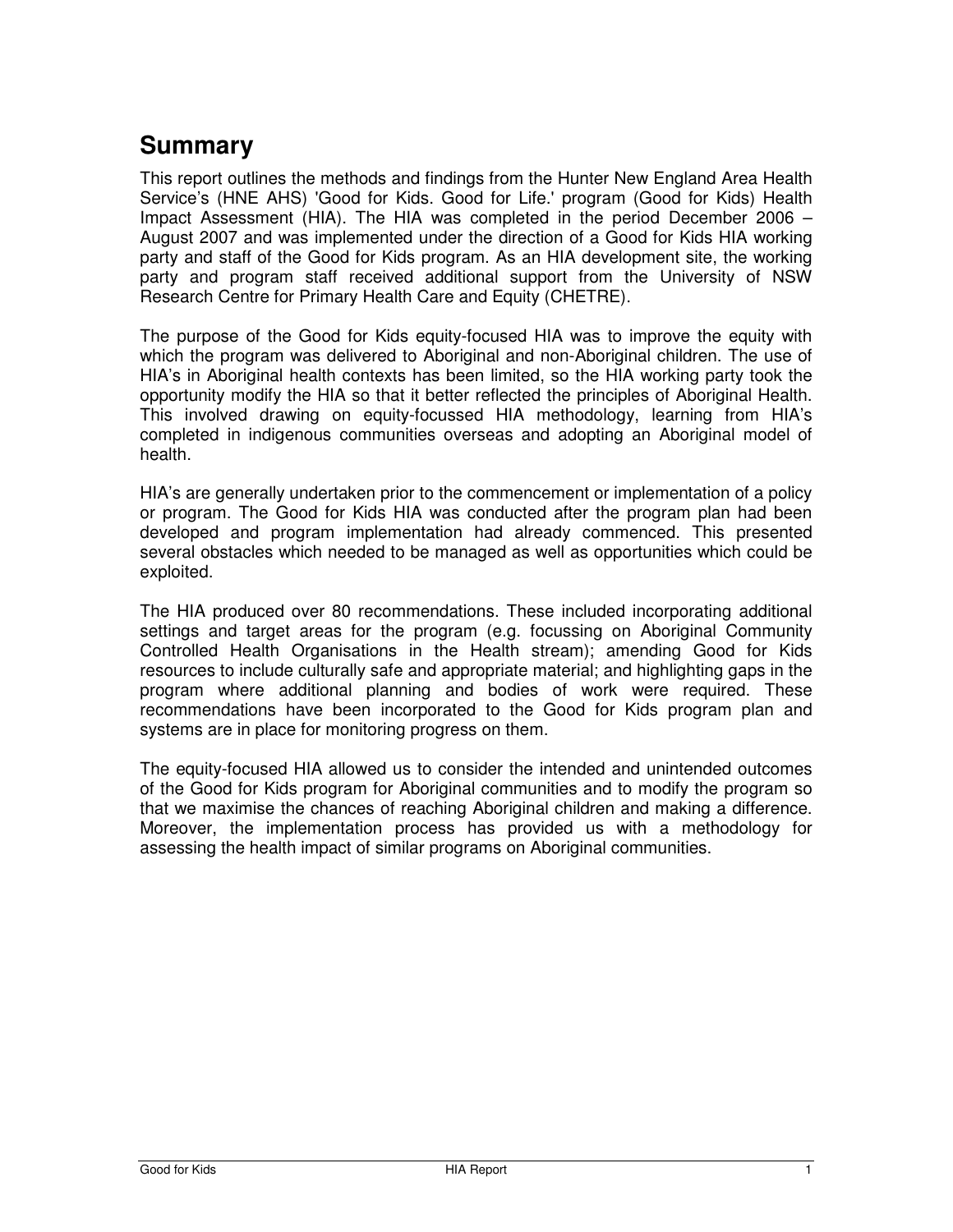# **Introduction**

## **'Good for Kids. Good for Life.'**

The Hunter New England Area Health Service 'Good for Kids. Good for Life.' program is Australia's largest ever population-based childhood obesity prevention trial. It brings together a variety of agencies, community groups and industry to provide practical information, as well as new programs and systems, to make it easier for children to be active and eat well.

Good for Kids is part of the NSW Government's Live Life Well campaign and began in 2005. The five-year program targets children aged up to 15 years, with a specific focus on improving the health of Aboriginal kids in the Hunter New England region of NSW Australia. Interventions are delivered to children through five settings: schools, children's services, community organisations and groups (eg Sports clubs, family services), health services and Aboriginal communities. The program has a media and marketing stream to deliver key messages to parents and an evaluation stream so that progress and impact can be measured.

## **Health Impact Assessments**

Health Impact Assessments (HIA's) can be described as

A combination of procedures, methods and tools by which a policy, program or project may be assessed and judged for its potential effects on the health of the population and the distribution of these impacts within the population.

European Centre for Health Policy, 1999

HIA's are an impact assessment tool, similar in nature to environmental and social impact assessments, and are designed to assess the intended and unintended health impacts of a policy, program or product.

An equity-focussed HIA "uses health impact assessment methodology to produce a complementary and structured way of determining the potential differential and distributional impacts of a policy or practice on the health of the population as well as on specific groups within that population and it assesses whether the differential impacts are inequitable" (Mahoney et al 2004).

## **The Aboriginal Health Impact Statement**

Current NSW Health policy directs that new strategies or policies which have an impact on health within Aboriginal communities be subject to an Aboriginal Health Impact Statement. The Aboriginal Health Impact Statement is used to ensure that the health needs of Aboriginal people are considered and integrated during the development of programs and policy through encouraging consultation and negotiation with Aboriginal people. As the Good for Kids program was addressing these vital issues through the more intensive HIA and community consultation projects an agreement was reached with HNE Aboriginal Health branch that an Aboriginal Health Impact Statement was not required.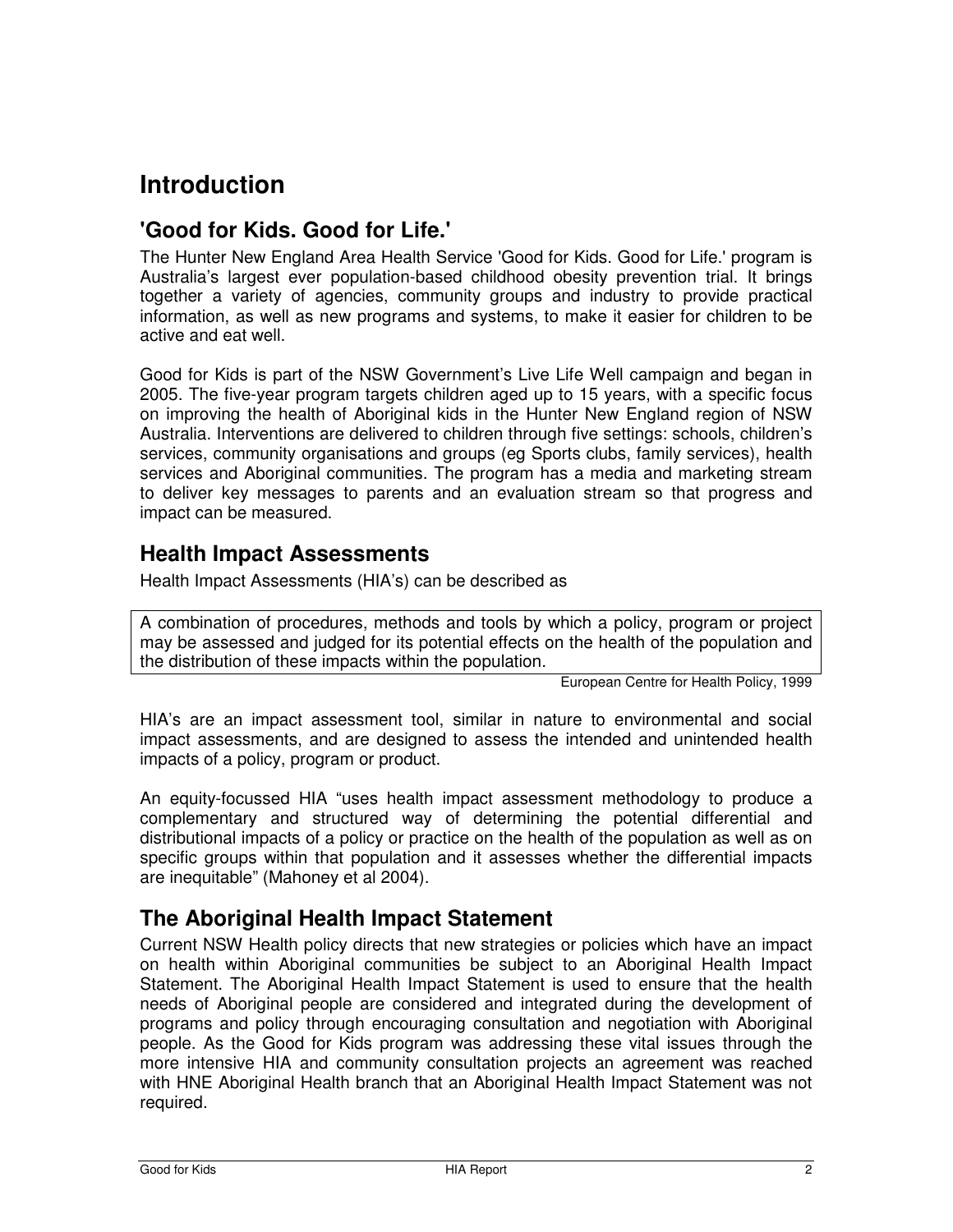# **Effectively reaching Aboriginal families**

Indicators of good health are lower in Aboriginal communities in Hunter New England than non-Aboriginal counterparts. In an effort to help address this disparity Good for Kids has adopted a number of strategies to make it as easy for Aboriginal children to be active and eat well as it is for non-Aboriginal children. These strategies are summarised in the table below.

| <b>Strategy</b>              | <b>Contribution</b>                                              | <b>Timing</b> |
|------------------------------|------------------------------------------------------------------|---------------|
| <b>Differential Funding</b>  | Funding at a ratio of $\sim$ 3:1 for Aboriginal compared to non- |               |
|                              | Aboriginal children                                              | Ongoing       |
| Employment of                | To ensure cultural safety and appropriateness                    | Ongoing       |
| indigenous staff             |                                                                  |               |
| Aboriginal Health            | To guide the planning, development and implementation of         | Ongoing       |
| <b>Stream Advisory Group</b> | Good for Kids for Aboriginal communities.                        |               |
| Aboriginal communities       | Advice from Aboriginal community members on needs and            | $2006 -$      |
| consultation project         | aspirations around healthy eating and physical activity for      | 2007          |
|                              | children and input into program design.                          |               |
| Ongoing consultation         | Feedback from staff, the advisory group and the community        | Ongoing       |
|                              | on how we are going                                              |               |
| Equity-focussed Health       | How can Good for Kids better meet the needs of Aboriginal        | $2006 -$      |
| Impact Assessment            | children and not exacerbate existing inequity? Conducted         | 2007          |
|                              | by experts in Aboriginal health and related fields.              |               |

**Table 1:** Good for Kids Program Strategies to Reach Aboriginal Children

In addition to recognising the disadvantage faced by Aboriginal communities these strategies acknowledge that Aboriginal people are best positioned to determine what the health needs of Aboriginal children are and to deliver solutions, where possible, and advise on solutions if not.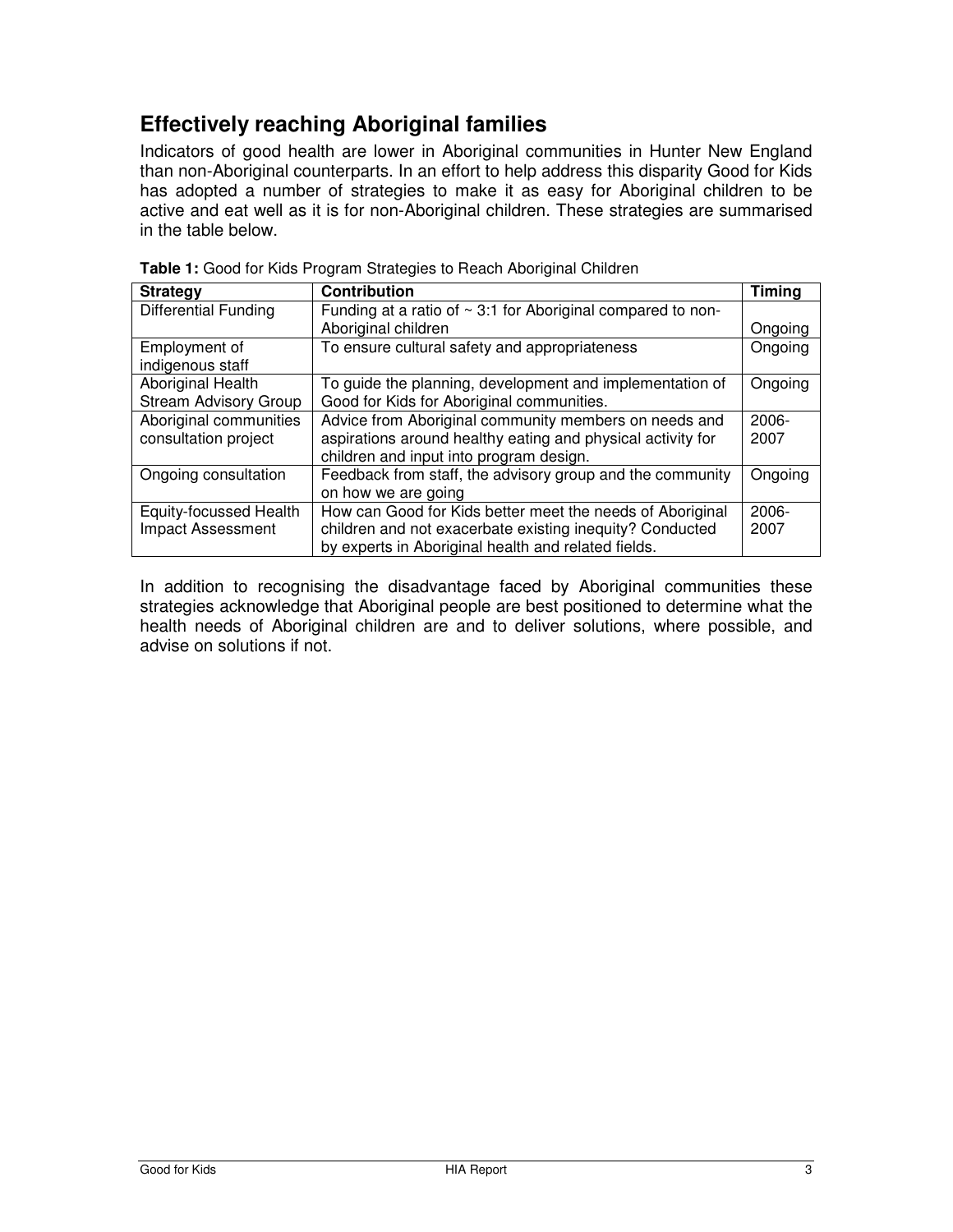# **Methodology**

### **Aim**

The aim of the Good for Kids equity-focused HIA was to improve the equity with which the program was delivered to Aboriginal and non-Aboriginal children. We set out to better meet the needs of Aboriginal children and not exacerbate existing inequalities in health status.

#### **What was being assessed?**

HIA's assess the health impacts, intended or unintended, of policies or programs. In this HIA, the Good for Kids intervention plan of action was assessed. The plan was developed by drawing on evidence of best practice in childhood obesity prevention and developing and refining the strategies through a workshop and ongoing discussions with obesity experts and stakeholders. These strategies were then organised into streams of work namely Schools, Children's Services, Community, Health Services, Social Marketing, Aboriginal Health as well as an Evaluation stream to measure the impact of program.

#### **Timeframe**

The Good for Kids program began in late 2005 with the program plan being endorsed in June 2006. The HIA process began with training for relevant staff in late 2006. A working party was subsequently established to conduct the HIA and the HIA itself occurred over the period February to June 2007. Most work conducted by the HIA working took place following scheduled meetings of the Good for Kids Aboriginal Health Stream Advisory group, which were held roughly every 2 months. Some additional meetings, such as the impacts identification workshop and subsequent follow-up meetings, were also held. The HIA recommendations were endorsed by the Good for Kids Aboriginal Health Advisory group in late 2007. The programs senior management body agreed to make recommended changes to Good for Kids at a Program Advisory Committee meeting in December 2007.

## **Conducting a culturally safe and appropriate HIA**

HIA's have rarely been done from the perspective of Aboriginal communities and they are built around a 'westernised' model of health. Because there are fundamental differences between Aboriginal and non-Aboriginal understandings of health our first step was bringing together a group of people who were able to comment on health impacts from an Aboriginal perspective. Thus, the HIA working party included Aboriginal representatives from the following organisations who were also identified as key partners in delivering the Good for Kids program:

- Aboriginal Community Controlled Health Organisations (Walhallow Aboriginal Medical Service and Tamworth Aboriginal Medical Service)
- NSW Departments of Education and Training and Sports and Recreation
- University Department of Rural Health
- HNE Aboriginal Health
- HNE Population Health
- NSW Catholic Education Commission
- University of Newcastle, Many Rivers Diabetes Prevention Project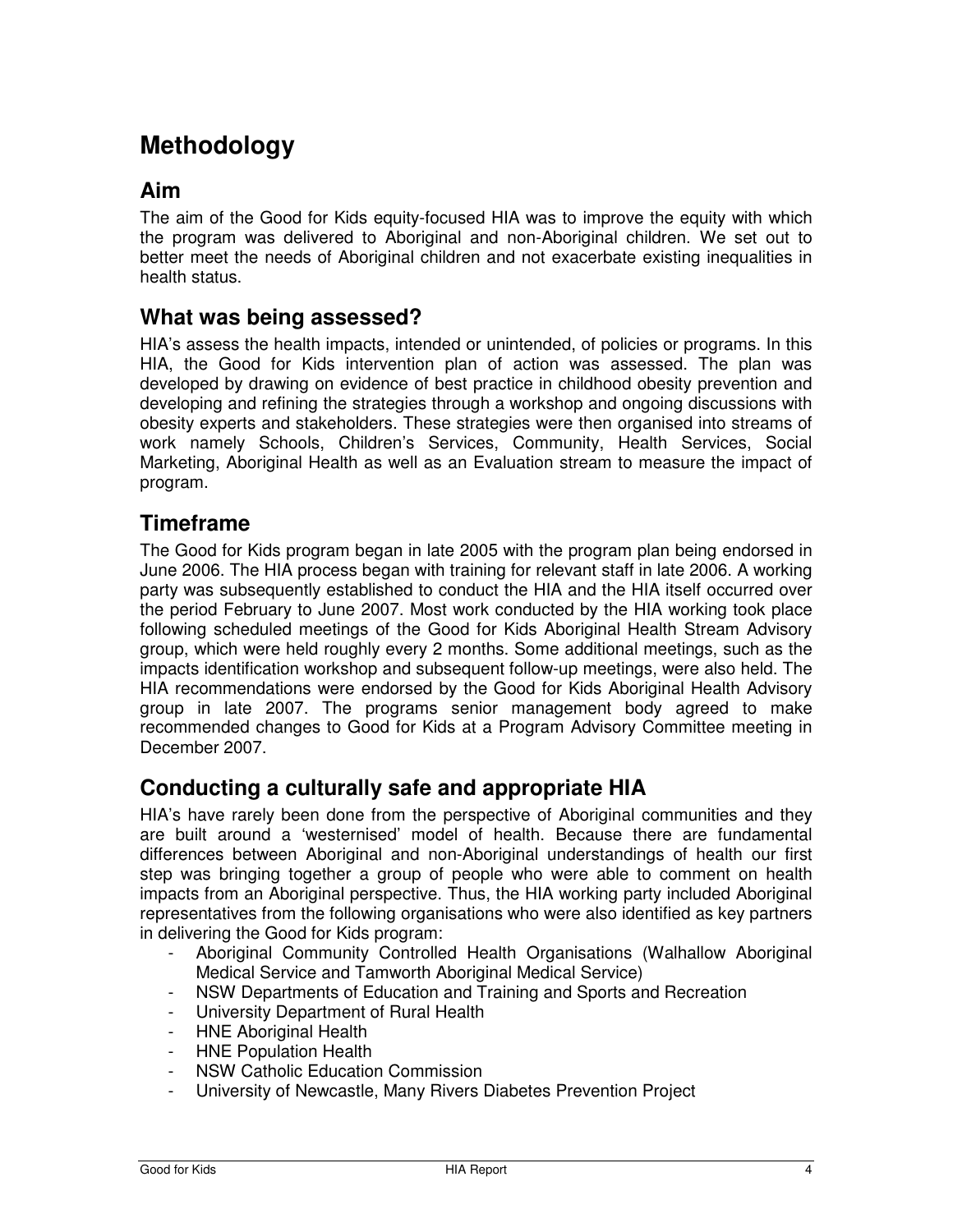These members were able to represent their organisation as well as make contributions as members of their respective Aboriginal communities. Non-Aboriginal members of the working party included the Director of the Good for Kids Good for Life program and staff from CHETRE who supported us in the HIA process.

Prior to undertaking the HIA, the working party considered the whole HIA approach and processes against Aboriginal self-determination principles and the concepts associated with empowerment for Aboriginal people. Questions were asked of the HIA process such as does it impinge on our ability to assert our cultural identity?

Processes can impact negatively on cultural identity by insisting on conformity to the rules of the dominant culture. This insistence is enforced through the established norms of program delivery principles. A major way in which the HIA was a risk to cultural integrity for Aboriginal people was the timing associated with the HIA. It was agreed that for the HIA to proceed, time would need to be taken for the working party to consult with members of their Aboriginal community. This communication protocol can take days or weeks depending on what is happening for the community.

Our next step was to identify an appropriate model of health. There are several models of Aboriginal health and these are generally more inclusive of community health and social connection, mental and spiritual wellbeing and connection of individual health to the environment. Models of Aboriginal health were assessed for their suitability to the HIA by the working party and agreement made that the following be used to guide the HIA.



**Diagram 1** – A Framework for Assessing Impacts on Aboriginal Health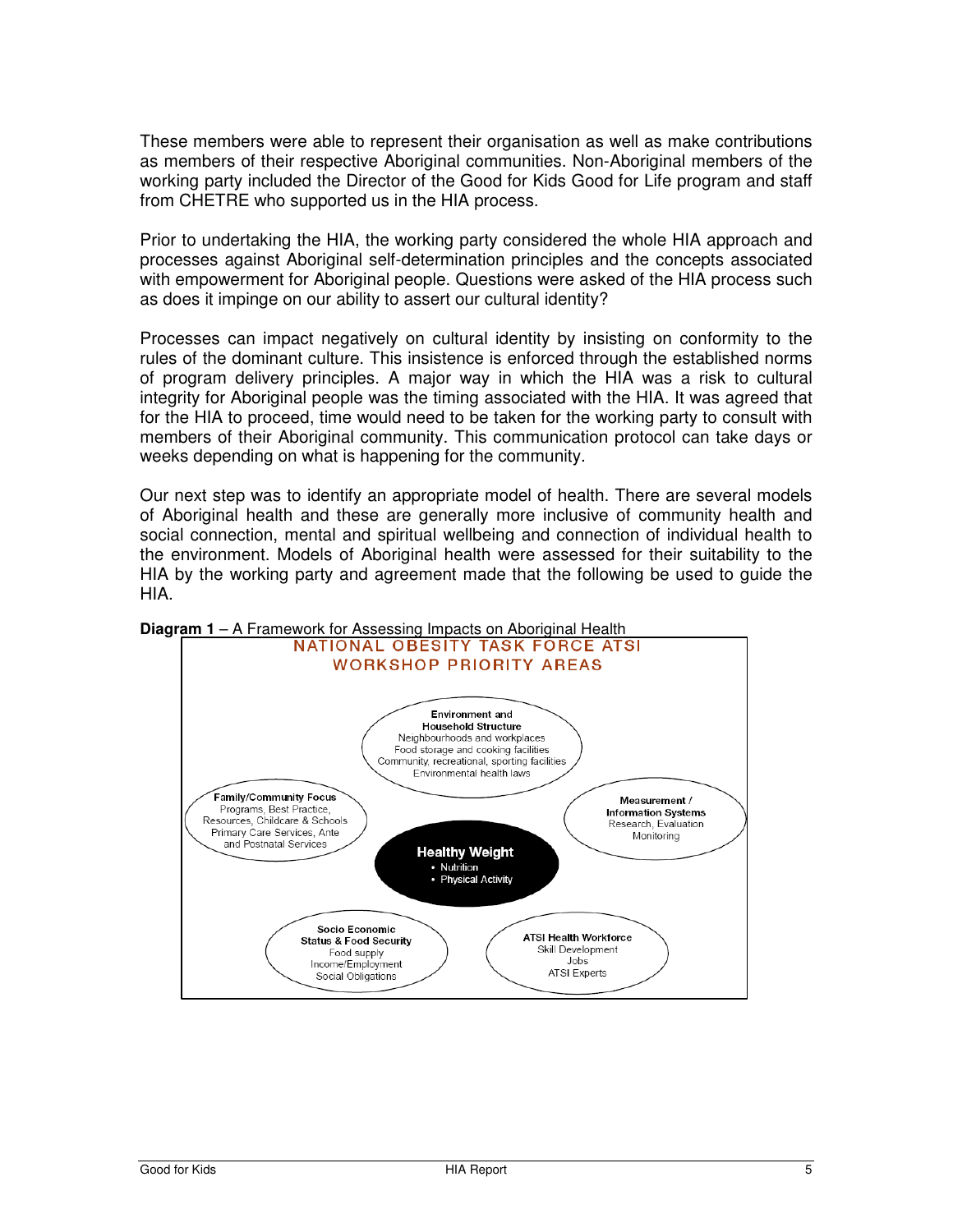## **The HIA process**

The Good for Kids HIA was modelled on the Australasian Collaboration for Health Equity Impact Assessment's Equity Focused Health Impact Assessment Framework (Mahoney et al 2004). The HIA focussed on equity within the Good for Kids program for Aboriginal children and followed the established steps in HIA of screening, scoping, identification and assessment and decision-making and recommendations. The HIA was supported through the NSW HIA development site project, which provided training and access to resources to undertake HIA's from the University of NSW Centre for Health Equity Training, Research and Evaluation.

#### **Screening**

The purpose of screening is to determine whether or not a program or policy will have significant impacts on health to warrant the completion of a HIA (see insert). Should potential for impacts on health be low, then a HIA is not recommended, conversely if high, then HIA should be undertaken.

A screening process quickly and systematically establishes:

- Whether a particular policy, programme or project has an impact on health
- How a policy may affect the health of the vulnerable sections of the population
- The likely direction and scale of the health impacts are they negligible, serious or speculative
- Whether the effects are short term or long term and whether effects are direct or indirect
- If there is a need for a more detailed assessment
- **If HIA is the best way to effectively address health and equity issues**

'Health Impact Assessment Guidance' Institute of Public Health, Ireland 2006

As Good for Kids has a deliberate focus on Aboriginal children, the screening step also included a focus on the potential impacts on Aboriginal health. At the 'screening' meeting, the HIA working party identified that the existing HIA processes would need reviewing and modifying to suit the needs of the program.

#### **Development of a screening tool**

Using the 'National Obesity Taskforce ATSI Workshop Priority Areas Framework' (see Diagram 1) for unpacking Aboriginal health priorities for obesity prevention, and considering the literature provided through CHETRE, a tool was developed to facilitate screening. This tool was a designed as a survey questionnaire asking for yes/no responses to the following questions:

- i. Is there potential for positive health impacts affecting any of the following health determinants for Aboriginal children aged 0 – 15 years?
- ii. Are the potential effects likely to have any serious negative health impacts?
- iii. Are the potential negative impacts likely to increase existing health inequalities between Aboriginal and non-indigenous people?
- iv. Does the proposed program also impact on emotional, spiritual, mental and/or cultural health and wellbeing?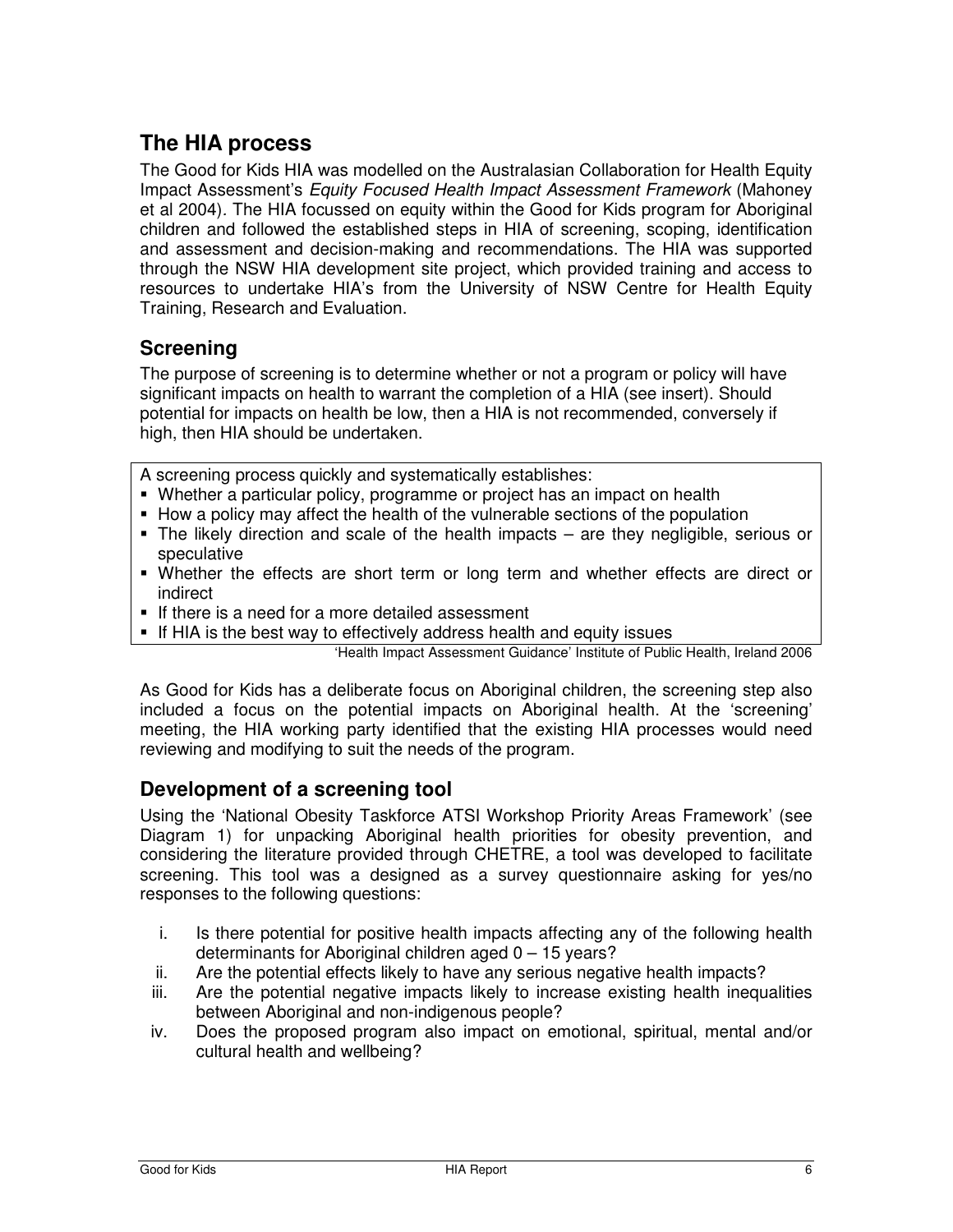## **Scoping**

The scoping step is designed to identify what type of HIA should be undertaken and how and when it will implemented. There are many types of HIA, including desktop, rapid, intermediate and comprehensive; scoping identifies which model is most appropriate through assessing relevant factors and informing how to best address these.

Scoping involves planning and designing the HIA, setting out its parameters. Thorough scoping saves time, work and resources in the remaining steps. Scoping is 'the key step, if not the most important step, in the HIA process

Health Impact Assessment: A practical guide, NSW Health 2007

Prior to undertaking scoping, the Good for Kids HIA working party identified that there was no need to assess the cultural appropriateness of tools designed to assist scoping, given that it was basically a planning and administrative process. The tool utilised in the Good for Kids HIA considered:

- $\blacksquare$  the scale of the proposal (e.g. type, topic, investment);
- **significance of health impacts, based on screening:**
- timing (urgency in identifying health impacts and links to other programs);
- external interest (political and public); and
- capacity (resources and HIA expertise).

#### **Impact Identification**

During the health impacts identification step of a HIA, known and potential health impacts are identified and assessed. This step of a HIA is where the most work takes place.

Impact identification involves collecting information (data and evidence) to identify the potential and/or actual impacts of the proposal. There are three core activities in this stage:

- 1. Profiling the affected community focusing particularly on SES/SEP aspects and other factors that might impact on subgroups of the population differentially,
- 2. Gathering evidence on the effectiveness of the (proposed) intervention described here as the (proposed) policy or practice,
- 3. Gathering evidence from the affected stakeholders including residents and target group(s).

Once the three types of data are compiled it will be necessary in the next step (assessment) to collate, analyse and appraise it with specialist input.

Equity Focused Health Impact Assessment Framework, ACHEIA, 2004

In the broader context of the Good for Kids program, an extensive consultation process with targeted Aboriginal communities was taking place at the same time as the HIA was being undertaken. This consultation project was designed to allow Aboriginal communities to have input into the further design of Good for Kids as well as to comment on the programs existing strategies. Given that this was allowing community/stakeholder participation in program design, and that informing program design on appropriateness and priority areas for Aboriginal communities was a key aim of the Good for Kids HIA, a separate community consultation process was not included.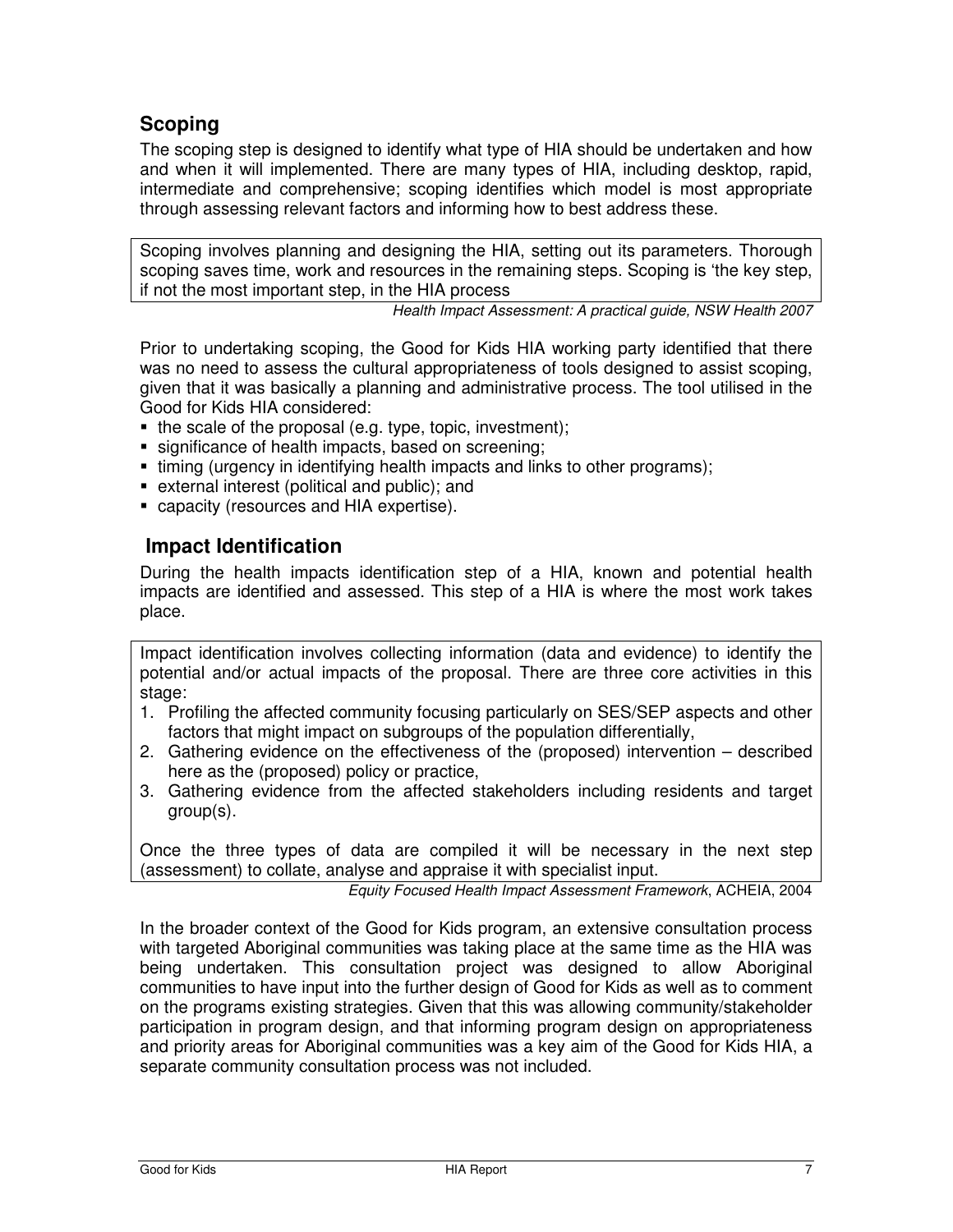It was agreed also that sub-groups within this community group were limited in terms of socio-economic status (SES) indicators and that impacts on Aboriginal communities, which generally have a holistic view of community, would be evenly spread throughout community members. This negated the need to undertake a standard community profiling exercise.

Evidence and literature on the effectiveness of nutrition and physical activity interventions for Aboriginal children is very limited. The HIA working party members however were agreed to be well placed to comment on potential impacts of the program given their collective experience delivering programs to Aboriginal children, families and communities. Members of the working party were all Aboriginal people with experience working in government and community agencies, as well as their drawing on their own personal experiences and knowledge of Aboriginal communities. The working party included:

- 3 Aboriginal Health Cluster Coordinators, Hunter New England Area Health Service
- CEO, Aboriginal Medical Service
- Health Programs Co-ordinator, Aboriginal Medical Service
- Program Manager, Aboriginal Health, Hunter New England Area Health Service
- Aboriginal Education Advisor, Catholic Education Commission
- Aboriginal Education Consultants, NSW Department of Education and Training
- Indigenous Health Project Co-ordinator, University Department of Rural Health
- Indigenous Project Officer, University of Newcastle Many Rivers Diabetes Prevention Project
- Aboriginal Development Officer, NSW Sport and Recreation
- Good for Kids staff Aboriginal Health Project Coordinator and Project Officers

The Good for Kids HIA impacts identification step was carried out over a two-day workshop. The workshop was facilitated jointly by Good for Kids program staff and a representative from HNE Aboriginal Health. During the workshop each stream or setting of the Good for Kids program was summarised by program staff for the working party as an introduction to discussion of stream strategies (as per version 17 of the Good for Kids program plan). Following this, the group discussed the potential effectiveness of the strategy to equally reach and benefit Aboriginal children in that setting, focusing on the following areas:

- 1. What is the stream trying to do?
- 2. What are the known and potential health impacts?
- 3. Will Aboriginal children be disadvantaged by the initiative?
- 4. Are there likely to be inequitable or unanticipated impacts?
- 5. What are the key recommendations for implementation?

From this discussion recommendations were framed:

- on how to amend existing strategies to make them more suitable;
- or to develop new strategies where gaps were identified in existing strategies.

HIA's typically include a community consultation step, in our case however, a large community consultation was being conducted concurrently with the HIA so we did not do additional consultation as part of the HIA.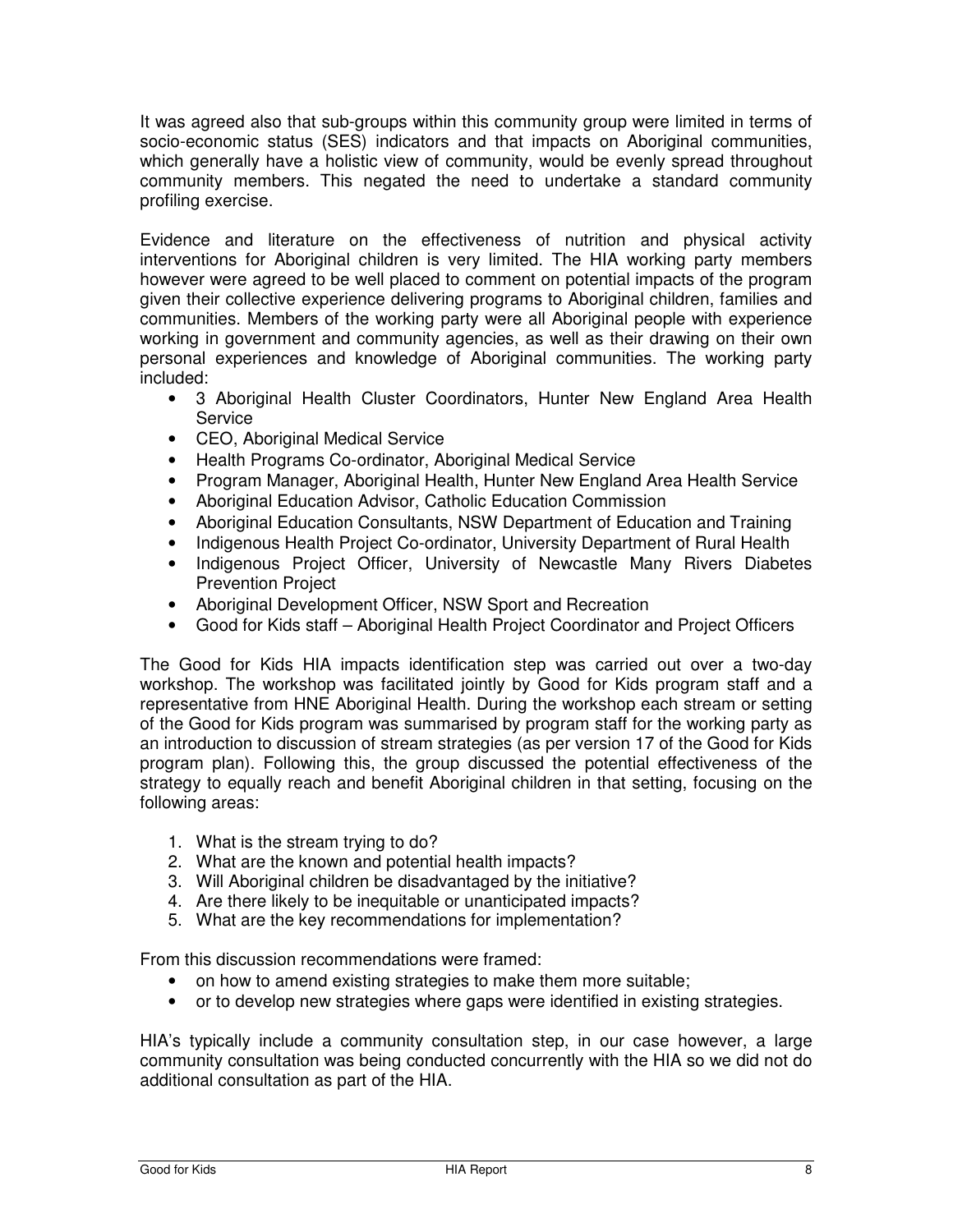An interim report from the workshop was produced and circulated among working party members for further comment. A number of key members of the working party were unable to attend the workshop. Extra meetings with these members were arranged to gain their input into the impact identification step.

#### **Community consultation**

At the conclusion of the impacts identification workshop a series of recommendations were recorded. It was agreed that these would be assessed and further developed at subsequent meetings of the HIA working party. An interim report from the impacts identification workshop was produced and this document formed the basis of follow up meetings with working party members. Members reviewed the document, confirming content and identifying key priority areas.

#### **Assessment of impacts**

At the conclusion of the impacts identification workshop a series of recommendations were recorded and agreement reached that due to time restrictions recommendations would be assessed and further developed at a subsequent meeting of the HIA working party. An interim report from the impacts identification workshop was produced and this document formed the basis of follow up meetings with working party members where individuals were requested to confirm the content of the interim report and to identify key priority areas.

The process of arranging follow up meetings took several months to complete. During this time, the Good for Kids program plan underwent a number of revisions, with some of the strategies discussed during the workshop and follow up meetings, either being changed or removed altogether, this became significant at later stages of the HIA when developing a monitoring plan.

#### **The negotiation and decision making step**

The final step of the HIA outlines how the outcomes or findings of a HIA will be used by the proponents in delivery or implementation of the policy or program the HIA.

The decision-making and recommendations stage of HIA is where the steering committee makes decisions to reach a set of final recommendations for acting on the findings of the HIA.

Health Impact Assessment: A practical guide, NSW Health 2007

Recommendations from the HIA were presented to Good for Kids program management. After all recommendations were endorsed by the program manager and the program advisory committee, the program director instructed Good for Kids program managers to develop response strategies for each recommendation. This process was assisted through the Aboriginal Health Stream.

The response strategies to the Good for Kids HIA were then presented back to the HIA working party who agreed that they represented an effective response to their recommendations. These were then presented to the Good for Kids Program Advisory Committee who provided their final endorsement and approved amending the Good for Kids program plan to include the outcomes of the Good for Kids HIA.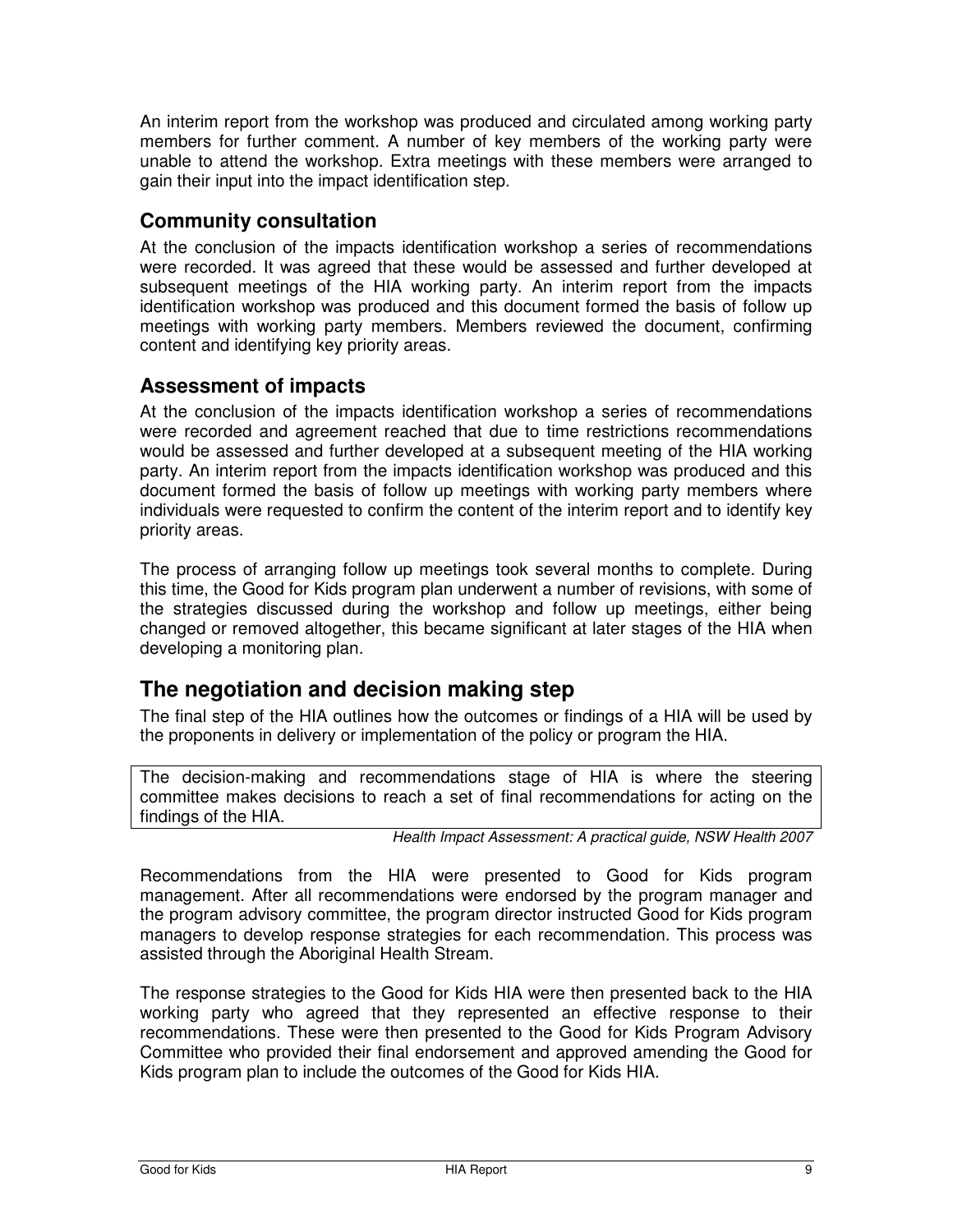# **Results**

## **Outcomes of screening**

Analysis of the responses recorded using the screening tool showed that there was strong likelihood that Good for Kids could produce positive or negative impacts on health. Through this process, the working party was able to identify that the Good for Kids program should proceed with the further steps of an HIA. The working party also noted that tools to support each subsequent step of the Good for Kids HIA would need to be modified to suit an Aboriginal Health context.

The working party also discussed the ability of the Good for Kids program to address Aboriginal community capacity development and self-determination issues – key issues for Aboriginal communities and also priorities of the NSW and Australian governments. Time did not permit lengthy discussion of these issues but their importance was highlighted and it was recommended that Good for Kids build in mechanisms to encourage employment of Aboriginal staff that allowed ongoing input from Aboriginal people, not only in the consultation phase, but also to program implementation and governance.

#### **Outcomes of scoping**

The scoping exercise was carried out following a meeting of the Good for Kids Aboriginal Health Advisory Group and involved the working party completing a pro-forma. The responses were then compared to a scoring matrix to determine appropriate models of HIA which showed that an Interim-level HIA would be most appropriate for Good for Kids.

Some time after this meeting, Good for Kids, which was being support to undertake HIA from NSW Health, received advice from a HIA specialist that a Rapid, Equity-focussed HIA would be more suitable for assessing equity issues for Aboriginal children. Feedback from CHETRE suggested that a more appropriate model of HIA would be a Rapid, equity-focussed HIA.

This advice was reported to the working party who noted that the methodology of Rapid, equity-focussed HIA was consistent with the goals of the Good for Kids HIA as agreed to at screening stage agreed and as such agreed to proceed with the HIA as suggested by CHETRE. Due to timing constraints, the working party decided to commence with the Rapid, equity-focussed HIA starting from impact identification stage.

#### **Outcomes of impact identification step**

Over 80 recommendations were made as an outcome of the initial workshop and followup meetings (see following pages). In addition to these recommendations, the HIA working party identified the following priority areas as guiding principles to frame the adoption of HIA recommendations.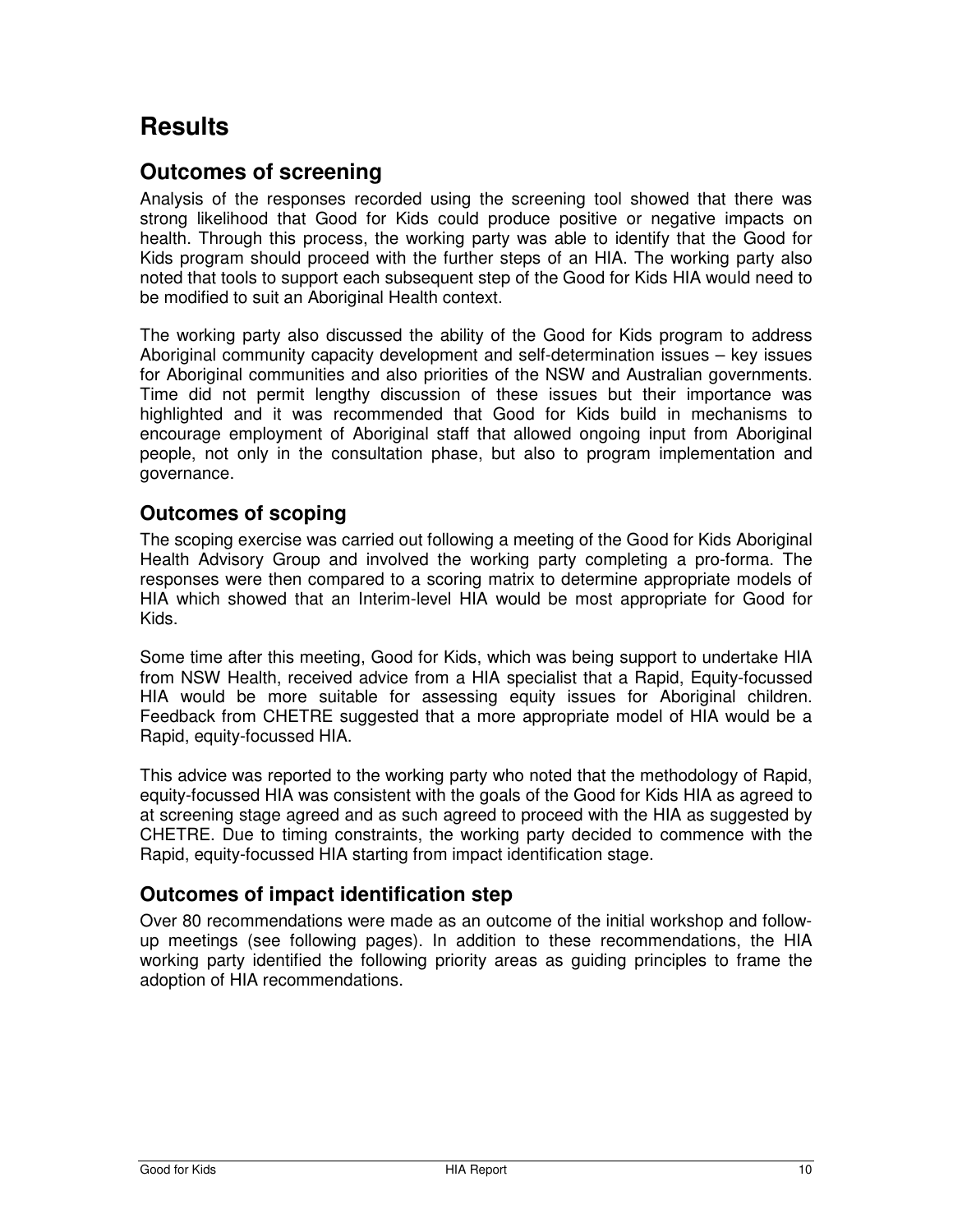#### Is there a good rationale for targeting Aboriginal children within Good for Kids?

While health is a priority area for Aboriginal children, concern was expressed that childhood obesity was not on the radar as a major health issue within Aboriginal communities. An absence of data indicating prevalence of overweight and obesity in Aboriginal children was identified. Because the Aboriginal Health agenda is already an overcrowded one, a compelling case for including overweight and obesity on it should be made prior to asking the Aboriginal community to engage in a program like Good for Kids. This should include efforts to raise awareness of the health problems associated with childhood obesity, and data which accurately reports the situation in Aboriginal communities.

#### Aboriginal communities need to be included in the evaluation process

Flowing on from the above, the Good for Kids program is well-placed to add to the evidence base for childhood overweight and obesity rates in Aboriginal communities. The program does not currently included sufficient strategies for targeting this cohort during evaluation stages. The evaluation process should be reviewed to include strategies for targeting Aboriginal children.

#### Lower levels of access to transport and other resources

Aboriginal people are overrepresented at the lower range of the socio-economic status scale and as such Good for Kids program interventions should not place extra financial burden on parents.

#### Grandparents, aunties and uncles and siblings and cousins play a significant role in caring for Aboriginal children

In most Aboriginal families in Hunter New England grandmothers, aunties, uncles and older siblings and cousins take on roles associated with those of the parent in nuclearfamily models. The objectives and strategies of individual streams need to be redirected to target and engage grandparents, aunties and uncles and siblings and cousins as carers of Aboriginal children.

#### **Recommendations from the impact identification step**

The outcomes of the impact identification workshop and the subsequent planned responses to the recommendations of the working party are presented over the following pages for each of the streams in the Good for Kids program.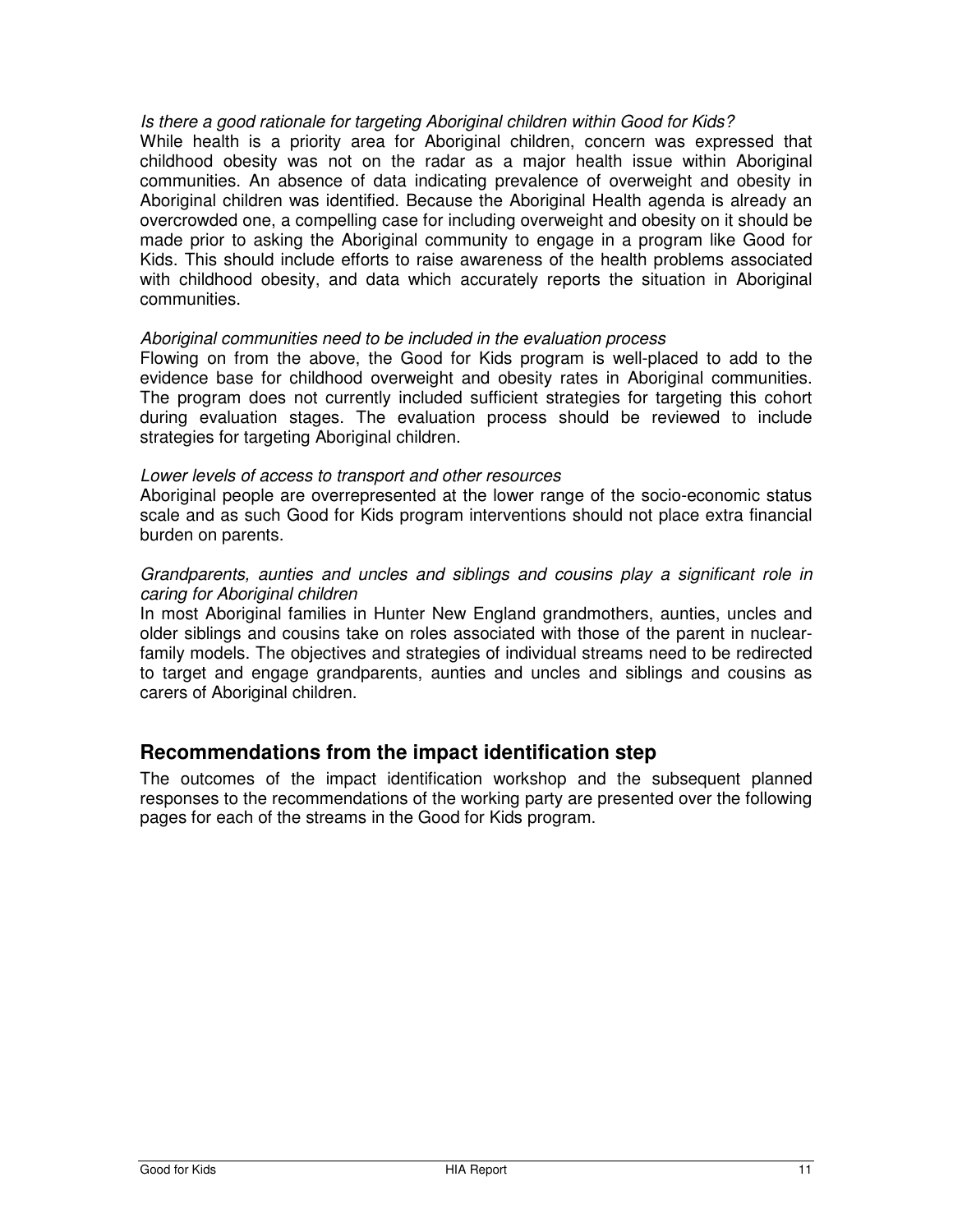| Objective 1 – Increase awareness of Good for Kids in schools.                                                                                                                                                                                                                                                                           |                                                                                                                                                                                                                                                                                                                                                                                                                                                                                                                                                                                                                                                                                                                                                                                                                                                                                                                                               |                                                                                                                                                                                                                                                                                                                                            |
|-----------------------------------------------------------------------------------------------------------------------------------------------------------------------------------------------------------------------------------------------------------------------------------------------------------------------------------------|-----------------------------------------------------------------------------------------------------------------------------------------------------------------------------------------------------------------------------------------------------------------------------------------------------------------------------------------------------------------------------------------------------------------------------------------------------------------------------------------------------------------------------------------------------------------------------------------------------------------------------------------------------------------------------------------------------------------------------------------------------------------------------------------------------------------------------------------------------------------------------------------------------------------------------------------------|--------------------------------------------------------------------------------------------------------------------------------------------------------------------------------------------------------------------------------------------------------------------------------------------------------------------------------------------|
| <b>ISSUES FOR CONSIDERATION</b>                                                                                                                                                                                                                                                                                                         | <b>RECOMMENDATIONS</b>                                                                                                                                                                                                                                                                                                                                                                                                                                                                                                                                                                                                                                                                                                                                                                                                                                                                                                                        | <b>RESPONSE STRATEGY</b>                                                                                                                                                                                                                                                                                                                   |
| established<br>■ There<br>are<br>resources,<br>networks<br>and<br>mechanisms<br>within<br>Aboriginal communities which would be<br>effective mediums for raising the profile<br>of the Good for Kids program.<br>• Aboriginal people will expect that these<br>processes will be followed when Good<br>for Kids are promoting programs. | 1. Good for Kids Schools stream to<br><b>SIPS</b><br><b>TAS</b><br>consider<br>using<br>and<br>(targeted<br>Aboriginal<br>schools)<br>as<br>'lighthouse' schools for modelling best<br>practice healthy eating and physical<br>activity programs in an Aboriginal<br>context.<br>When promoting Good for Kids<br>2.<br>programs to parents either directly or<br>through their children in the schools<br>setting,<br>the<br>following<br>existing<br>Aboriginal education resources should<br>be utilised to ensure optimal exposure<br>for to Aboriginal parents/community:<br>Aboriginal Education Assistants<br>(school-based)<br>Aboriginal<br>Community<br>Liaison<br>Officers (district based)<br>Home School Liaison/Aboriginal<br>School Liaison Officers (district<br>based)<br>Regional<br>Aboriginal<br>Education<br>Advisory Group (region)<br>Aboriginal Education Consultative<br>Groups (local, regional and state<br>groups) | Schools Stream Manager Ask schools<br>working group to identify lighthouse<br>schools, prioritising those ones which<br>meet lighthouse schools criteria and<br>have high rates of Aboriginal student<br>enrolment.<br>• To be included within the performance<br>management plan for the Good for Kids<br>Senior Education Officer (SEO). |
| school<br>students<br>• Aboriginal<br>are                                                                                                                                                                                                                                                                                               | <b>Kids</b><br>School<br>3.<br>Good<br>for<br>stream                                                                                                                                                                                                                                                                                                                                                                                                                                                                                                                                                                                                                                                                                                                                                                                                                                                                                          | • Including alternative education providers                                                                                                                                                                                                                                                                                                |
| suspended/expelled from schools<br>at                                                                                                                                                                                                                                                                                                   | that<br>strategies<br>demonstrate<br>to                                                                                                                                                                                                                                                                                                                                                                                                                                                                                                                                                                                                                                                                                                                                                                                                                                                                                                       | as settings to be included within the                                                                                                                                                                                                                                                                                                      |
| than<br>non-indigenous<br>higher<br>rates                                                                                                                                                                                                                                                                                               | alternative, supplementary education                                                                                                                                                                                                                                                                                                                                                                                                                                                                                                                                                                                                                                                                                                                                                                                                                                                                                                          | performance management plan of the                                                                                                                                                                                                                                                                                                         |
| <b>Students</b><br>counterparts.<br>who<br>are                                                                                                                                                                                                                                                                                          | providers are included as settings for                                                                                                                                                                                                                                                                                                                                                                                                                                                                                                                                                                                                                                                                                                                                                                                                                                                                                                        | SEO.                                                                                                                                                                                                                                                                                                                                       |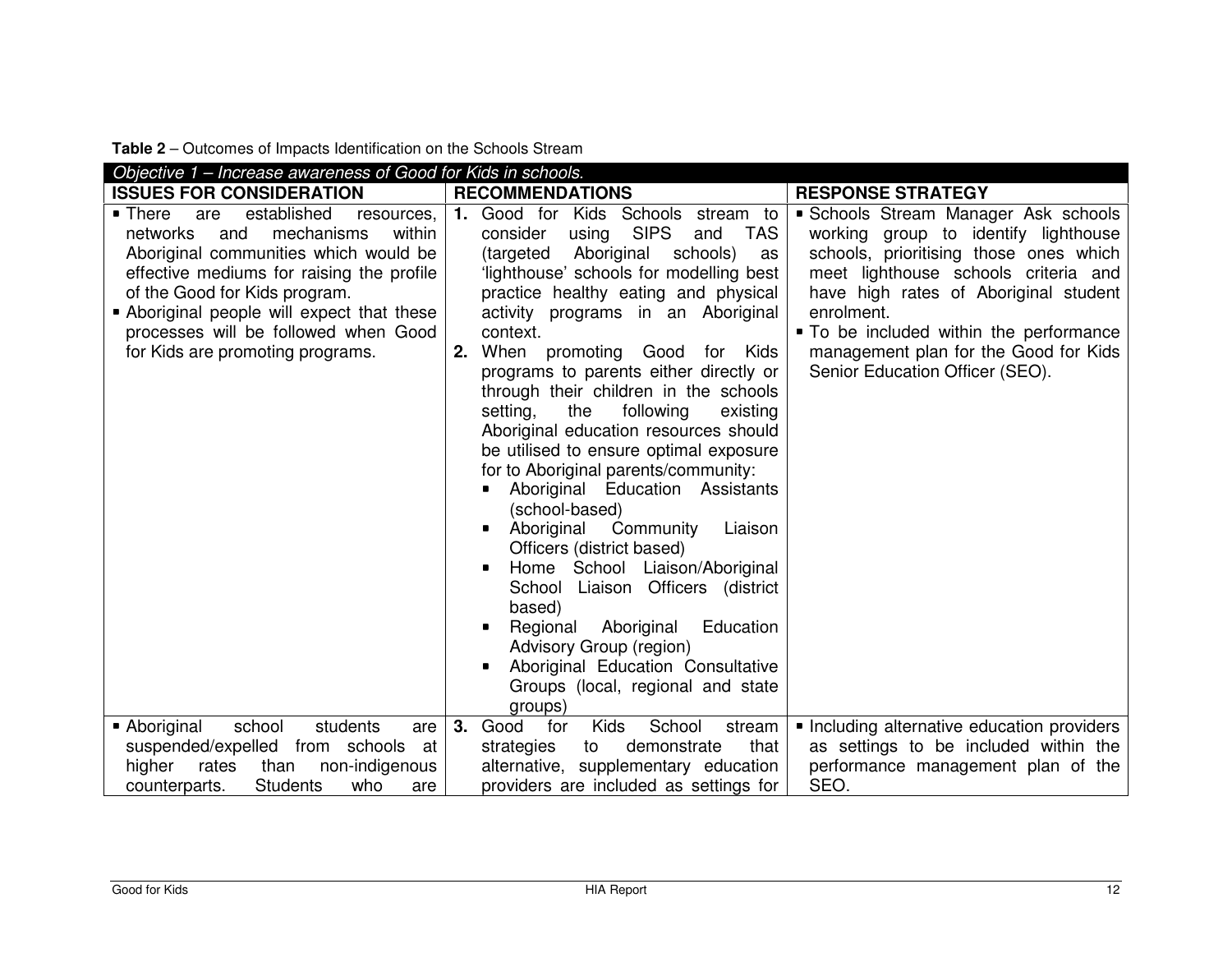| suspended/expelled<br>for<br>extended<br>periods<br>often<br>alternative<br>access<br>education programs such as home<br>schooling and PCYC student learning<br>centres. | school children.                                                                                                                                                                      |                                                                                                                                                                                                               |
|--------------------------------------------------------------------------------------------------------------------------------------------------------------------------|---------------------------------------------------------------------------------------------------------------------------------------------------------------------------------------|---------------------------------------------------------------------------------------------------------------------------------------------------------------------------------------------------------------|
| • Children have access to computers and<br>IT/internet at schools at equitable rates;<br>away from schools Aboriginal's have<br>lower rates.                             | 4. Ensure that any computer-based<br>for<br>strategies<br>encouraging<br>of<br>healthy<br>eating<br>and/or<br>facilitating<br>physical activity are supported with<br>print material. | ■ Supporting<br>documents<br>for<br>guiding<br>principles to state that all relevant<br>strategies will have printed material for<br>dissemination.                                                           |
| <b>Engaging parents in programs for</b><br>children is a challenge in the broader<br>community, as it is in Aboriginal<br>communities                                    | 5.<br>Programs which target engaging<br>parents of Aboriginal school children to<br>include strategies for school and non-<br>school settings.                                        | <b>Engaging parents of Aboriginal children</b><br>is a priority area for Aboriginal Health<br>Stream in 2008. Schools stream to take<br>direction from Aboriginal Health Stream<br>on appropriate strategies. |
|                                                                                                                                                                          | Objective 2 – Implement guiding principles to increase the amount of time children are engaged in age appropriate physical activity                                                   |                                                                                                                                                                                                               |
| during and after school hours                                                                                                                                            |                                                                                                                                                                                       | <b>RESPONSE STRATEGY</b>                                                                                                                                                                                      |
|                                                                                                                                                                          |                                                                                                                                                                                       |                                                                                                                                                                                                               |
| <b>ISSUES FOR CONSIDERATION</b><br>• Children will sometimes skip school to                                                                                              | <b>RECOMMENDATIONS</b><br>6. Ensure that participation in physical                                                                                                                    | • Supporting documentation of Guiding                                                                                                                                                                         |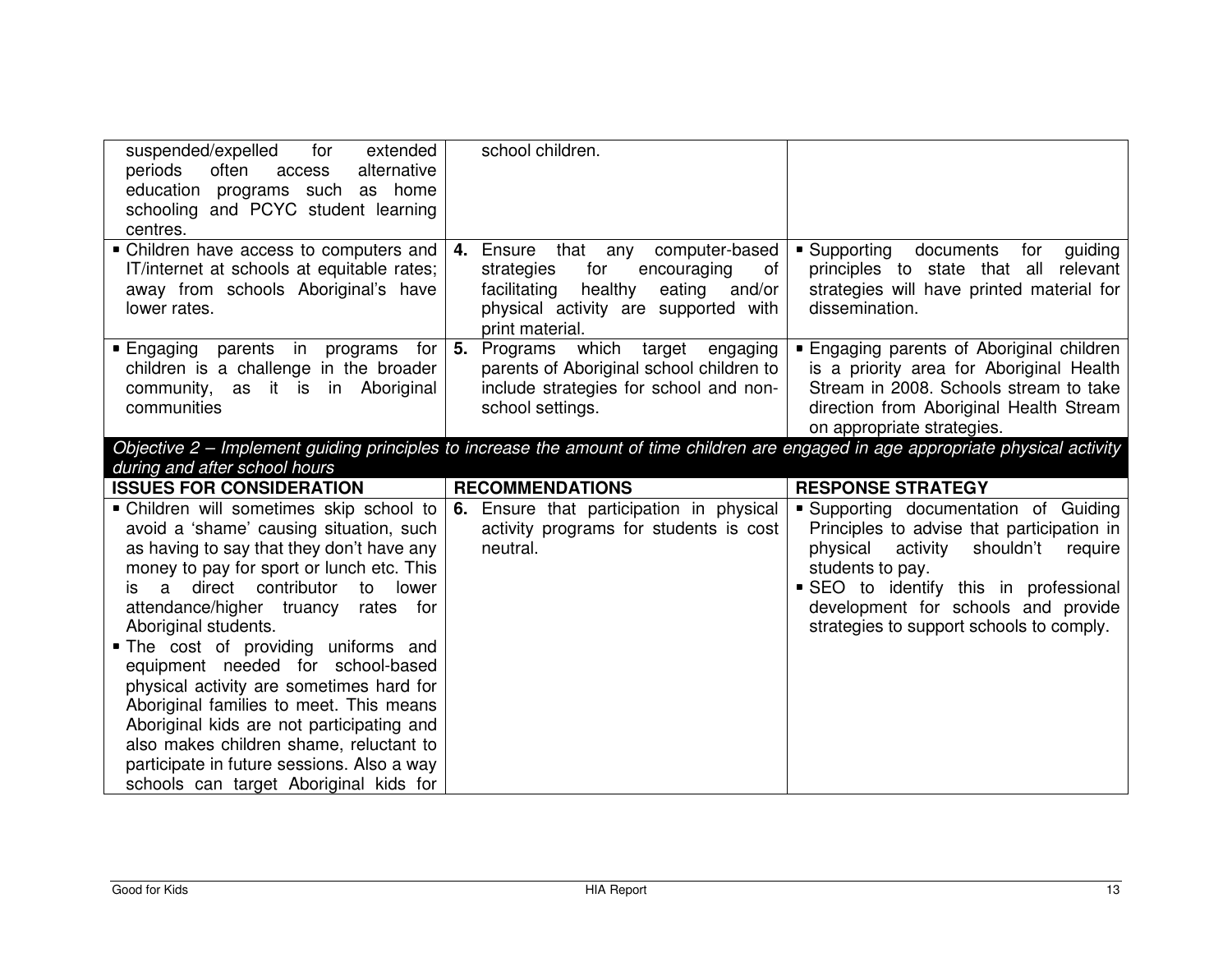| exclusion.                                                                                                                                                                                                                                                                                                                                                                                                                    |                                                                                                                                                                                                                                                  |                                                                                                                                                                                                                                                                                                                                                                                                                                                                                                                                                                                                                                                                      |
|-------------------------------------------------------------------------------------------------------------------------------------------------------------------------------------------------------------------------------------------------------------------------------------------------------------------------------------------------------------------------------------------------------------------------------|--------------------------------------------------------------------------------------------------------------------------------------------------------------------------------------------------------------------------------------------------|----------------------------------------------------------------------------------------------------------------------------------------------------------------------------------------------------------------------------------------------------------------------------------------------------------------------------------------------------------------------------------------------------------------------------------------------------------------------------------------------------------------------------------------------------------------------------------------------------------------------------------------------------------------------|
| . The Australian Sports Commissions<br>'Traditional Indigenous Games' program<br>effectively engages Aboriginal children in<br>physical activity.                                                                                                                                                                                                                                                                             | 7. Traditional Indigenous Games to be<br>utilised in existing physical activity<br>programs as a way of engaging<br>Aboriginal children more.                                                                                                    | <b>Traditional Indigenous Games to be</b><br>included in the Good for Kids Physical<br>Activity<br>resource program<br>that is<br>developed for schools.                                                                                                                                                                                                                                                                                                                                                                                                                                                                                                             |
| • Schools sometimes deny access to sport<br>as a way of disciplining students.                                                                                                                                                                                                                                                                                                                                                | Denial of physical activity/physical<br>8.<br>education is not to be used as a<br>disciplinary technique.                                                                                                                                        | Will<br>in<br>$\blacksquare$<br>included<br>supporting<br>be<br>documentation of Guiding Principles.<br>Will be included in the professional<br>development package for schools                                                                                                                                                                                                                                                                                                                                                                                                                                                                                      |
| <b>Expecially in remote areas, resources for</b><br>physical activity for catholic schools and<br>public schools could be shared to                                                                                                                                                                                                                                                                                           | Guiding principles are delivered across<br>9.<br>especially<br>for<br>systems,<br>remote<br>locations to facilitate resource sharing<br>and whole of community sporting<br>events.                                                               | • The establishment of local networks to<br>support resource sharing to be included<br>in the performance management plan for<br>the SEO.                                                                                                                                                                                                                                                                                                                                                                                                                                                                                                                            |
| <b>ISSUES FOR CONSIDERATION</b>                                                                                                                                                                                                                                                                                                                                                                                               | Objective 3 - Implement guiding principles to preference vegetable, fruit and water consumption during schools<br><b>RECOMMENDATIONS</b>                                                                                                         | <b>RESPONSE STRATEGIES</b>                                                                                                                                                                                                                                                                                                                                                                                                                                                                                                                                                                                                                                           |
| • Very likely to disadvantage Aboriginal<br>children if parents are relied on to<br>provide the food to be consumed in fruit<br>and vegetable programs.<br>• The implications of providing access to<br>the food resources for healthy eating<br>Aboriginal<br>for<br>families,<br>programs<br>particularly the actual purchasing and<br>storage of food, could be a barrier to<br>Aboriginal students/parents participation. | 10. Provide fruit for students to<br>be<br>consumed during classes.<br>11. Use existing transport infrastructure<br>through the health service to deliver<br>fruit and vegetables to schools with<br>high Aboriginal student enrolment<br>rates. | Good for Kids is not planning on<br>providing fruit to any school. If this is a<br>strategy that is deemed essential it could<br>be investigated as a joint program with<br>schools and Aboriginal health Stream.<br>To ensure sustainability we<br>are<br>encouraging schools to adapt strategies<br>within their school to ensure equitable<br>access. We have included strategies in<br>supporting documentation of Guiding<br>Principles.<br>• To ensure students have access to fruit<br>and vegetables for Crunch and Sip,<br>supporting<br>documents<br>include<br>information on schools can ensure<br>equitable access<br>In order for a school to become a |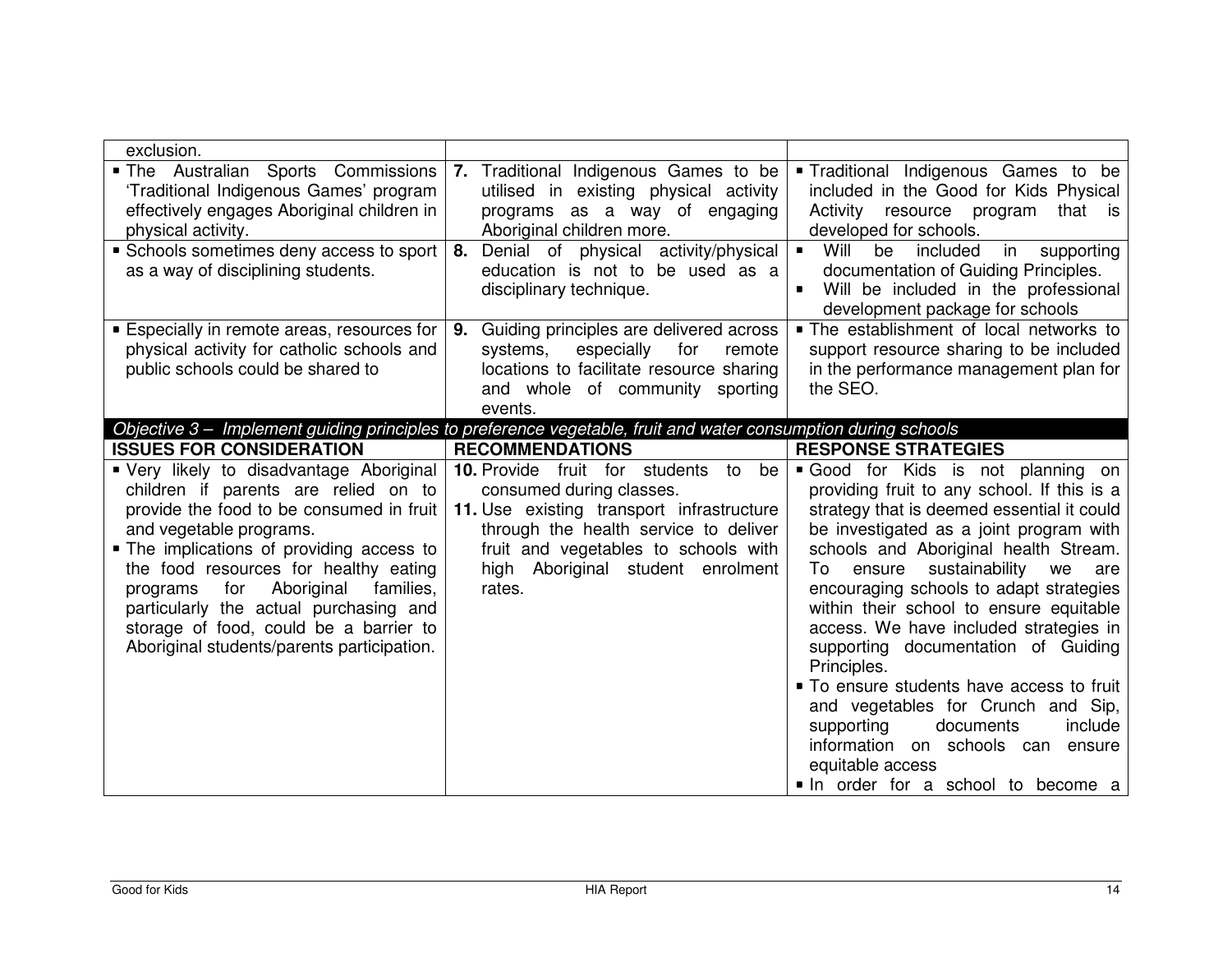|                                                                                                                                                                                                                                                                                                                                                                                                                                                          |                                                                                                                                                                                                                                                                                                                                  | "Crunch and Sip" school they must<br>identify how they will ensure that all<br>children have access to fruit and<br>vegetables.<br>• Refer to the Aboriginal Health Stream to<br>develop additional strategies.                                                                                                |
|----------------------------------------------------------------------------------------------------------------------------------------------------------------------------------------------------------------------------------------------------------------------------------------------------------------------------------------------------------------------------------------------------------------------------------------------------------|----------------------------------------------------------------------------------------------------------------------------------------------------------------------------------------------------------------------------------------------------------------------------------------------------------------------------------|----------------------------------------------------------------------------------------------------------------------------------------------------------------------------------------------------------------------------------------------------------------------------------------------------------------|
| Some Aboriginal children leave school<br>grounds to access food at either food<br>outlets or private homes of relatives.<br>Restricting access to off-school food<br>outlets could mean Aboriginal children<br>miss out altogether.                                                                                                                                                                                                                      | 12. Provide healthy eating opportunities for<br>students within school grounds if<br>restricting access to off-campus food<br>outlets.                                                                                                                                                                                           | • Provision of healthy lunches at school is<br>currently outside the scope of schools<br>stream and Good for Kids program.<br>Refer to Aboriginal Health Stream.                                                                                                                                               |
| Schools have guiding principles on<br>curriculum that provide for including<br>perspectives of Aboriginal culture into all<br>areas of the classroom.<br>• Classrooms which incorporate aspects<br>of Aboriginal cultural are more engaging<br>for Aboriginal children.<br>In limited situations, bush tucker/food<br>might be more accessible for Aboriginal<br>families than the typical fruits and<br>vegetables consumed in non-indigenous<br>homes. | <b>13. Guiding</b><br>principals to<br>encourage<br>teachers to incorporate the use of<br>"bush tucker"<br>topics<br>healthy<br>in<br>eating/nutrition modules to engage<br>Aboriginal children in these types of<br>lessons.<br>14. Include using bush tucker in programs<br>that encourage fruit and vegetable<br>consumption. | • Using culturally appropriate<br>learning<br>materials will be included in Good for<br>supporting<br>documentation<br>of<br>Kids<br><b>Guiding Principles</b><br><b>Supporting documentation also to note</b><br>that any resources developed<br>by<br>program will include information about<br>bush tucker. |
| dense snacks.                                                                                                                                                                                                                                                                                                                                                                                                                                            | Objective 4 – Implement programs to increase fruit, vegetable and water consumption and decrease sweetened drinks and energy                                                                                                                                                                                                     |                                                                                                                                                                                                                                                                                                                |
| <b>ISSUES FOR CONSIDERATION</b>                                                                                                                                                                                                                                                                                                                                                                                                                          | <b>RECOMMENDATIONS</b>                                                                                                                                                                                                                                                                                                           | <b>RESPONSE STRATEGIES</b>                                                                                                                                                                                                                                                                                     |
| climate, making it more difficult to store<br>food and drink in a school setting.                                                                                                                                                                                                                                                                                                                                                                        | Some areas in our region have a hot 15. Install fridges in classrooms in hot<br>areas.                                                                                                                                                                                                                                           | • Provision of refrigerators to schools in<br>hot areas is currently outside the scope<br>of schools stream and Good for Kids                                                                                                                                                                                  |

| Further to Aboriginal Health Stream. |
|--------------------------------------|
|                                      |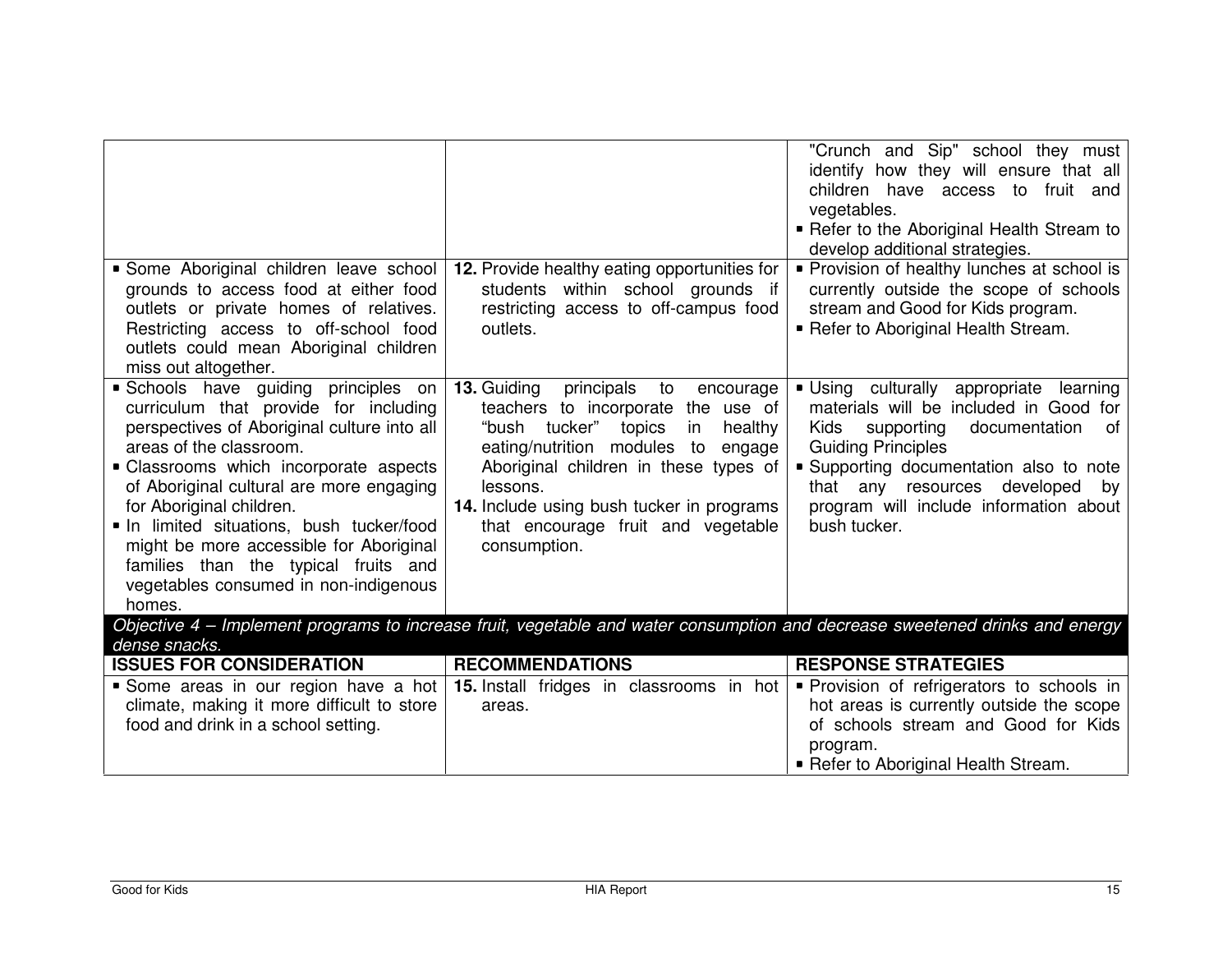| • With regard to the planned consultant<br>positions to be placed within the DET<br>system:<br>Having an Aboriginal 'identified' position<br>for the one of the four jobs could lead to<br>that worker being overworked. Instances<br>in the past have demonstrated that when<br>such Aboriginal consultants are required<br>to do their own job plus assist other<br>team members to work with Aboriginal<br>students/communities,<br>they<br>suffer<br>burnout.<br>The location of positions could cause<br>service gaps as demonstrated in other<br>programs with regional workers based in<br>Tamworth and Newcastle and resulted in<br>Muswellbrook/Singleton/Cessnock<br>the<br>areas receiving inequitable access to<br>services, particularly in the Aboriginal<br>service provision context. | 16. All of the Senior Education Officer<br>(SEO) positions to be subject to<br>selection criteria which will ensure that<br>the person who holds the position is<br>of<br>servicing<br>Aboriginal<br>capable<br>students/communities, with at least<br>one of the positions to be designated<br>for an Aboriginal person.<br>17. Ensure that SEO positions<br>have<br>effective<br>strategies<br>for<br>servicing<br>Aboriginal<br>students<br>in<br>the<br>Muswellbrook/Singleton/Cessnock<br>area. | · Included as essential selection criteria<br>during recruitment for SEO's.<br>Good for Kids program plan to be<br>amended so that it notes that one of the<br>three Good for Kids SEO positions is to<br>be designated for an Aboriginal or<br>Torres Strait Islander person.<br>SEOs will be expected to service all<br>schools and will be performance<br>managed around this. To be included in<br>performance management plan of the<br>SEO.<br>• To be included as on-going item of SWG<br>agenda- SEO servicing of areas.   |
|-------------------------------------------------------------------------------------------------------------------------------------------------------------------------------------------------------------------------------------------------------------------------------------------------------------------------------------------------------------------------------------------------------------------------------------------------------------------------------------------------------------------------------------------------------------------------------------------------------------------------------------------------------------------------------------------------------------------------------------------------------------------------------------------------------|------------------------------------------------------------------------------------------------------------------------------------------------------------------------------------------------------------------------------------------------------------------------------------------------------------------------------------------------------------------------------------------------------------------------------------------------------------------------------------------------------|------------------------------------------------------------------------------------------------------------------------------------------------------------------------------------------------------------------------------------------------------------------------------------------------------------------------------------------------------------------------------------------------------------------------------------------------------------------------------------------------------------------------------------|
| factor for older Aboriginal<br>• Shame<br>children (high school) associated with<br>having a packed lunch.                                                                                                                                                                                                                                                                                                                                                                                                                                                                                                                                                                                                                                                                                            | 18. Social marketing to encourage packed<br>lunches for high school<br>school<br>19. $High$<br>canteens<br>to<br>be<br>encouraged to adopt healthy canteen<br>program.                                                                                                                                                                                                                                                                                                                               | and "Yr7 Orientation<br>■ "Kinder"<br>kits"<br>include information for parents on how to<br>pack a healthy lunchbox.<br>• Major lunchbox objective set for 2009 -<br>strategies still to be developed. Program<br>plan to note that new strategies will need<br>to be assessed for equity in partnership<br>with Aboriginal Health Stream.<br>• Canteens have been a major focus for<br>2007.<br>• Canteen expo held to promote healthy<br>canteens<br>• Menu analysis undertaken for all high<br>schools in area with feedback to |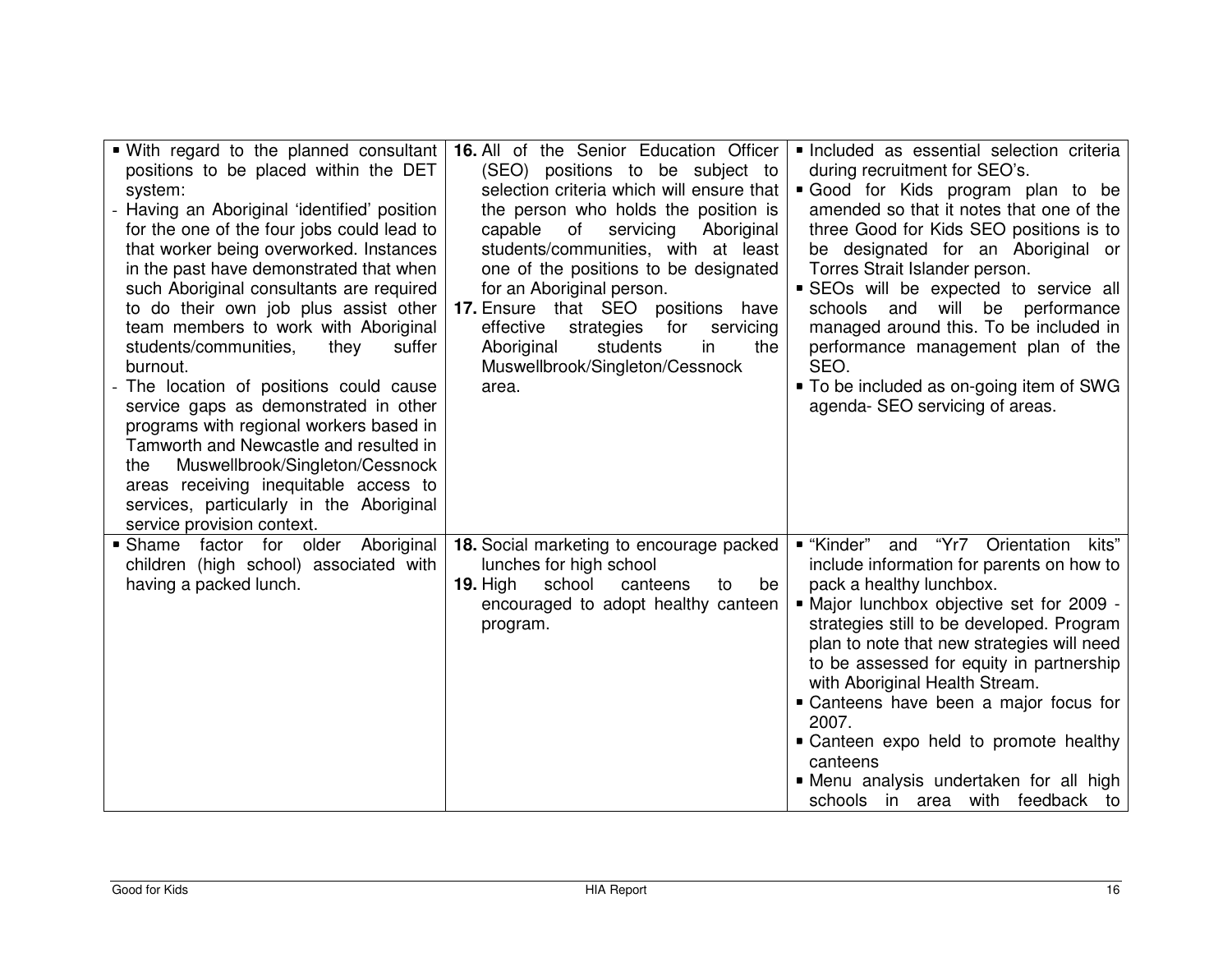|                                                                                                                                                                                                          |                                                                                                                                             | canteens planned.                                                                                                                                                              |
|----------------------------------------------------------------------------------------------------------------------------------------------------------------------------------------------------------|---------------------------------------------------------------------------------------------------------------------------------------------|--------------------------------------------------------------------------------------------------------------------------------------------------------------------------------|
|                                                                                                                                                                                                          | Objective 5 – Implement programs to increase participation in physical activity and decrease small-screen recreation.                       |                                                                                                                                                                                |
| <b>ISSUES FOR CONSIDERATION</b>                                                                                                                                                                          | <b>RECOMMENDATIONS</b>                                                                                                                      | <b>RESPONSE STRATEGIES</b>                                                                                                                                                     |
| • There are higher rates of Otitis Media<br>children<br>Aboriginal<br>in<br>among<br>communities. The Breathe, Blow and<br>Cough (BBC) program is being run in a                                         | 20. Investigate how Good for Kids physical<br>activity programs can support existing<br>BBC programs.                                       | Inclusion to follow up with BBC team<br>once PA kit being developed.                                                                                                           |
| lot of schools and incorporates low<br>levels of physical activity.                                                                                                                                      |                                                                                                                                             |                                                                                                                                                                                |
| · Some Aboriginal children do not have a<br>full school uniform for a number of<br>reasons. Some schools will exclude a<br>student from participating in PE or sports<br>if they have incorrect uniform. | 21. Inadequate PE uniforms as a reason<br>for exclusion from PA/PE activities to<br>be explicitly discouraged in DET<br>guiding principles. | $\blacksquare$ Will<br>included<br>be<br>in<br>supporting<br>documentation of Guiding Principles.<br>. Will be included in the professional<br>development package for schools |
| • Public facilities in areas in the town with<br>higher Aboriginal populations are often<br>rundown and unsafe to use.                                                                                   | 22. Lobby local councils to maintain local<br>sporting grounds and facilities (parks)<br>etc) for non-organised physical activity.          | • Refer to Aboriginal Health Stream.                                                                                                                                           |
| • There is a perception/racist stereotype<br>that all Aboriginal children are good at<br>sports.                                                                                                         | 23. Have no stereotypes about how good<br>Aboriginal children are at sports and<br>which types of sports.                                   | $\blacksquare$ Will<br>included<br>be<br>in<br>supporting<br>documentation of Guiding Principles.<br>. Will be included in the professional<br>development package for schools |
|                                                                                                                                                                                                          | Objective 6 – Increase the knowledge and skills of parents in managing children's nutrition and physical activity.                          |                                                                                                                                                                                |
| <b>ISSUES FOR CONSIDERATION</b>                                                                                                                                                                          | <b>RECOMMENDATIONS</b>                                                                                                                      | <b>RESPONSE STRATEGIES</b>                                                                                                                                                     |
| Nil                                                                                                                                                                                                      | Nil                                                                                                                                         |                                                                                                                                                                                |
|                                                                                                                                                                                                          | Objective 7 - Implement opportunistic assessment of children's height and weight status.                                                    |                                                                                                                                                                                |
| <b>ISSUES FOR CONSIDERATION</b>                                                                                                                                                                          | <b>RECOMMENDATIONS</b>                                                                                                                      | <b>RESPONSE STRATEGIES</b>                                                                                                                                                     |
| • Aboriginal Health Workers working in                                                                                                                                                                   | 24. Investigate the reintroduction of the                                                                                                   | • School screenings are no longer being                                                                                                                                        |
| Community Health receive requests from                                                                                                                                                                   | 'school screenings' for Aboriginal                                                                                                          | recommended by the HIA working party.                                                                                                                                          |
| Aboriginal families for information on the                                                                                                                                                               | families.                                                                                                                                   | This recommendation to be removed.                                                                                                                                             |
| school screening, which has been                                                                                                                                                                         |                                                                                                                                             |                                                                                                                                                                                |
| discontinued.                                                                                                                                                                                            |                                                                                                                                             |                                                                                                                                                                                |
| • The appropriateness of the BMI scale as<br>an accurate indicator of healthy weight                                                                                                                     | 25. Investigate the accuracy of BMI and<br>other weight status assessment tools                                                             | • Refer to Aboriginal Health Stream.                                                                                                                                           |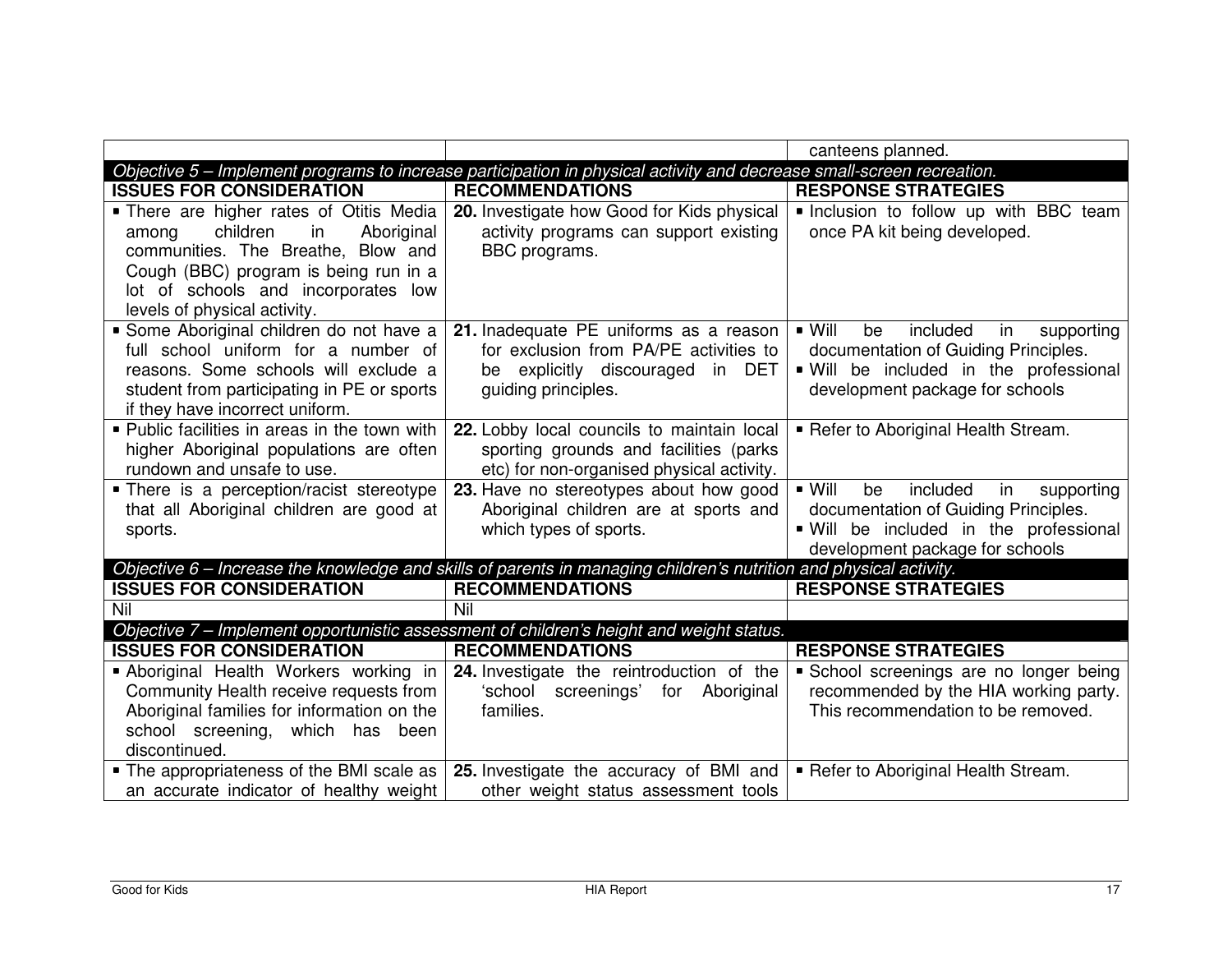| status for Aboriginal children has not   | for Aboriginal children.                                                                                                         |                            |
|------------------------------------------|----------------------------------------------------------------------------------------------------------------------------------|----------------------------|
| tested. This could lead<br>to<br>been    |                                                                                                                                  |                            |
| confusion over healthy weight status for |                                                                                                                                  |                            |
| Aboriginal children.                     |                                                                                                                                  |                            |
|                                          | Objective 8 – Implement school auditing/performance reporting procedures through inclusion of healthy food and physical activity |                            |
| policies and programs.                   |                                                                                                                                  |                            |
| <b>ISSUES FOR CONSIDERATION</b>          | <b>RECOMMENDATIONS</b>                                                                                                           | <b>RESPONSE STRATEGIES</b> |
| Nil                                      | Nil                                                                                                                              | N/A                        |

**Table 3** – Outcomes of Impacts Identification on the Health Stream

Objective 1 – To enhance the provision of child obesity preventive care to children and their parents/families within HNE Health clinical services. **ISSUES FOR CONSIDERATION RECOMMENDATIONS RESPONSE STRATEGIES Refer to Aboriginal Health Stream.**  Availability of data on rates of overweight and obesity among Aboriginal children generally is low, and data specifically for the Hunter New England AHS has not been identified. **26.** Good for Kids undertakes a data collection so that size of the issue for be Aboriginal communities can identified. This can occur through an over-sampling of Aboriginal children in the Evaluation Stream. **27.** Include accessing concurrent clinical **The recent community consultation for** the 2008-2013 Aboriginal Health Plan for health found that guidelines promotion activities should incorporate access to concurrent clinical services. services within strategies. **Ensure advice provided within Good for** Kids material targeting various clinical providers (GPs, AHWs, other clinicians within HNE Health, other AMS staff) is consistent, and that targeted clinicians are aware of work going on with other clinical groups (through usual each communication channels for strategy eg GP newsletters) **Review GP training package to ensure**  Aboriginal Medical Services - generally do not have universal community patronage but are nonetheless often a hub for health service provision in Aboriginal **28.** Programs targeting Aboriginal people in this stream should not be limited to activities within AMS's. **29.** Provide additional resources to AMS's if asking them to take on additional material is relevant to Aboriginal children and families. **Ensure appropriateness of CYPF** preventive redesign program for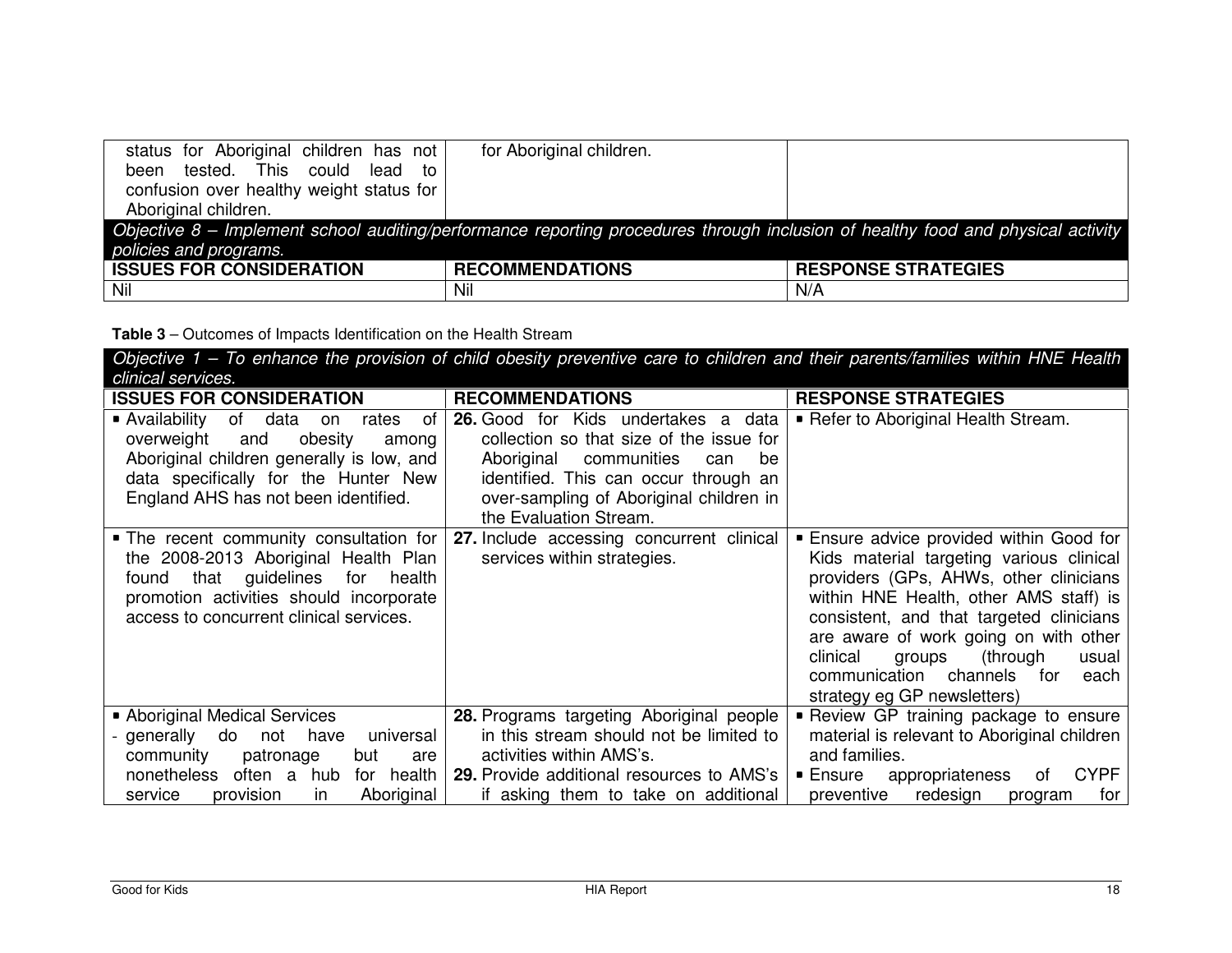| communities.                               | promote<br>obesity<br>programs<br>to                 | Aboriginal children and families is build           |
|--------------------------------------------|------------------------------------------------------|-----------------------------------------------------|
| have limited resources which could be      | prevention.                                          | into any re-designed care.                          |
| directed towards obesity prevention        | <b>30.</b> AMS's to be explicitly linked to clinical | $\blacksquare$ This<br>other<br>AMS-relevant<br>and |
| programs.                                  | management<br>used<br>processes<br>in                | recommendations to be addressed by                  |
| might not have the motivation to invest in | referral/management.                                 | adding an objective the program plan                |
| obesity prevention programs without        | 31. Include clear strategies on how to               | similar to the below:                               |
| solid evidence/data that there is an area  | include AMS's, particularly with regard              |                                                     |
| of need there; compelling data for other   | to the Managed Clinical Network.                     | Objective 5. To enhance the provision of            |
| health needs exists and to a large extent  |                                                      | child obesity preventive care to                    |
|                                            |                                                      |                                                     |
| informs their priorities.                  |                                                      | Aboriginal children and their families              |
| Current program plan does not explicitly   |                                                      | within HNE AMSs.                                    |
| target AMS's, creating a risk that         |                                                      | Strategy:                                           |
| Aboriginal children who use AMS's          |                                                      | To support AMSs in provision of CO                  |
| instead of HNE clinical services will not  |                                                      | preventive care. This should include a              |
| be exposed to interventions.               |                                                      | range of steps to decide if AMSs want               |
|                                            |                                                      | support, and what type.                             |
|                                            |                                                      | * Flag this potential strategy at a meeting         |
|                                            |                                                      | of AMS/HNE Health partnership.                      |
|                                            |                                                      | • * Consult with AMSs re possible forms of          |
|                                            |                                                      | support: initial face to face meetings by           |
|                                            |                                                      | Aboriginal Health/Health stream staff,              |
|                                            |                                                      | possible<br>options/parameters<br>of                |
|                                            |                                                      | - a                                                 |
|                                            |                                                      | program; explore existing software and              |
|                                            |                                                      | programs; what might be possible                    |
|                                            |                                                      | models with existing limited resources.             |
|                                            |                                                      | • Ensure<br>any<br>resources<br>on                  |
|                                            |                                                      | referral/management options for child               |
|                                            |                                                      | obesity care are distributed to AMS's.              |
| • Otitis Media screenings for Aboriginal   | 32. Explore the role of HNE staff, including         | - Refer to Aboriginal Health Stream.                |
| children are undertaken at higher          | but not limited to Aboriginal Health                 |                                                     |
| frequencies in Aboriginal communities      | Workers, in screening for obesity when               |                                                     |
| due to the higher rates of occurrence.     | doing<br>other<br>(with<br>screening                 |                                                     |
| screenings<br>could<br>include<br>These    | consideration<br>avoiding<br>for                     |                                                     |
| assessments of overweight and obesity.     | overburdening AHW's).                                |                                                     |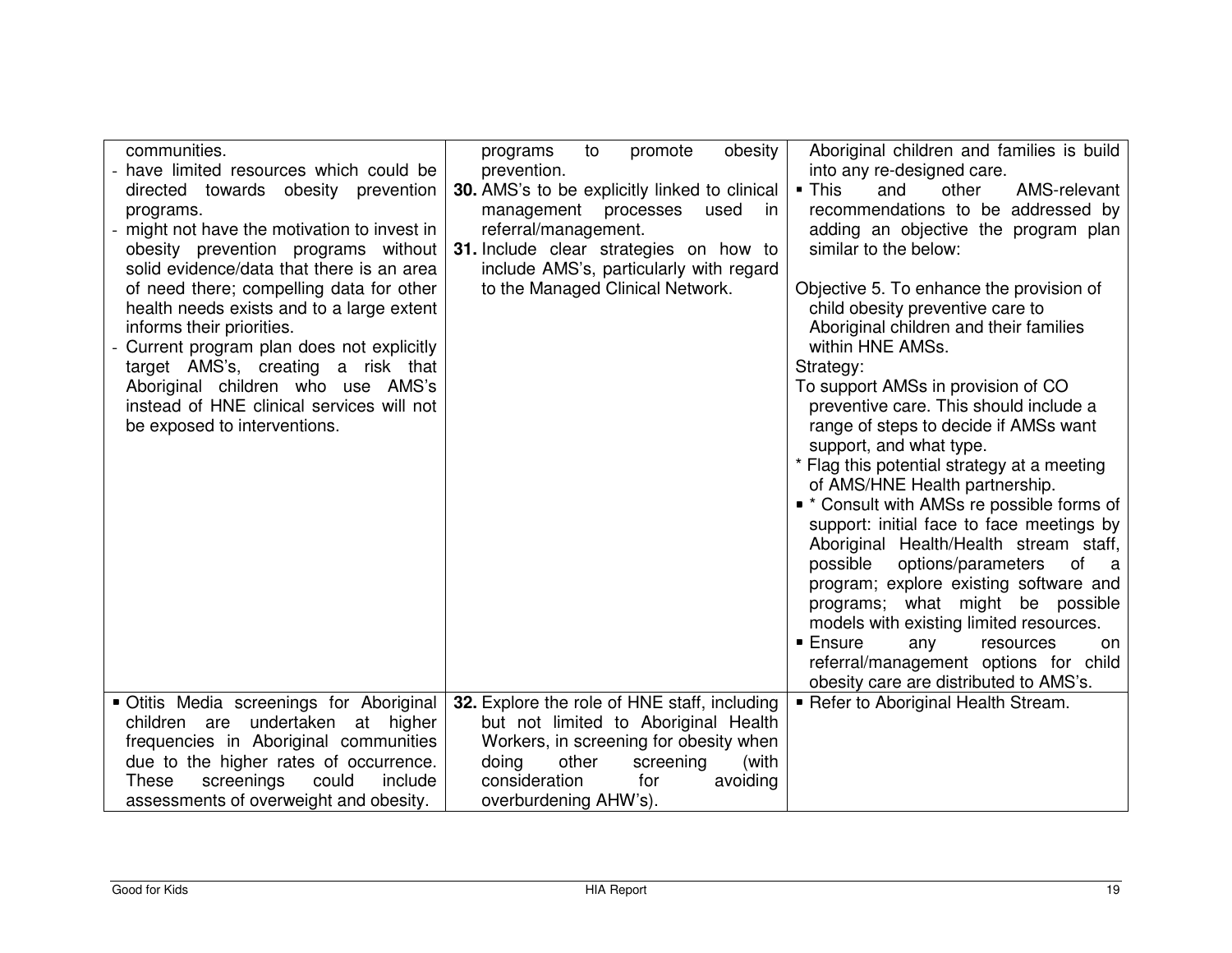| Practices.                                                                                                                                                        | Objective 2 – 1o enhance the provision of child obesity preventive care to children and their parents/families within HNE General                                                                                                                                                                                                      |                                                                                                                                                             |
|-------------------------------------------------------------------------------------------------------------------------------------------------------------------|----------------------------------------------------------------------------------------------------------------------------------------------------------------------------------------------------------------------------------------------------------------------------------------------------------------------------------------|-------------------------------------------------------------------------------------------------------------------------------------------------------------|
| <b>ISSUES FOR CONSIDERATION</b>                                                                                                                                   | <b>RECOMMENDATIONS</b>                                                                                                                                                                                                                                                                                                                 | <b>RESPONSE STRATEGIES</b>                                                                                                                                  |
| Clinicians' as a group should include<br>Aboriginal Health Workers.                                                                                               | 33. Aboriginal Health Workers to be<br>included in Good for Kids strategies<br>which target 'clinicians'.<br>34. Include Aboriginal Health Workers in<br>training on how to provide resources<br>advice on Good for<br>Kids key<br>messages.                                                                                           | Include as strategies under a new<br>objective in the Good for Kids program<br>plan for health stream.                                                      |
| • A number of GP's operating from AMS's<br>in the HNE area use 'Communicare'<br>software.                                                                         | <b>35.</b> Strategies which aim to amend<br>software used by GP's to include the<br>Communicare program.                                                                                                                                                                                                                               |                                                                                                                                                             |
| • Aboriginal children access GP's located<br>at AMS's instead of private GPs.                                                                                     | 36. Include AMS's as settings in strategies<br>which target GP visits.                                                                                                                                                                                                                                                                 |                                                                                                                                                             |
| • Culturally appropriate referral guidelines<br>for childhood obesity are not available.                                                                          | 37. Lobby for the production of culturally<br>appropriate referral guidelines for<br>childhood obesity. Aboriginal families<br>need to be consulted with to determine<br>the type of:<br>advice and resources to be used in<br>referrals.<br>'brief advice' which could be acted<br>useful for<br>Aboriginal<br>upon/most<br>children. | <b>- Review Good for Kids training resources</b><br>to ensure material is relevant to<br>Aboriginal children and families.                                  |
| on HNE Health sites.                                                                                                                                              | Objective 3 – To reduce access to sweetened drinks and energy dense/nutrient poor foods from vending machines and food outlets                                                                                                                                                                                                         |                                                                                                                                                             |
| <b>ISSUES FOR CONSIDERATION</b>                                                                                                                                   | <b>RECOMMENDATIONS</b>                                                                                                                                                                                                                                                                                                                 | <b>RESPONSE STRATEGIES</b>                                                                                                                                  |
| Aboriginal people are hospitalised at<br>higher rates than<br>non-indigenous<br>community. Large family groups will go<br>into hospital to visit relatives; often | 38. Promote the availability of healthy food<br>within hospitals within the Aboriginal<br>community.<br>39. Ensure costs of accessing healthy food                                                                                                                                                                                     | • Amend communication plan for Healthier<br>include hospital-based<br>Choices to<br>Aboriginal Liaison officers.<br>hospital-based<br>lnclude<br>Aboriginal |
| staying in the hospital grounds for                                                                                                                               | within hospitals are not higher than                                                                                                                                                                                                                                                                                                   | Liaison officers in Good for Kids mail out                                                                                                                  |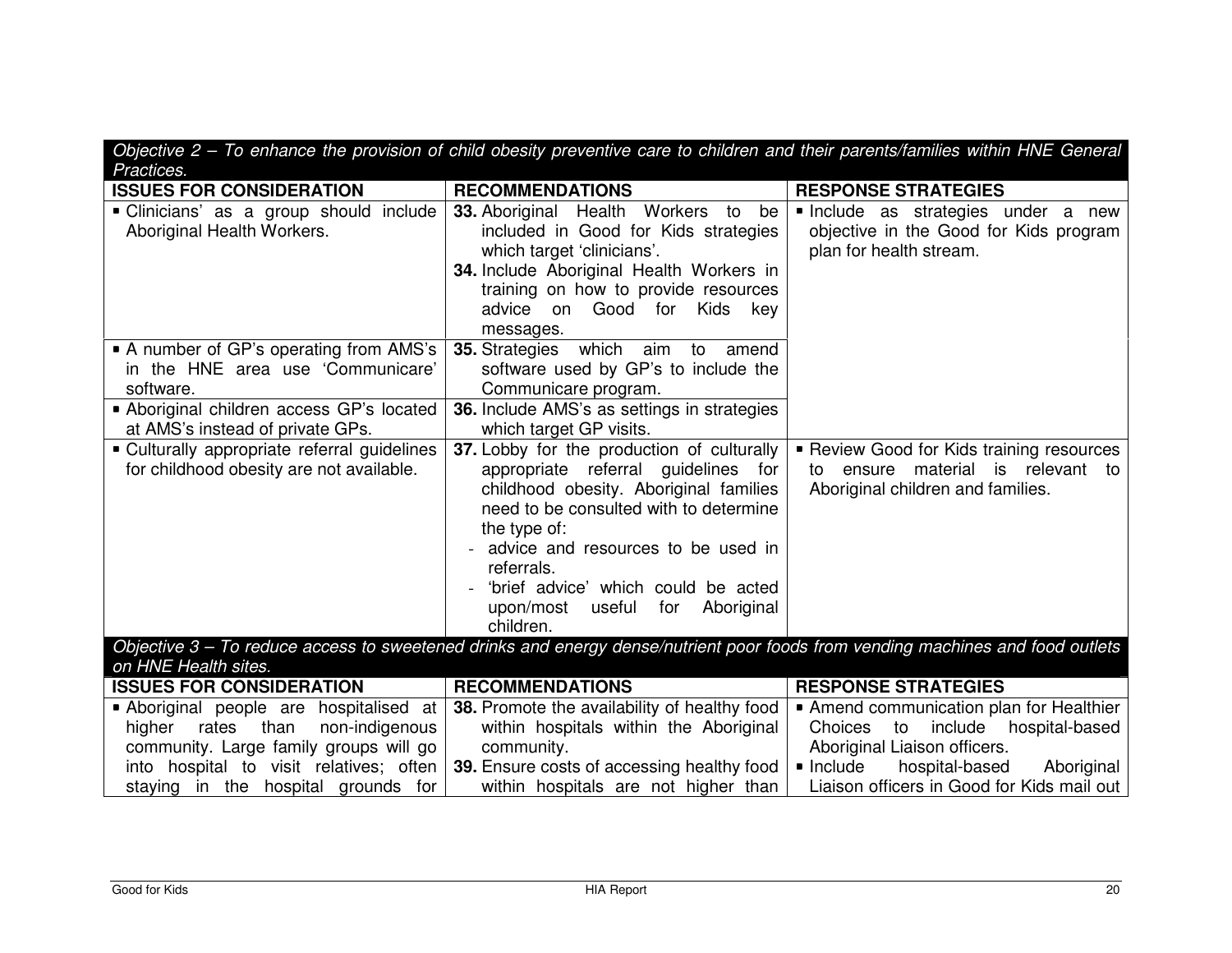| extended periods. This increases the<br>likelihood of food being bought into the<br>hospital.<br>An increase in cost to purchase a<br>'healthier' option is likely to result in<br>Aboriginal people not being able to<br>participate. | less healthier options.                                                                                                              | lists.<br>• Consider additional or amended signage<br>at hospitals with large number of<br>attendances by Aboriginal families.<br><b>Ensure</b> vending contract/s prescribe<br>pricing structure so 'green'(healthy)<br>items are among the lower priced items.<br><b>Ensure vending summaries circulated to</b><br>Aboriginal Health stream and other<br>stakeholders suggested by them, who<br>could view these summaries to see<br>whether pricing may be disadvantaging<br>Aboriginal people.<br>• Develop the above strategies for food<br>outlets. |
|----------------------------------------------------------------------------------------------------------------------------------------------------------------------------------------------------------------------------------------|--------------------------------------------------------------------------------------------------------------------------------------|-----------------------------------------------------------------------------------------------------------------------------------------------------------------------------------------------------------------------------------------------------------------------------------------------------------------------------------------------------------------------------------------------------------------------------------------------------------------------------------------------------------------------------------------------------------|
|                                                                                                                                                                                                                                        | Objective 4 – To explore the potential to collaborate with private health care practitioners around enhancing preventive care and/or |                                                                                                                                                                                                                                                                                                                                                                                                                                                                                                                                                           |
| introducing policies for vending machines and food outlets.                                                                                                                                                                            |                                                                                                                                      |                                                                                                                                                                                                                                                                                                                                                                                                                                                                                                                                                           |
| <b>ISSUES FOR CONSIDERATION</b>                                                                                                                                                                                                        | <b>RECOMMENDATIONS</b>                                                                                                               | <b>RESPONSE STRATEGIES</b>                                                                                                                                                                                                                                                                                                                                                                                                                                                                                                                                |
| If Aboriginal people access private                                                                                                                                                                                                    | 40. No advantage for Aboriginal children in                                                                                          | • Objective not likely to be pursued by                                                                                                                                                                                                                                                                                                                                                                                                                                                                                                                   |
| health care practitioners they are more                                                                                                                                                                                                | pursuing this strategy – remove                                                                                                      | Good for Kids program.                                                                                                                                                                                                                                                                                                                                                                                                                                                                                                                                    |
| likely to be have a higher education level                                                                                                                                                                                             |                                                                                                                                      |                                                                                                                                                                                                                                                                                                                                                                                                                                                                                                                                                           |
| and have fewer health issues.                                                                                                                                                                                                          |                                                                                                                                      |                                                                                                                                                                                                                                                                                                                                                                                                                                                                                                                                                           |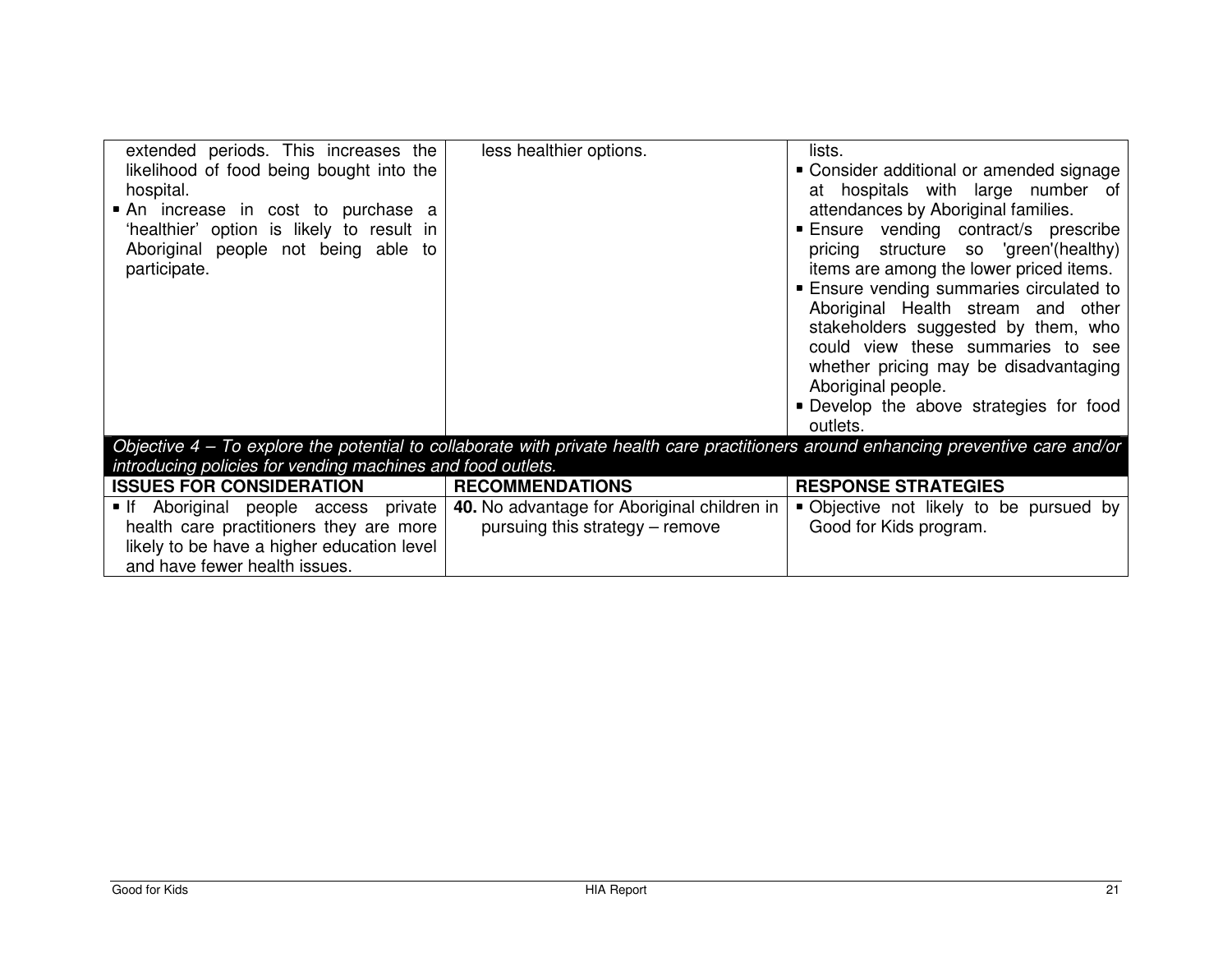| Objective 1 – To develop a program identity.                                                                                                                                                |                                                                                              |                                                                                                                                                                                                                                                                                                                                                                                                                                                                                                                                                                                                                                           |
|---------------------------------------------------------------------------------------------------------------------------------------------------------------------------------------------|----------------------------------------------------------------------------------------------|-------------------------------------------------------------------------------------------------------------------------------------------------------------------------------------------------------------------------------------------------------------------------------------------------------------------------------------------------------------------------------------------------------------------------------------------------------------------------------------------------------------------------------------------------------------------------------------------------------------------------------------------|
| <b>ISSUES FOR CONSIDERATION</b>                                                                                                                                                             | <b>RECOMMENDATIONS</b>                                                                       | <b>RESPONSE STRATEGIES</b>                                                                                                                                                                                                                                                                                                                                                                                                                                                                                                                                                                                                                |
| "1300' number will be operated by a<br>Good for Kids project officer; number will<br>operate from 9am-5pm or 8am-4pm.                                                                       | 41. Include a '1800' free call option.                                                       | Investigate with how to change to/add<br>1800 number.                                                                                                                                                                                                                                                                                                                                                                                                                                                                                                                                                                                     |
| • Often Aboriginal health promotion<br>programs are successful in raising<br>awareness of an issue but are less<br>successful in facilitating access to<br>relevant assessments/treatments. | 42. Include referral options for where to<br>access support in social marketing<br>messages. | Review 1300 number folder and Good<br>for Kids website to ensure that both have<br>culturally appropriate referral options.                                                                                                                                                                                                                                                                                                                                                                                                                                                                                                               |
| • Choosing children for advertising that<br>reflect the range of children in the<br>community will be more effective in<br>engaging the whole community.                                    | 43. Include Aboriginal children within the<br>broader media campaign.                        | • For remaining TV commercials (TVCs),<br>write into the brief for creative agency<br>that Aboriginal children, colours of black,<br>red and yellow in combination and other<br>identifiers (eg Aboriginal flag) are to be<br>prominently included.<br>• More photographs of Aboriginal children<br>to be sourced by Aboriginal Health<br>stream and/or new photographs taken<br>• Include in a protocol for development of<br>promotional<br>items<br>and<br>program<br>resources requirement that where a<br>promotional item or program resource<br>contains multiple images of children, at<br>least one will be an Aboriginal child. |
| • There are magazines, newspapers,<br>radio and TV programs and online<br>which are popular<br>within<br>services<br>Aboriginal communities.                                                | 44. Include 'Aboriginal' media in media<br>and marketing campaigns.                          | · Determine if can specifically request<br>media buy from buying agency for media<br>popular within Aboriginal communities<br>• Determine if Indigenous national press<br>and TV can be utilised for social<br>marketing campaign as there is no<br>regional Indigenous specific media.                                                                                                                                                                                                                                                                                                                                                   |

#### **Table 4** – Outcomes of Impacts Identification on the Social Marketing Stream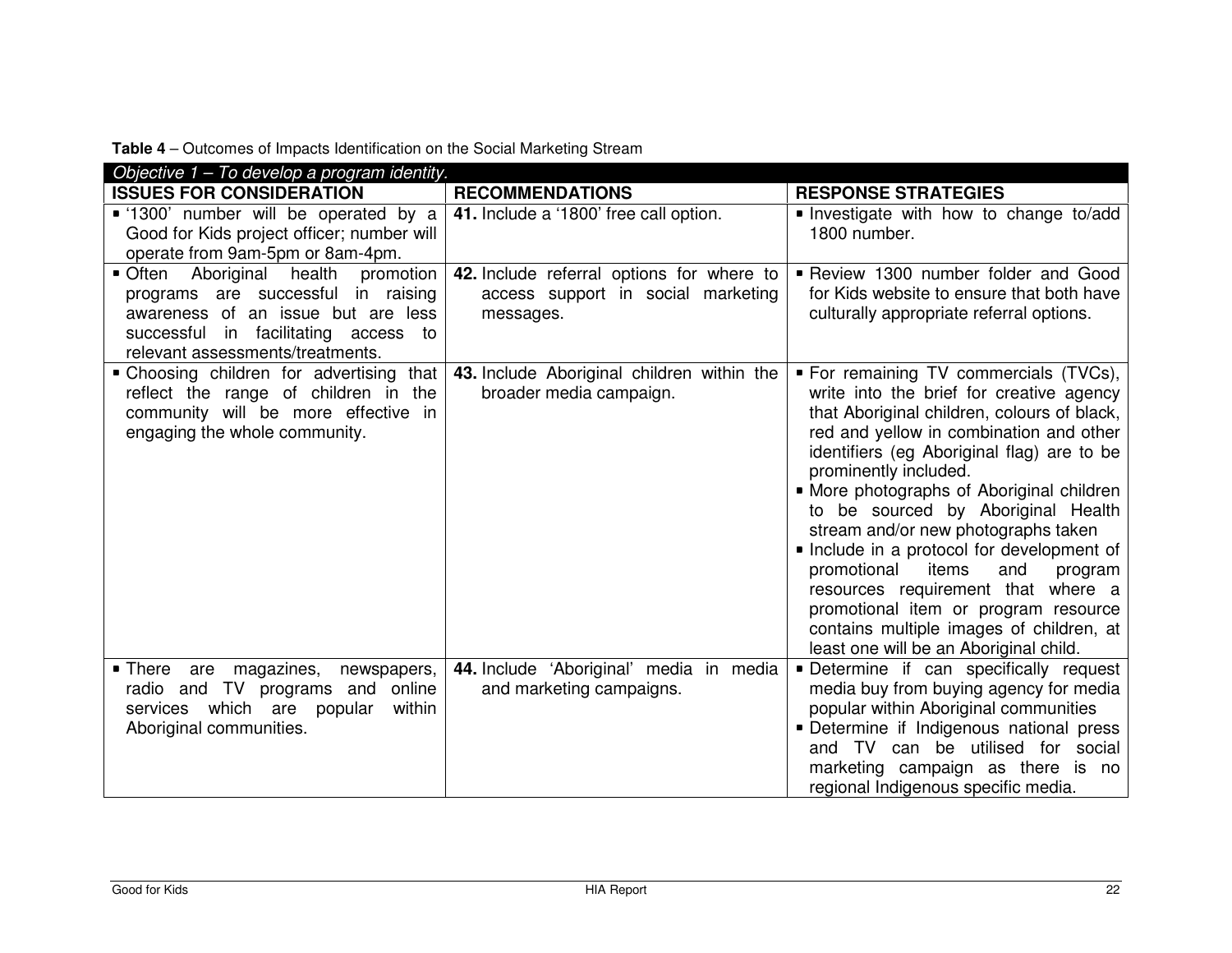|                                                                                                                                                                                                                                                                                                     |                                                                                                                                                                                                                                                                                                                                                                                                                                                                                                                                                                                                                  | Social Marketing stream to include<br>community radio stations which have<br>programming targeting local Aboriginal<br>communities in its strategies.                                                                                                                                                                                                                                                                                                                                                                                                                                                       |
|-----------------------------------------------------------------------------------------------------------------------------------------------------------------------------------------------------------------------------------------------------------------------------------------------------|------------------------------------------------------------------------------------------------------------------------------------------------------------------------------------------------------------------------------------------------------------------------------------------------------------------------------------------------------------------------------------------------------------------------------------------------------------------------------------------------------------------------------------------------------------------------------------------------------------------|-------------------------------------------------------------------------------------------------------------------------------------------------------------------------------------------------------------------------------------------------------------------------------------------------------------------------------------------------------------------------------------------------------------------------------------------------------------------------------------------------------------------------------------------------------------------------------------------------------------|
| • Marketing to parents is a nuclear-family<br>centric way of thinking; need to<br>incorporate all family types (aunty, uncle,<br>grandparents, older siblings etc.)                                                                                                                                 | 45. Include strategies for promoting to<br>Aboriginal<br>aunties,<br>uncles,<br>and<br>grandparents within social marketing<br>strategies.                                                                                                                                                                                                                                                                                                                                                                                                                                                                       | · Produce "culturally appropriate" social<br>marketing material for use in print, radio<br>and TV media and also for distribution at<br>Aboriginal community events eg AMS<br><b>Health Days</b><br>· Include Aboriginal community events<br>e.g. AMS Health Days in the list of<br>community events for distribution of<br>promotional materials.<br>· Utilise community radio stations with<br>Indigenous<br>community<br>targeted<br>programs<br>• Protocol for development of promotional<br>items and program resources to require<br>use of the term "families" or "family<br>members", not "parents" |
| $\blacksquare$ Health<br>promotion<br>campaigns<br>for<br>Aboriginal communities in the past have<br>successfully run with targeted resources,<br>producing material specially designed to<br>engage Aboriginal people.<br>• Physical activity for Aboriginal girls drops<br>off as they get older. | 46. Use Aboriginal role models in social<br>marketing<br>material<br>including<br>$\overline{\phantom{m}}$<br>celebrities and public figures and local<br>people as well. Preference should be<br>given to female Aboriginal role models.<br>47. Use colouring that is familiar for<br>Aboriginal people (red, black and<br>yellow) in all marketing material.<br>48. Use Aboriginal kids/people in media<br>photos and commercials.<br>49. Don't use pieces of Aboriginal artworks<br>as it is location-specific (unintentionally<br>disengage groups not associated with<br>the art depicted) and be can<br>be | . In liaison with Aboriginal Health stream<br>engage Aboriginal role models to record<br>Good for Kids messages, with a focus<br>on female Aboriginal role models for<br>physical activity messages. Recorded<br>messages to be played on community<br>radio<br>stations<br>during<br>Indigenous<br>programs, at sports grounds and on<br>website.<br>· Use of the colours of red, black and<br>yellow in combination/ exclusively to be<br>discussed further by Social Marketing<br>and Aboriginal Health streams.<br>• See strategies for recommendation 43.                                              |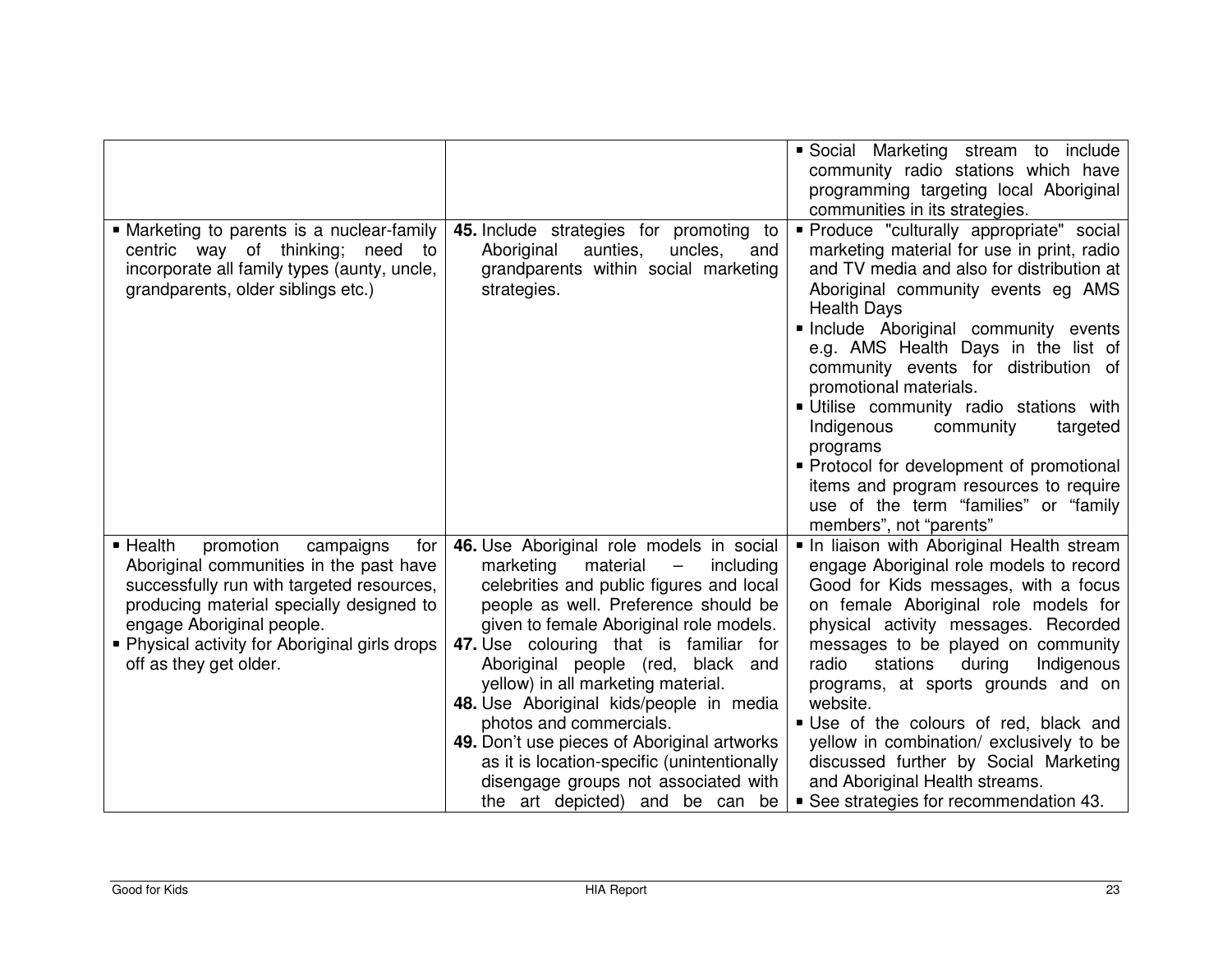|                                                                                                                                                                                                                                                                       | expensive to cater to individual areas.                                                                                                                                                          | • Add advice on not using location specific<br>Aboriginal artworks to style guide and/or<br>protocol for development of promotional<br>items and program resources. |
|-----------------------------------------------------------------------------------------------------------------------------------------------------------------------------------------------------------------------------------------------------------------------|--------------------------------------------------------------------------------------------------------------------------------------------------------------------------------------------------|---------------------------------------------------------------------------------------------------------------------------------------------------------------------|
|                                                                                                                                                                                                                                                                       | Objective 2 – Increase stakeholder (organisations, health professional, teachers, child care workers and bureaucrats) awareness and                                                              |                                                                                                                                                                     |
| support of the Good for Kids program.                                                                                                                                                                                                                                 |                                                                                                                                                                                                  |                                                                                                                                                                     |
| <b>ISSUES FOR CONSIDERATION</b>                                                                                                                                                                                                                                       | <b>RECOMMENDATIONS</b>                                                                                                                                                                           | <b>RESPONSE STRATEGIES</b>                                                                                                                                          |
| Nil                                                                                                                                                                                                                                                                   | Nil                                                                                                                                                                                              | N/A                                                                                                                                                                 |
| program.                                                                                                                                                                                                                                                              | Objective 3 - Increase community (parents, relatives and children aged 0-15 years) awareness and support of Good for Kids                                                                        |                                                                                                                                                                     |
| <b>ISSUES FOR CONSIDERATION</b>                                                                                                                                                                                                                                       | <b>RECOMMENDATIONS</b>                                                                                                                                                                           | <b>RESPONSE STRATEGIES</b>                                                                                                                                          |
| Nil                                                                                                                                                                                                                                                                   | Nil                                                                                                                                                                                              | N/A                                                                                                                                                                 |
| stakeholders/organisations.                                                                                                                                                                                                                                           | Objective 4 – Increase awareness and knowledge of and positive attitudes towards key Good for Kids program messages amongst                                                                      |                                                                                                                                                                     |
| <b>ISSUES FOR CONSIDERATION</b>                                                                                                                                                                                                                                       | <b>RECOMMENDATIONS</b>                                                                                                                                                                           | <b>RESPONSE STRATEGIES</b>                                                                                                                                          |
| • When producing print packages to<br>support multi-media campaign strategies<br>it's important that culturally appropriate<br>material is produced for Aboriginal<br>that<br>and<br>Aboriginal<br>community<br>organisations are targeted<br>in postal<br>campaigns. | <b>50.</b> Aboriginal community organisations<br>are included on program mailing lists.<br>51. Aboriginal community organisations<br>are engaged in program through the<br>consultation process. | • Add Aboriginal community organisations<br>to mailing list for program newsletter.<br>• Refer to Aboriginal Health Stream.                                         |
|                                                                                                                                                                                                                                                                       | Objective 5 - Increase awareness and knowledge of and positive attitudes towards key Good for Kids program messages amongst                                                                      |                                                                                                                                                                     |
| parents and carer.                                                                                                                                                                                                                                                    |                                                                                                                                                                                                  |                                                                                                                                                                     |
| <b>ISSUES FOR CONSIDERATION</b>                                                                                                                                                                                                                                       | <b>RECOMMENDATIONS</b>                                                                                                                                                                           | <b>RESPONSE STRATEGIES</b>                                                                                                                                          |
| Nil                                                                                                                                                                                                                                                                   | Nil                                                                                                                                                                                              | N/A                                                                                                                                                                 |
| children.                                                                                                                                                                                                                                                             | Objective 6 - Increase awareness and knowledge of and positive attitudes towards key Good for Kids program messages amongst                                                                      |                                                                                                                                                                     |
| <b>ISSUES FOR CONSIDERATION</b>                                                                                                                                                                                                                                       | <b>RECOMMENDATIONS</b>                                                                                                                                                                           | <b>RESPONSE STRATEGIES</b>                                                                                                                                          |
| Nil                                                                                                                                                                                                                                                                   | Nil                                                                                                                                                                                              | N/A                                                                                                                                                                 |
| Objective 7 – Reduce children's exposure to unhealthy food messages.                                                                                                                                                                                                  |                                                                                                                                                                                                  |                                                                                                                                                                     |
| <b>ISSUES FOR CONSIDERATION</b>                                                                                                                                                                                                                                       | <b>RECOMMENDATIONS</b>                                                                                                                                                                           | <b>RESPONSE STRATEGIES</b>                                                                                                                                          |
| • Other effective public health promotion                                                                                                                                                                                                                             | 52. Use an Aboriginal spokesperson to                                                                                                                                                            | • Pursue<br>Aboriginal<br>strategy<br>to<br>use                                                                                                                     |
|                                                                                                                                                                                                                                                                       |                                                                                                                                                                                                  |                                                                                                                                                                     |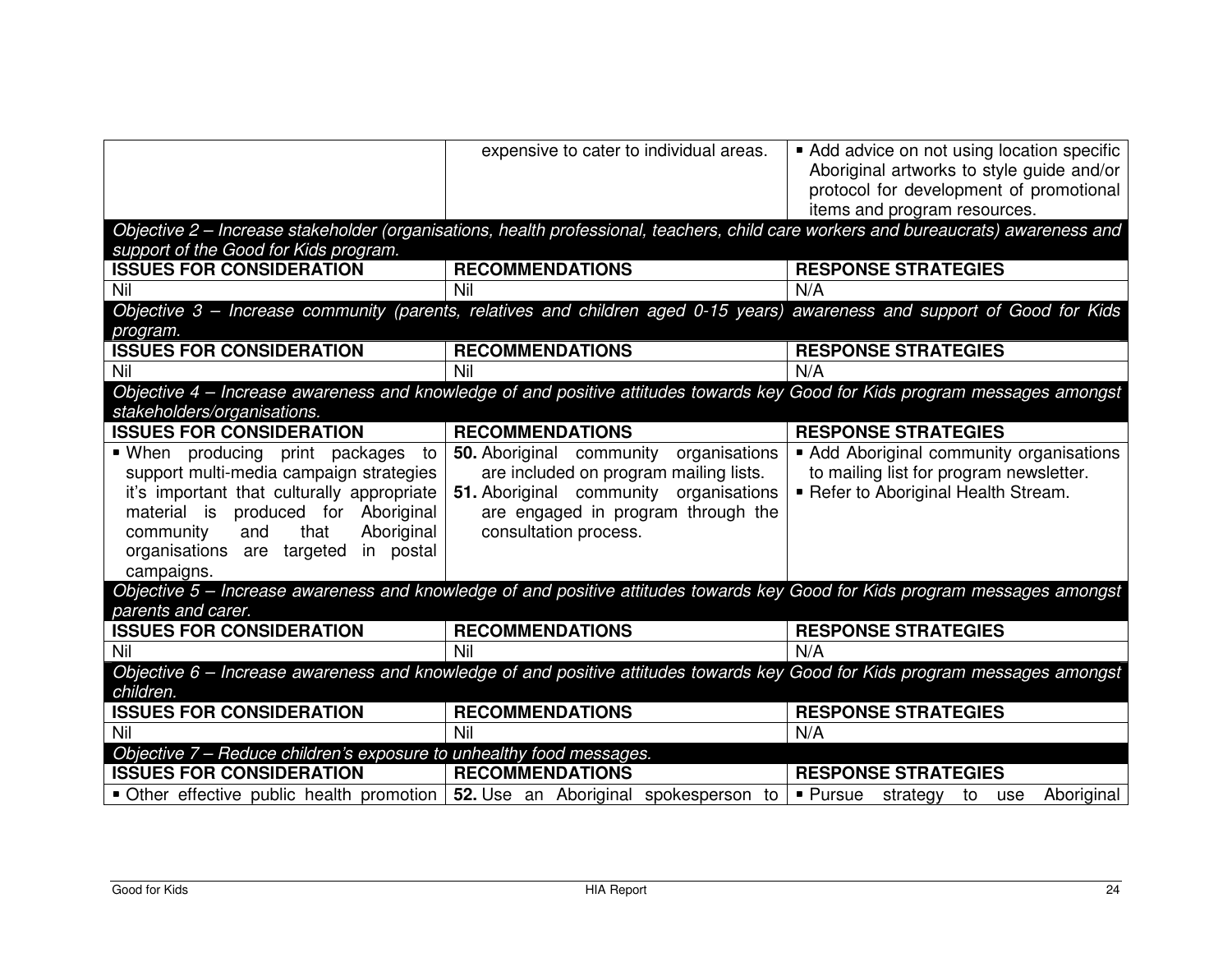| campaigns have effectively used one<br>person to promote their issue as a<br>spokesperson - making it easier for<br>communities to put a human face to an<br>issue.                                                                                                                                                         | promote Good for Kids program<br>messages to the Aboriginal program.                                       | spokespersons.                       |
|-----------------------------------------------------------------------------------------------------------------------------------------------------------------------------------------------------------------------------------------------------------------------------------------------------------------------------|------------------------------------------------------------------------------------------------------------|--------------------------------------|
|                                                                                                                                                                                                                                                                                                                             | Objective 8 – Increase advocacy skills of patients/groups supporting healthy eating and physical activity. |                                      |
| <b>ISSUES FOR CONSIDERATION</b>                                                                                                                                                                                                                                                                                             | <b>RECOMMENDATIONS</b>                                                                                     | <b>RESPONSE STRATEGIES</b>           |
| • The 'Parents Jury' is the peak body for<br>parental advocacy on healthy eating for<br>children. This group is mostly internet-<br>based. Aboriginal families have access<br>to the internet at lower rates than non-<br>Aboriginal ones, this is a barrier for<br>Aboriginal people participating in the<br>parents jury. | <b>53.</b> Look for alternate advocacy strategies<br>that will include parents of Aboriginal<br>children.  | • Refer to Aboriginal Health Stream. |
| Objective $9 - To$ evaluate the effectiveness of the social marketing stream activities.                                                                                                                                                                                                                                    |                                                                                                            |                                      |
| <b>ISSUES FOR CONSIDERATION</b>                                                                                                                                                                                                                                                                                             | <b>RECOMMENDATIONS</b>                                                                                     | <b>RESPONSE STRATEGIES</b>           |
| Nil                                                                                                                                                                                                                                                                                                                         | Nil                                                                                                        | N/A                                  |

**Table 5** – Outcomes of Impacts Identification on the Childcare Stream

| <b>CHILDCARE STREAM</b>                                                                                                                                                       |                                                                                                                                                                                                                                                                         |                                                                                                                                                                                                                                                      |
|-------------------------------------------------------------------------------------------------------------------------------------------------------------------------------|-------------------------------------------------------------------------------------------------------------------------------------------------------------------------------------------------------------------------------------------------------------------------|------------------------------------------------------------------------------------------------------------------------------------------------------------------------------------------------------------------------------------------------------|
| Objective 1 - Increase awareness of Good for Kids in the childcare sector.                                                                                                    |                                                                                                                                                                                                                                                                         |                                                                                                                                                                                                                                                      |
| <b>ISSUES FOR CONSIDERATION</b>                                                                                                                                               | <b>RECOMMENDATIONS</b>                                                                                                                                                                                                                                                  | <b>RESPONSE STRATEGIES</b>                                                                                                                                                                                                                           |
| • Aboriginal children access supported<br>playgroups, Multifunctional Aboriginal<br>children's services (MACS) and mobile<br>childcare centres, which are currently<br>group. | 54. Investigate where Aboriginal children<br>under five years old children are<br>accessing childcare and target these<br>settings appropriately.<br>not emphasised in the childcare target 55. Ensure that 'Aboriginal' childcare<br>centres are a priority within the | • Identify services and ensure they are<br>appropriately included in strategies.<br>• Compare findings of 54a to list of<br>children's services<br><b>NSW</b><br>from<br>Department of Community Services<br>used for childcare stream mail outs and |
| Playgroups<br>(an<br>Supported<br>program) target areas where<br>Aboriginal children can't/don't                                                                              | communication stream.<br>initiative of the Families First   56. Ensure that Supported Playgroups,<br>MACS and mobile childcare centres<br>are a priority within the communication                                                                                       | amend where appropriate.<br>Investigate presenting at the annual<br>ATSIECSAG conference for<br>services<br>that<br>from<br>funding<br>receive                                                                                                       |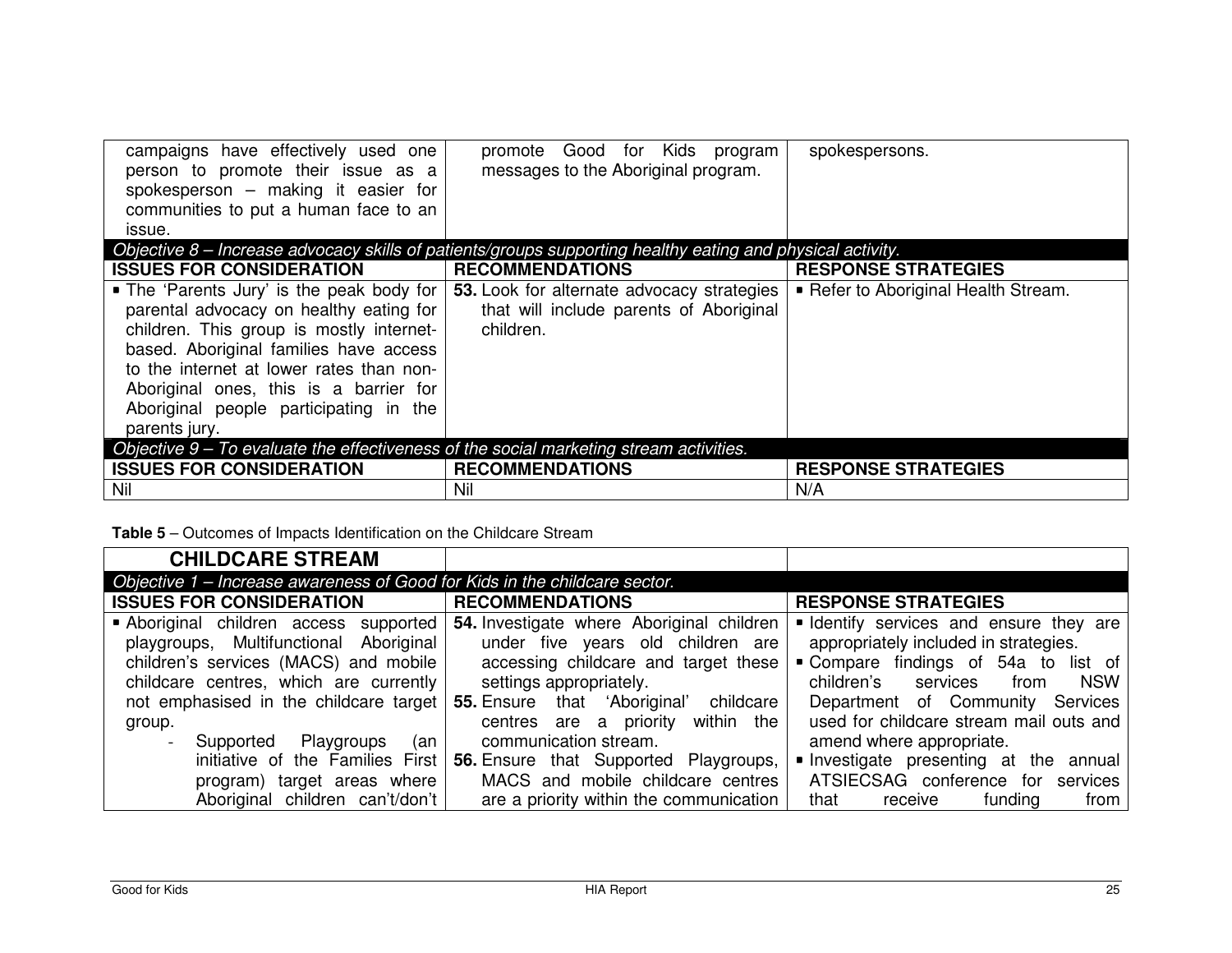| attend playgroups, child-care or<br>pre-school.                                                                                                                                                                           | stream.<br>57. Involve the Aboriginal and Torres Strait<br>Early Childhood Services<br>Islander<br>Advisory Group (ATSIECSAG)<br>in<br>program promotional strategies.<br>58. Identify and promote best practice for<br>childcare<br>which<br>centres<br>include/prioritise Aboriginal children. | Commonwealth Department Education,<br>Science and Training for Aboriginal<br>students/children<br>member of ATSIECSAG or<br>• Invite<br>Aboriginal Education Consultative Group<br>(AECG) to be a member of the<br>Children's Services Working Group.<br>Include in strategy for identifying best<br>practice in healthy eating and physical<br>activity programs in childcare settings.                                                                                                                                                                                                                                     |
|---------------------------------------------------------------------------------------------------------------------------------------------------------------------------------------------------------------------------|--------------------------------------------------------------------------------------------------------------------------------------------------------------------------------------------------------------------------------------------------------------------------------------------------|------------------------------------------------------------------------------------------------------------------------------------------------------------------------------------------------------------------------------------------------------------------------------------------------------------------------------------------------------------------------------------------------------------------------------------------------------------------------------------------------------------------------------------------------------------------------------------------------------------------------------|
| Kids<br>Good for<br>using<br>program<br>is<br>'lighthouse' schools to promote best<br>practice, risk maybe that 'lighthouse'<br>childcare centres are not going to have<br>any Aboriginal children involved with<br>them. | 59. Identify and promote best practice for<br>childcare settings which include an<br>Aboriginal community/cultural focus.                                                                                                                                                                        | Include in strategy for identifying best<br>practice in healthy eating and physical<br>activity programs in childcare settings.                                                                                                                                                                                                                                                                                                                                                                                                                                                                                              |
| . The Good for Kids program launch is<br>fruit<br>encouraging<br>consumption<br>for<br>this<br>could<br>exclude<br>morning<br>tea;<br>Aboriginal children who do not have<br>access to fruit.                             | 60. Provide fruit to childcare centres with<br>children<br>high rates<br>of Aboriginal<br>enrolments.                                                                                                                                                                                            | • In conjunction with NSW Department of<br>Services,<br>Community<br>encourage<br>children's services to adapt strategies<br>within their service to ensure equitable<br>access to fruit and vegetables in an<br>ongoing manner.<br><b>Best Practice Nutrition Guidelines for</b><br>Services<br>Children's<br>to<br>include<br>information on how they can ensure<br>equitable access to fruit and vegetables.<br>• Nutrition<br>Package<br>Resource<br>on<br>developing a nutrition policy to include<br>information on how to ensure equitable<br>access to fruit and vegetables.<br>- Refer to Aboriginal Health Stream. |
| Aboriginal preschools have experience                                                                                                                                                                                     | 61. Identify<br>existing<br>and<br>promote                                                                                                                                                                                                                                                       | • Contact the Aboriginal and Torres Strait                                                                                                                                                                                                                                                                                                                                                                                                                                                                                                                                                                                   |
| in adapting program materials so that                                                                                                                                                                                     | resources for use in healthy eating and                                                                                                                                                                                                                                                          | Early Childhood<br><b>Islander</b><br>Services                                                                                                                                                                                                                                                                                                                                                                                                                                                                                                                                                                               |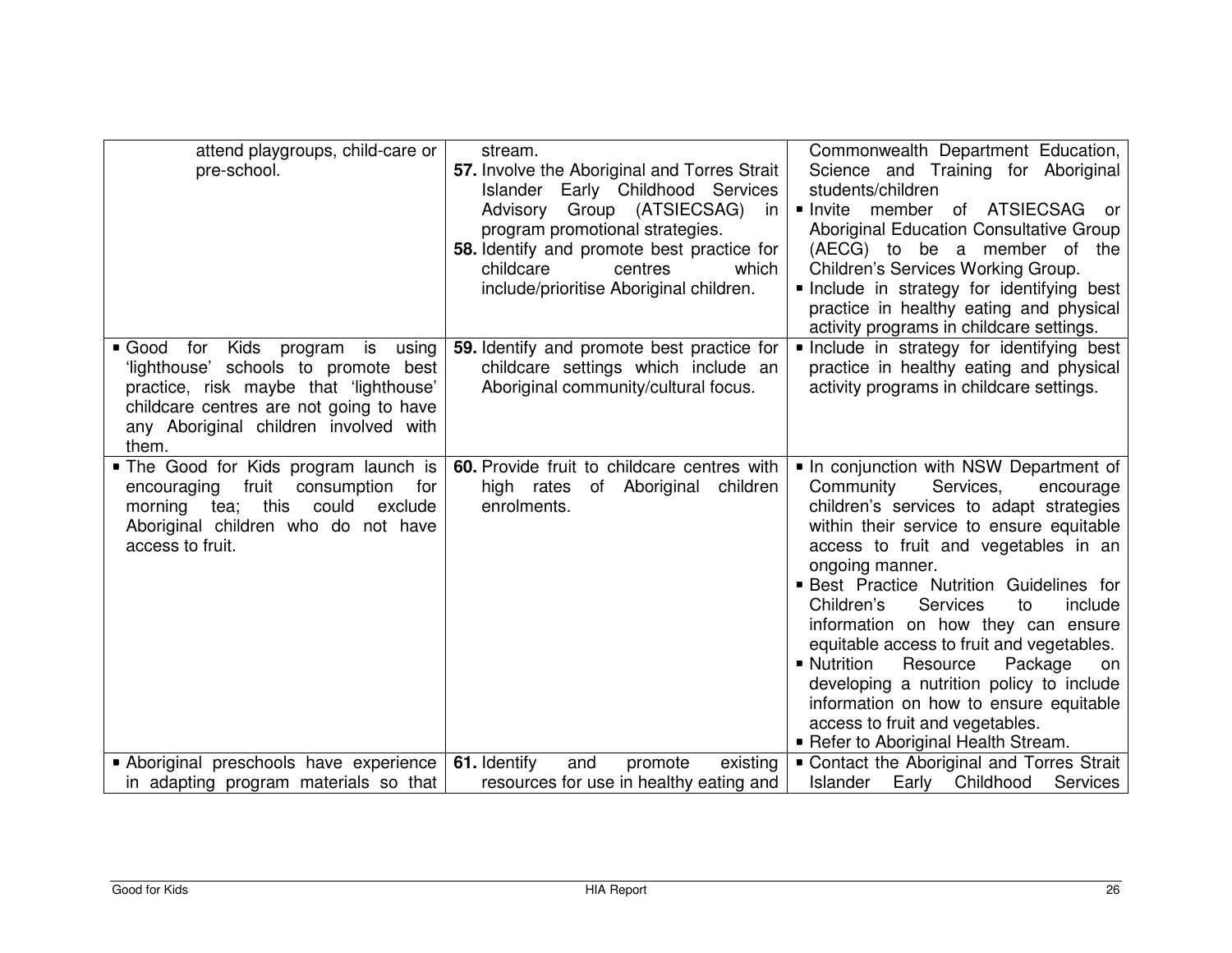| culturally<br>they are<br>Aboriginal children | appropriate | for | physical activity programs which are<br>culturally appropriate for Aboriginal<br>children. | (ATSIECSAG)<br>Advisory<br>Group<br>and<br>Aboriginal program units within NSW<br>Sport and Recreation, NSW Department<br>of Education, NSW Department of<br>Community Services and other relevant<br>agencies to identify any<br>existing<br>resources.                              |
|-----------------------------------------------|-------------|-----|--------------------------------------------------------------------------------------------|---------------------------------------------------------------------------------------------------------------------------------------------------------------------------------------------------------------------------------------------------------------------------------------|
|                                               |             |     |                                                                                            | • In conjunction with NSW Department of<br>Community Services, promote identified<br>resources through inclusion in Nutrition<br>Resource Package and Physical Activity<br>Resource Package sent out to Children's<br>Services and/or via<br>newsletter<br>to<br>children's services. |

| Objective 2 – Implement guidelines to increase the amount of time children are engaged in age appropriate physical activity during |  |  |  |  |  |  |
|------------------------------------------------------------------------------------------------------------------------------------|--|--|--|--|--|--|
| childcare hours.                                                                                                                   |  |  |  |  |  |  |

| <b>ISSUES FOR CONSIDERATION</b>                                                                                  | <b>RECOMMENDATIONS</b>                                                                                                                   | <b>RESPONSE STRATEGIES</b>                                                                                                                                                                                                                                                                                                                                                                                                                                                                                                                                                                                                     |
|------------------------------------------------------------------------------------------------------------------|------------------------------------------------------------------------------------------------------------------------------------------|--------------------------------------------------------------------------------------------------------------------------------------------------------------------------------------------------------------------------------------------------------------------------------------------------------------------------------------------------------------------------------------------------------------------------------------------------------------------------------------------------------------------------------------------------------------------------------------------------------------------------------|
| ■ 'Active<br>Play'<br>'fundamental<br>and<br>movement skills' programs are to be<br>promoted through preschools. | 62. Identify and promote existing culturally<br>appropriate resources for use in 'active<br>play' and other FMS development<br>programs. | • Contact the Aboriginal and Torres Strait<br>Early Childhood Services<br>Islander<br>Group (ATSIECSAG) and<br>Advisory<br>Aboriginal program units within NSW<br>Sport and Recreation, NSW Department<br>of Education, NSW Department of<br>Community Services and other relevant<br>agencies to identify any<br>existing<br>resources.<br>• In conjunction with NSW Department of<br>Community Services, promote identified<br>resources through inclusion in Nutrition<br>Resource Package and Physical Activity<br>Resource Package sent out to Children's<br>Services and/or via<br>newsletter to<br>children's services. |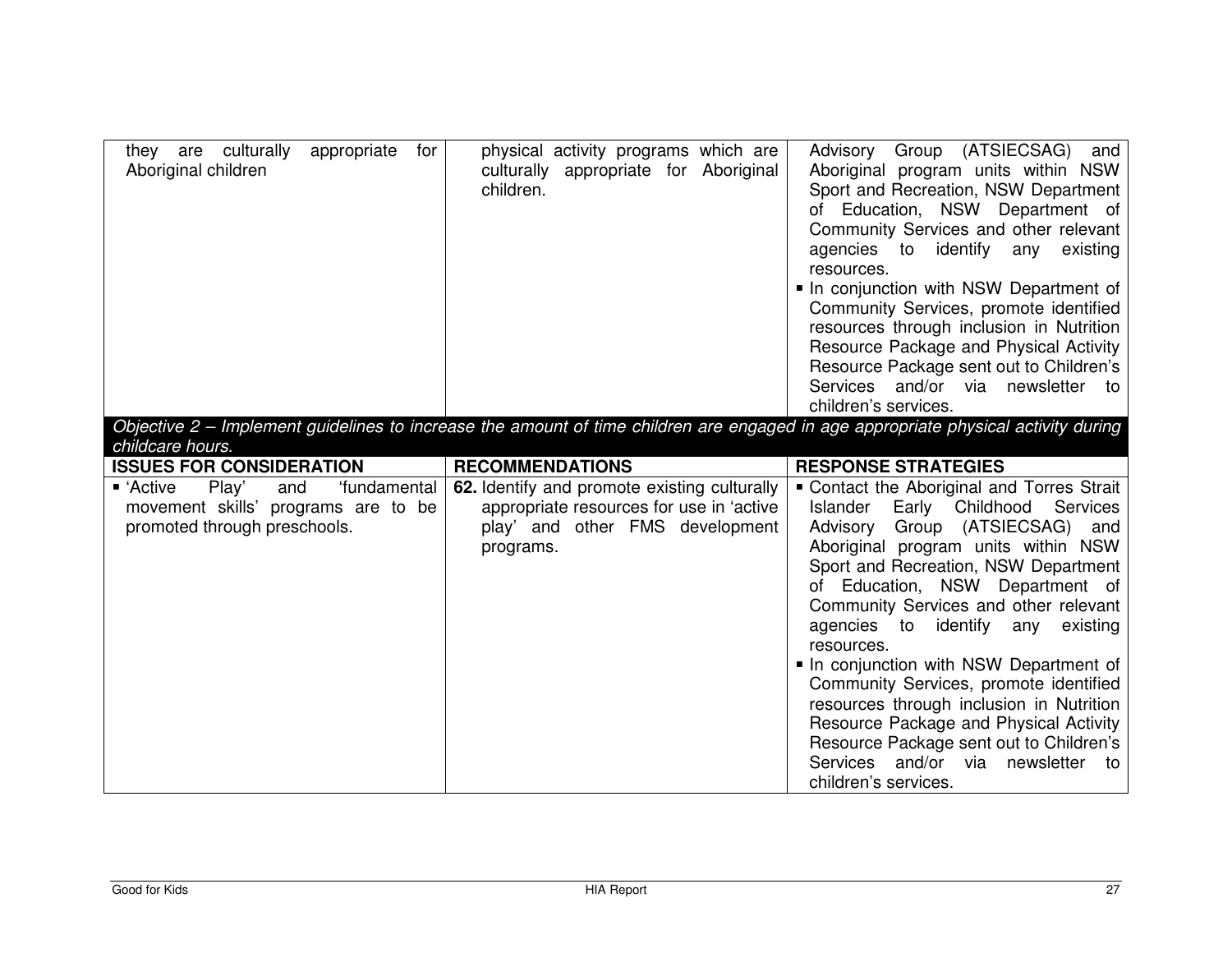|                                                                                                                                                                                                                            | Objective 3 – Implement guidelines to preference vegetable, fruit and water consumption during childcare hours.                              |                                                                                                                                                                                                                                                                                                                                   |
|----------------------------------------------------------------------------------------------------------------------------------------------------------------------------------------------------------------------------|----------------------------------------------------------------------------------------------------------------------------------------------|-----------------------------------------------------------------------------------------------------------------------------------------------------------------------------------------------------------------------------------------------------------------------------------------------------------------------------------|
| <b>ISSUES FOR CONSIDERATION</b>                                                                                                                                                                                            | <b>RECOMMENDATIONS</b>                                                                                                                       | <b>RESPONSE STRATEGIES</b>                                                                                                                                                                                                                                                                                                        |
| . Costs for implementing 'healthy eating'<br>guidelines which require parents to<br>provide the healthy food could lead to<br>additional costs for Aboriginal parents,<br>making cost a barrier to participation.          | 63. Ensure that parents do not have to pay<br>more for food to participate in healthy<br>eating programs.                                    | · Best Practice Nutrition Guidelines for<br>Services<br>Children's<br>to<br>include<br>information on how they can ensure<br>equitable access to fruit and vegetables.<br>• Nutrition Resource Package on<br>developing a nutrition policy to include<br>information on how to ensure equitable<br>access to fruit and vegetables |
| • Milk is relatively expensive and as such  <br>which<br>promote<br>its<br>programs<br>consumption at home assume<br>that<br>parents can provide extra milk<br>for<br>drinking, making cost a barrier to<br>participation. | <b>64.</b> Reconsider promoting milk as a<br>healthier option for Aboriginal families.                                                       | • Refer to Social Marketing to decrease<br>emphasis on promoting milk as a<br>healthier drink option.                                                                                                                                                                                                                             |
| <b>Guidelines promoting water and milk</b><br>consumption assume adequate facilities<br>for storage are available.                                                                                                         | 65. Ensure appropriate storage, including<br>refrigeration, for hotter areas, is<br>available<br>before<br>promoting<br>milk<br>consumption. | this<br>recommendation<br>• Assuming<br>is<br>referring to supported playgroups, which<br>are not the focus of the Children's<br>Services Stream as children don't attend<br>supported playgroups every day, so milk<br>would not be required to be consumed in<br>this setting.                                                  |
|                                                                                                                                                                                                                            | Objective 4 - Implement programs to increase consumption of fruit, vegetables and water and decrease sweetened drinks and                    |                                                                                                                                                                                                                                                                                                                                   |
| energy dense food at childcare.<br><b>ISSUES FOR CONSIDERATION</b>                                                                                                                                                         | <b>RECOMMENDATIONS</b>                                                                                                                       | <b>RESPONSE STRATEGIES</b>                                                                                                                                                                                                                                                                                                        |
| Nil                                                                                                                                                                                                                        | Nil                                                                                                                                          | N/A                                                                                                                                                                                                                                                                                                                               |
|                                                                                                                                                                                                                            | Objective 5 - Implement programs to increase participation in physical activity and decrease small screen recreation.                        |                                                                                                                                                                                                                                                                                                                                   |
| <b>ISSUES FOR CONSIDERATION</b>                                                                                                                                                                                            | <b>RECOMMENDATIONS</b>                                                                                                                       | <b>RESPONSE STRATEGIES</b>                                                                                                                                                                                                                                                                                                        |
| Nil                                                                                                                                                                                                                        | Nil                                                                                                                                          | N/A                                                                                                                                                                                                                                                                                                                               |
|                                                                                                                                                                                                                            | Objective 6 – Increase the knowledge and skills of parents in managing children's nutrition and physical activity.                           |                                                                                                                                                                                                                                                                                                                                   |
| <b>ISSUES FOR CONSIDERATION</b>                                                                                                                                                                                            | <b>RECOMMENDATIONS</b>                                                                                                                       |                                                                                                                                                                                                                                                                                                                                   |
| • This objective needs to include parents                                                                                                                                                                                  | 66. Explore<br>that<br>'capture'  <br>strategies                                                                                             | ■ Refer to Aboriginal Health Stream.                                                                                                                                                                                                                                                                                              |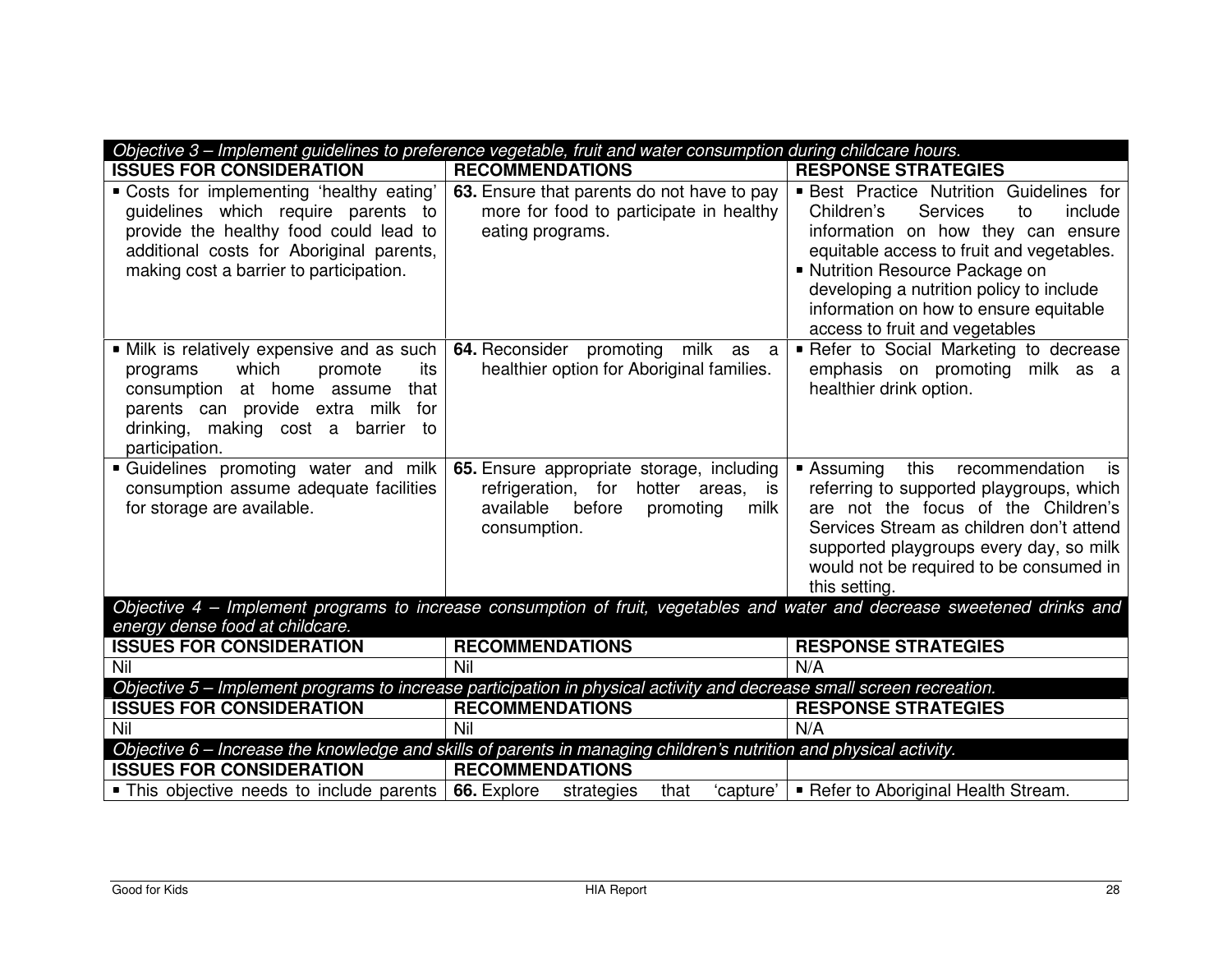| of children not attending formal childcare<br>settings to ensure that Aboriginal<br>parents are covered.                           | Aboriginal mothers, grandmas<br>and<br>aunties in informal settings.                                                                                                                                                                                                                                                                                                                                                                                                                                                                                         |                                                                                                                                  |
|------------------------------------------------------------------------------------------------------------------------------------|--------------------------------------------------------------------------------------------------------------------------------------------------------------------------------------------------------------------------------------------------------------------------------------------------------------------------------------------------------------------------------------------------------------------------------------------------------------------------------------------------------------------------------------------------------------|----------------------------------------------------------------------------------------------------------------------------------|
| Aboriginal mothers are influenced on<br>healthy eating and physical activity<br>matters by Aboriginal Grandmothers and<br>Aunties. | <b>67.</b> Culturally appropriate information and<br>resources to be provided to Aboriginal<br>parents on how to provide access to<br>healthy eating without increasing costs<br>of food. Programs should be able to be<br>modified so that it could be packaged<br>into a DVD for distribution in to<br>parents/caregivers homes (including<br>Grandmas and Aunties).<br>68. Aboriginal Health Stream to assist the<br>Childcare stream<br>to<br>target<br>Grandmothers and Aunties<br>in in<br>promoting healthy eating and physical<br>activity messages. | ■ Refer to Aboriginal Health Stream.                                                                                             |
|                                                                                                                                    |                                                                                                                                                                                                                                                                                                                                                                                                                                                                                                                                                              | Objective 7 – Implement child care auditing/performance reporting procedures and benchmarking through inclusion of nutrition and |

Objective 7 – Implement child care auditing/performance reporting procedures and benchmarking through inclusion of nutrition and physical activity.

| <b>IES FOR CONSIDERATION</b><br><b>ISSUES</b> | <b>RECOMMENDATIONS</b> | <b>ESPONSE STRATEGIES</b> |
|-----------------------------------------------|------------------------|---------------------------|
| Nil                                           | Nil                    |                           |

**Table 6** – Outcomes of Impacts Identification on the Evaluation Stream

| Including Aboriginal perspectives in the evaluation design                                                                                                                                                            |                                                                                                                                                                                 |                                                                                                                                                            |  |
|-----------------------------------------------------------------------------------------------------------------------------------------------------------------------------------------------------------------------|---------------------------------------------------------------------------------------------------------------------------------------------------------------------------------|------------------------------------------------------------------------------------------------------------------------------------------------------------|--|
| <b>ISSUES FOR CONSIDERATION</b>                                                                                                                                                                                       | <b>RECOMMENDATIONS</b>                                                                                                                                                          | <b>RESPONSE STRATEGIES</b>                                                                                                                                 |  |
| 'Aboriginal'<br>lnclusion of<br>evaluation stream was meant to come<br>via the evaluation steering group but this<br>effective in<br>been<br>group has not<br>Aboriginal<br>nominated<br>engaging<br>representatives. | voice in $\vert$ 69. Develop,<br>implement<br>and<br>monitor<br>strategies to include at least two<br>suitably qualified Aboriginal people in<br>the evaluation steering group. | $\blacksquare$ Extend<br>formal membership<br>the<br>of<br>Evaluation Management Group (EMG) to<br>include<br>Aboriginal<br>appropriate<br>representation. |  |
| • Using the national rate of total Aboriginal                                                                                                                                                                         | 70. Aiming for 7% participation levels for                                                                                                                                      | $\blacksquare$ When<br>the EMG<br>appropriately<br>was                                                                                                     |  |
| population figures (2%) as a benchmark                                                                                                                                                                                | Aboriginal children in evaluation will                                                                                                                                          | Aboriginal<br>representative<br>for                                                                                                                        |  |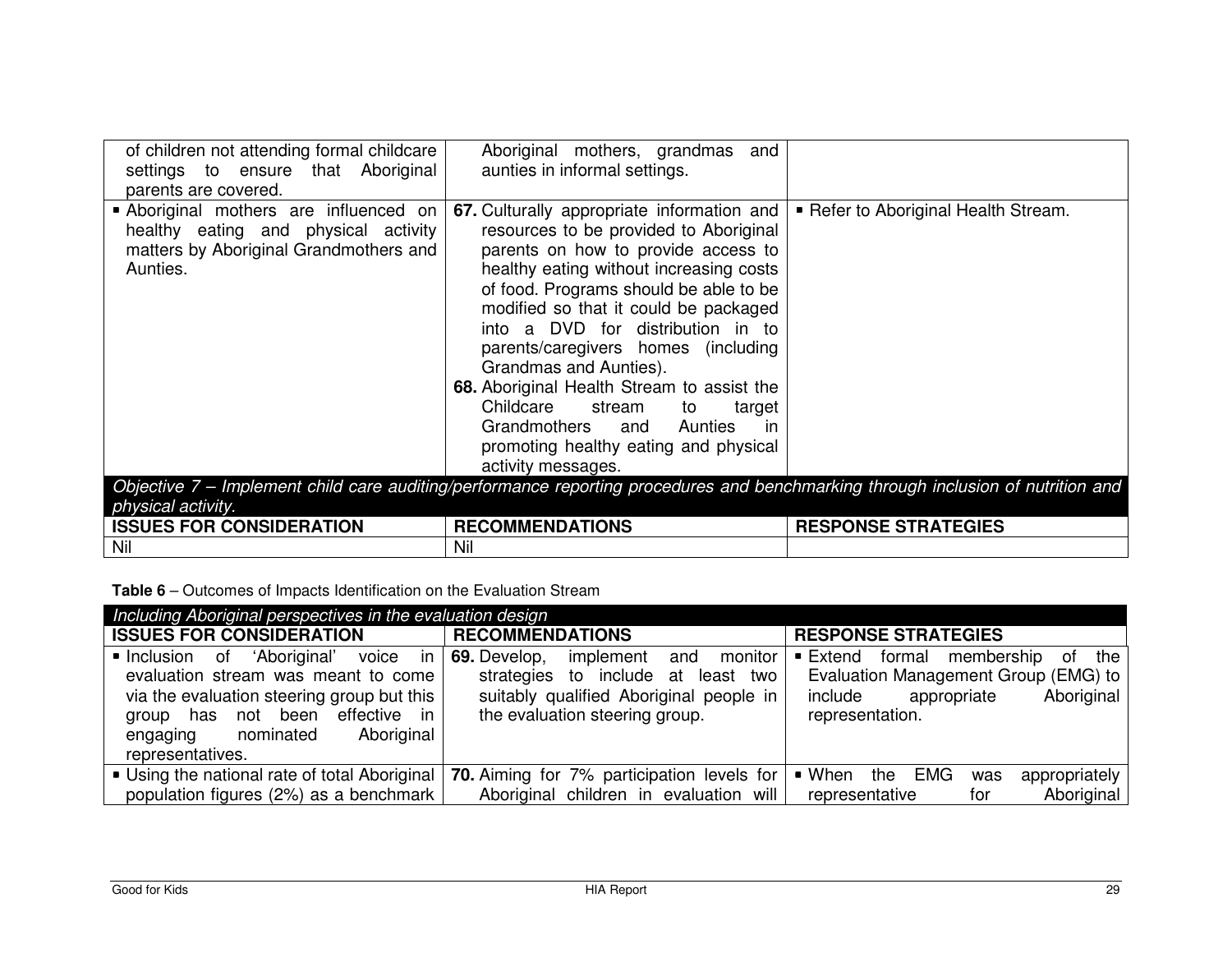| for participation of Aboriginal children in<br>the evaluation will lead to inaccurate<br>figures. Of the total number of children<br>in the HNE region 7% are Aboriginal                                                                                                                                                                                                                         | Aboriginal<br>accurately<br>reflect<br>the<br>community in HNE.                                                                                                                                                                        | communities, that further advice would<br>be sought on whether the 7% target is<br>good enough.                                                                                                                                                                                                                                                                            |
|--------------------------------------------------------------------------------------------------------------------------------------------------------------------------------------------------------------------------------------------------------------------------------------------------------------------------------------------------------------------------------------------------|----------------------------------------------------------------------------------------------------------------------------------------------------------------------------------------------------------------------------------------|----------------------------------------------------------------------------------------------------------------------------------------------------------------------------------------------------------------------------------------------------------------------------------------------------------------------------------------------------------------------------|
| and/or Torres Straight Island children.<br>Rationale for prioritising Aboriginal children in the evaluation                                                                                                                                                                                                                                                                                      |                                                                                                                                                                                                                                        |                                                                                                                                                                                                                                                                                                                                                                            |
| <b>ISSUES FOR CONSIDERATION</b>                                                                                                                                                                                                                                                                                                                                                                  | <b>RECOMMENDATIONS</b>                                                                                                                                                                                                                 | <b>RESPONSE STRATEGIES</b>                                                                                                                                                                                                                                                                                                                                                 |
| · Data on obesity rates among Aboriginal<br>children is scarce. It is unreasonable to<br>assume that communities will accept<br>that rates of obesity among Aboriginal<br>children are<br>the<br>same<br>as<br>non-<br>indigenous.                                                                                                                                                               | 71. Need some basic baseline data of<br>overweight and obesity rates among<br>Aboriginal children.<br>72. Investigate<br>alternate<br>of<br>sources<br>information<br>that is<br>already<br>being<br>collected, eg child health check. | • Combine data for for Aboriginal children<br>with the data produced through the Many<br>Rivers project. The appropriateness of<br>this data for these purposes will be<br>discussed at EMG.<br>• Continue to consult health services<br>stream on including child and family<br>health nurses and AMS's to investigate<br>potential of using routinely collected<br>data. |
| . Highly likely that Aboriginal children will                                                                                                                                                                                                                                                                                                                                                    | 73. Contingent on the outcomes of the                                                                                                                                                                                                  | If EMG advises that the available data is                                                                                                                                                                                                                                                                                                                                  |
| be under-surveyed for a number of                                                                                                                                                                                                                                                                                                                                                                | initial<br>survey;<br>we<br>resurvey<br>to                                                                                                                                                                                             | inappropriate, undertake further surveys                                                                                                                                                                                                                                                                                                                                   |
| reasons.                                                                                                                                                                                                                                                                                                                                                                                         | deliberately target Aboriginal children.<br>Barriers to the participation of Aboriginal children and families in the evaluation process                                                                                                | of Aboriginal children.                                                                                                                                                                                                                                                                                                                                                    |
| <b>ISSUES FOR CONSIDERATION</b>                                                                                                                                                                                                                                                                                                                                                                  | <b>RECOMMENDATIONS</b>                                                                                                                                                                                                                 | <b>RESPONSE STRATEGIES</b>                                                                                                                                                                                                                                                                                                                                                 |
| • Lower SES groups (including Aboriginal<br>people) are less likely to be included in<br>the CATI household survey due to lower<br>rates of access to home phones.<br>■ Household<br>survey<br>responses<br>are<br>premised on an ability to complete a<br>form; less likely to get forms back from<br>Aboriginal families due to generally<br>lower literacy levels among Aboriginal<br>adults. | information<br>74. Investigate<br>whether<br>collected routinely (such as child health<br>which<br>checks,<br>frequently<br>are<br>undertaken at AMS's) can be used for<br>monitoring.                                                 | • Continue to consult health services<br>stream on including child and family<br>health nurses and AMS's to investigate<br>potential of using routinely collected<br>data.                                                                                                                                                                                                 |
| Shame could be a major barrier for                                                                                                                                                                                                                                                                                                                                                               | 75. Critical<br>that kids<br>are given<br>verbal                                                                                                                                                                                       | children<br>provided<br>$\blacksquare$ All<br>verbal<br>are                                                                                                                                                                                                                                                                                                                |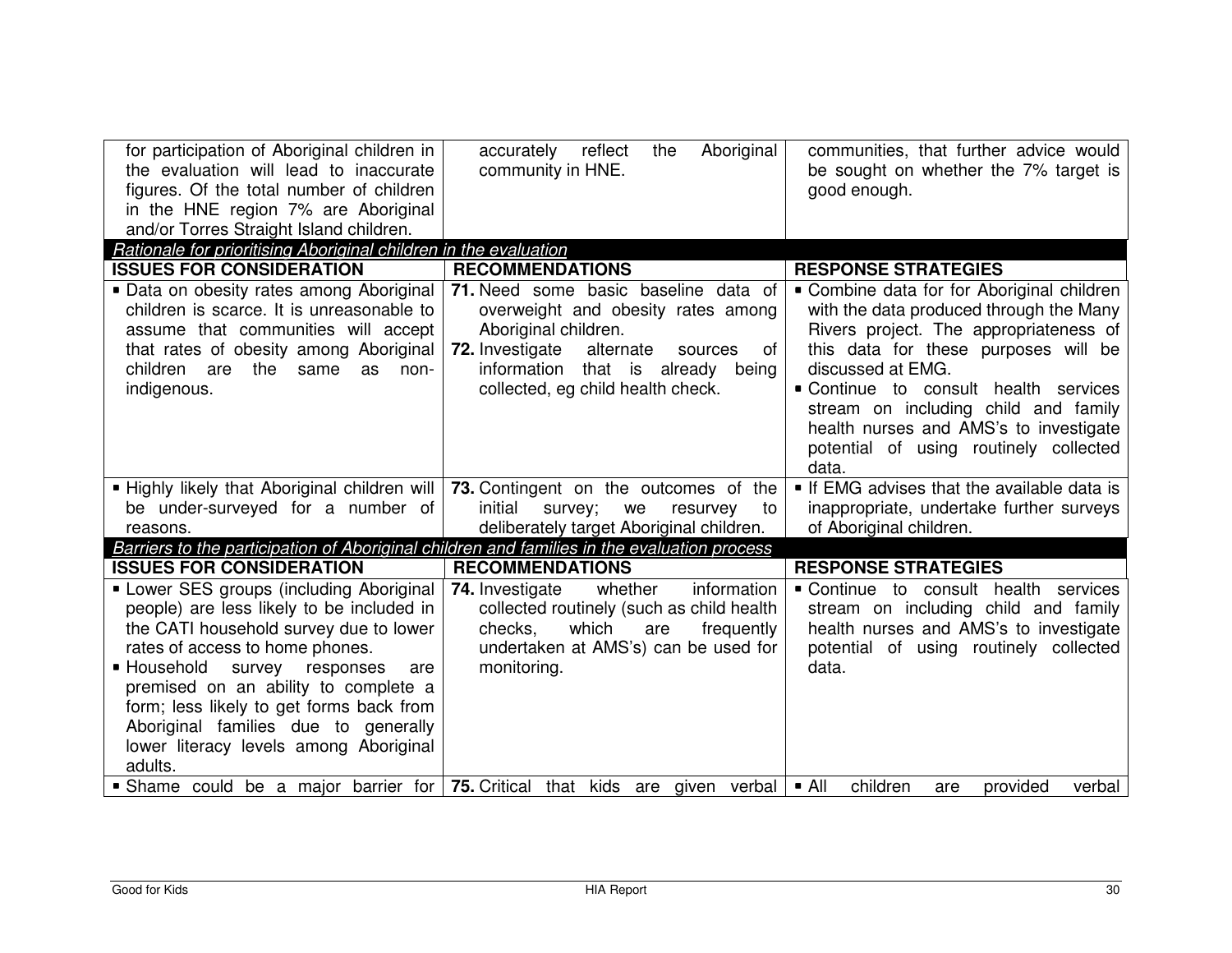| Aboriginal children to participate in the<br>evaluations. | information about opting-out before<br>participating in evaluation. Greater<br>participation for Aboriginal children can<br>be effected through having Aboriginal<br>people involved as surveyors. | information regarding opting out of the<br>field surveys immediately prior to<br>participating.<br>• Follow-up surveys will ensure (through<br>inclusion in data collection protocols,<br>tender requirements if out sourced etc)<br>that Aboriginal people are employed as<br>surveyors. Similarly, data collection<br>activities will include input and oversight<br>of Aboriginal representatives in the<br>design, development and recruitment<br>strategies of the survey. |
|-----------------------------------------------------------|----------------------------------------------------------------------------------------------------------------------------------------------------------------------------------------------------|---------------------------------------------------------------------------------------------------------------------------------------------------------------------------------------------------------------------------------------------------------------------------------------------------------------------------------------------------------------------------------------------------------------------------------------------------------------------------------|
|-----------------------------------------------------------|----------------------------------------------------------------------------------------------------------------------------------------------------------------------------------------------------|---------------------------------------------------------------------------------------------------------------------------------------------------------------------------------------------------------------------------------------------------------------------------------------------------------------------------------------------------------------------------------------------------------------------------------------------------------------------------------|

| Table 7 - Outcomes of Impacts Identification on the Community Stream |  |  |  |  |  |  |  |
|----------------------------------------------------------------------|--|--|--|--|--|--|--|
|----------------------------------------------------------------------|--|--|--|--|--|--|--|

Objective 1 – Increase physical activity and reduce consumption of sweetened drinks and energy dense/nutrient poor foods through local councils. **ISSUES FOR CONSIDERATION RECOMMENDATIONS RESPONSE STRATEGIES**  When engaging local councils include Some Aboriginal communities may be part of a Shared Responsibility Agreement, which may influence the amount/type of support available for things such as maintaining sporting fields. The maintenance of public facilities such as parks and playing fields which could in be used physical activities neighbourhoods that Aboriginal families live is generally poorer. **76.** Add a strategy to support/encourage council to maintain facilities for including community use; consideration of equitable availability of safe and well-maintained open spaces. **77.** Develop a supplemental checklist which goes with the 'Safe by Design' which focuses on physical activity. **78.** Explore identifying 'champions' for Good for Kids within local councils, particularly targeting councils who employ Aboriginal community development workers. equity in guidelines promoting physical activity. When working with local councils, include a physical activity checklist. When working with local councils, include a strategy to engage Aboriginal Community Development Officers as Good for Kids champions.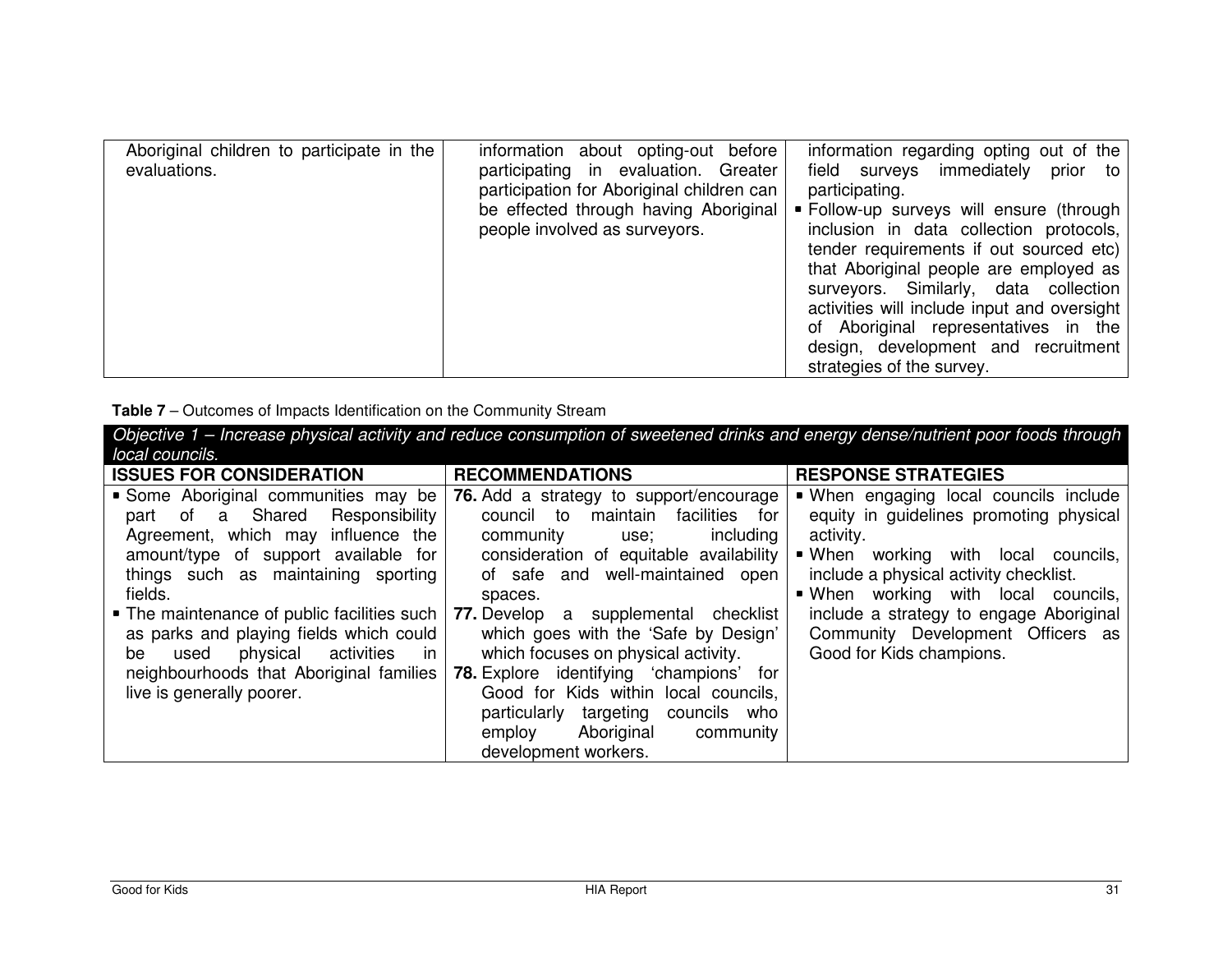| Objective 2 – Increase physical activity and reduce consumption of sweetened drinks and energy dense/nutrient poor foods through |                                                                                                                                  |                                             |  |
|----------------------------------------------------------------------------------------------------------------------------------|----------------------------------------------------------------------------------------------------------------------------------|---------------------------------------------|--|
| <b>Sport and Recreation</b>                                                                                                      |                                                                                                                                  |                                             |  |
| <b>ISSUES FOR CONSIDERATION</b>                                                                                                  | <b>RECOMMENDATIONS</b>                                                                                                           | <b>RESPONSE STRATEGIES</b>                  |  |
| Nil                                                                                                                              | Nil                                                                                                                              | N/A                                         |  |
|                                                                                                                                  | Objective 3 – Increase physical activity and reduce consumption of sweetened drinks and energy dense/nutrient poor foods through |                                             |  |
| Outside School Hours Care (OSHC) services                                                                                        |                                                                                                                                  |                                             |  |
| <b>ISSUES FOR CONSIDERATION</b>                                                                                                  | <b>RECOMMENDATIONS</b>                                                                                                           | <b>RESPONSE STRATEGIES</b>                  |  |
| Nil                                                                                                                              | Nil                                                                                                                              | N/A                                         |  |
|                                                                                                                                  | Objective 4 - Increase physical activity and reduce consumption of sweetened drinks and energy dense/nutrient poor foods through |                                             |  |
| the Active After school Community Program (AACP)                                                                                 |                                                                                                                                  |                                             |  |
| <b>ISSUES FOR CONSIDERATION</b>                                                                                                  | <b>RECOMMENDATIONS</b>                                                                                                           | <b>RESPONSE STRATEGIES</b>                  |  |
| . Linking council work on maintaining                                                                                            | 79. Promote involvement of Aboriginal                                                                                            | • SEO will be performance managed to        |  |
| facilities to the Active After School                                                                                            | children in these programs through                                                                                               | ensure linking in with these groups or      |  |
| Community Program (AACP) would be                                                                                                | Workers,<br>Education<br>Aboriginal                                                                                              | positions.                                  |  |
| low/no-cost and if based at schools                                                                                              | Consultative  <br>Aboriginal<br>Education                                                                                        | • The SEO will be promoting Active After    |  |
| close enough for some<br>Aboriginal                                                                                              | Groups, Aboriginal Community Liaison                                                                                             | Schools and encouraging schools to          |  |
| families who live nearby to access.                                                                                              | Officers etc.                                                                                                                    | take up the program.                        |  |
|                                                                                                                                  | Objective 5 - Increase physical activity and reduce consumption of sweetened drinks and energy dense/nutrient poor foods through |                                             |  |
| community based services                                                                                                         |                                                                                                                                  |                                             |  |
| <b>ISSUES FOR CONSIDERATION</b>                                                                                                  | <b>RECOMMENDATIONS</b>                                                                                                           | <b>RESPONSE STRATEGIES</b>                  |  |
| • Aboriginal community organisations are                                                                                         | 80. Strategy needs to include definition of                                                                                      | • Vulnerable families Advisory Group have   |  |
| not an explicit target group in the                                                                                              | community-based services, and to                                                                                                 | been actively attempting to gain            |  |
| program plan.                                                                                                                    | ensure that Aboriginal community-                                                                                                | Aboriginal or Torres Strait Islander        |  |
|                                                                                                                                  | based services and services that                                                                                                 | representation.                             |  |
|                                                                                                                                  | Aboriginal families use are included eg                                                                                          | . Until representation is obtained our      |  |
|                                                                                                                                  | food vouchers from welfare groups and                                                                                            | Advisory Group reps have been asked to      |  |
|                                                                                                                                  | actual food provided from same.                                                                                                  | ensure that their Aboriginal or Torres      |  |
|                                                                                                                                  |                                                                                                                                  | Strait Islander colleagues review all       |  |
|                                                                                                                                  |                                                                                                                                  | material developed.                         |  |
|                                                                                                                                  |                                                                                                                                  | • Principles for which organisation will be |  |
|                                                                                                                                  |                                                                                                                                  | "eligible" to receive training have been    |  |
|                                                                                                                                  |                                                                                                                                  | developed.                                  |  |
|                                                                                                                                  | Objective 6 - Increase consumption of energy dilute/nutrient rich foods and reduce consumption of sweetened drinks and energy    |                                             |  |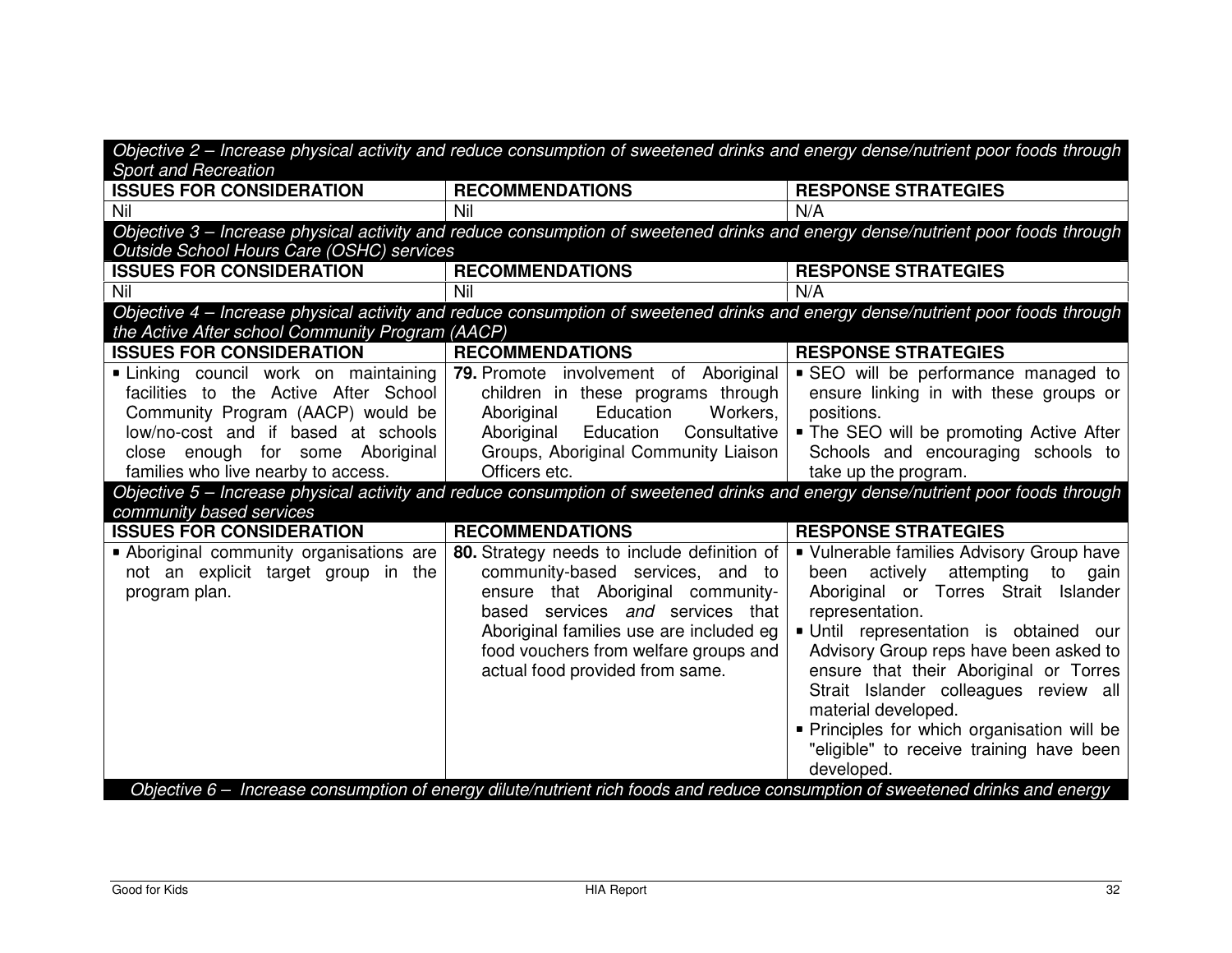| dense/nutrient poor foods through food outlets                                                  |                        |                                                                                                                                                                                                                                                                                       |  |  |
|-------------------------------------------------------------------------------------------------|------------------------|---------------------------------------------------------------------------------------------------------------------------------------------------------------------------------------------------------------------------------------------------------------------------------------|--|--|
| <b>ISSUES FOR CONSIDERATION</b>                                                                 | <b>RECOMMENDATIONS</b> | <b>RESPONSE STRATEGIES</b>                                                                                                                                                                                                                                                            |  |  |
| by larger food outlets which mightn't be<br>frequented all that much by Aboriginal<br>children. | this objective.        | • This intervention is likely to be taken up   81. Need to target smaller/local shops in   • Unsure if this Good for Kids strategy will<br>be progressed, however if it does the<br>team will ensure that smaller shops etc<br>are targeted by building in to<br>implementation plan. |  |  |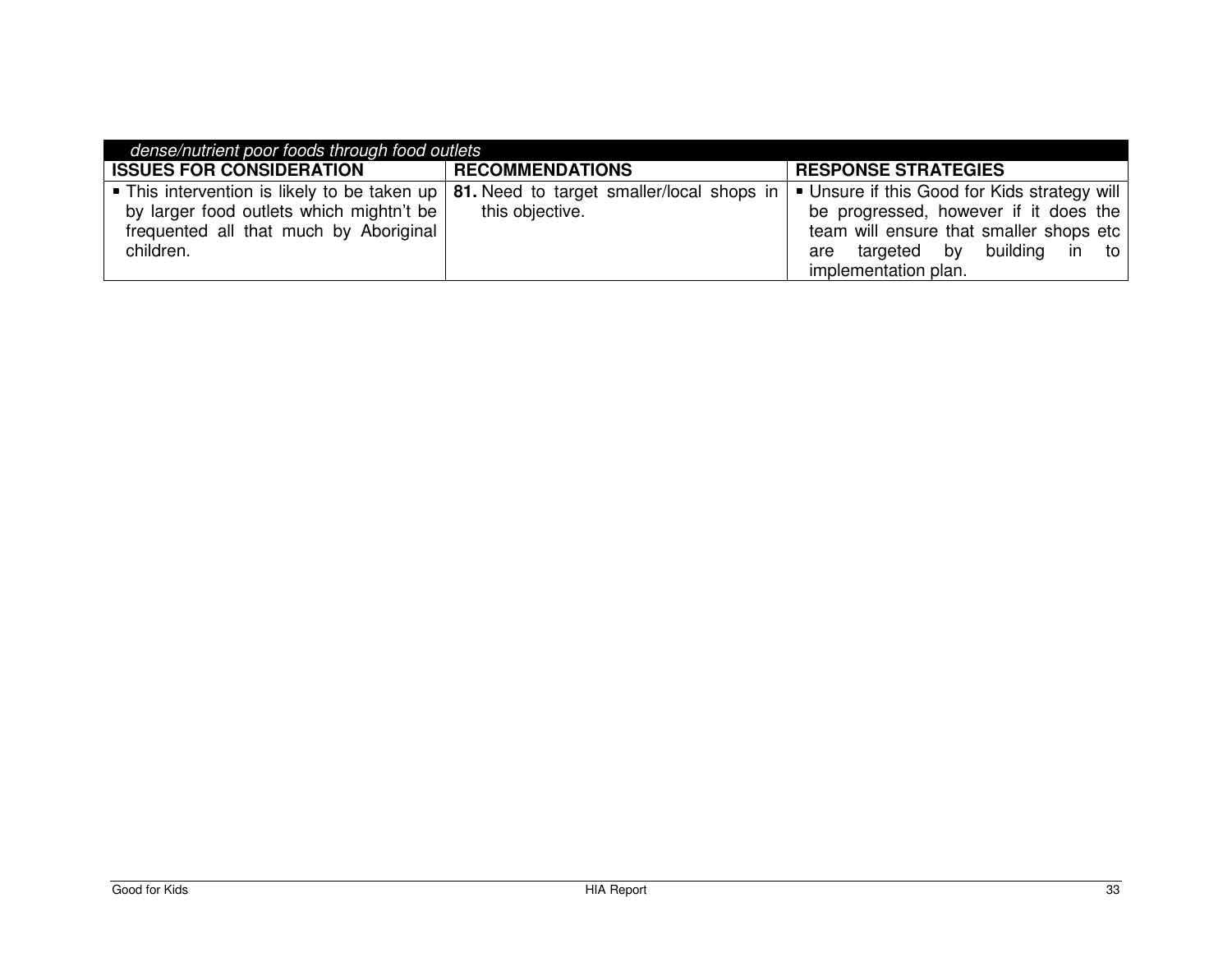# **Discussion and conclusions**

The equity-focused HIA allowed the Good for Kids program to assess its potential benefit and harm for Aboriginal children at an early stage in its implementation and to adapt it in an effort to maximise the benefits and minimise harm in a way that was consistent with the guiding principles.

Over 80 recommendations for amending the program were produced by the HIA working party and accepted by the Good for Kids program. These recommendations were made to ensure Good for Kids strategies did not directly or indirectly exclude Aboriginal children and communities by failing to acknowledge and plan for differences in how healthy eating and physical activity is understood and approached in Aboriginal communities. The recommendations reflected how cultural practices, systems for accessing education, health and other community services and socio-economic status within Aboriginal communities could result in 'gaps' in Good for Kids ability to equitably reach Aboriginal kids.

The needs of the Good for Kids program were for an assessment of those strategies ability to meet the needs of Aboriginal children. The appeal of the equity focussed model of the HIA was that it allowed through scoping of the HIA a redirection of the assessment away from potential health impacts to potential equity gaps.

The Good for Kids HIA deliberately examined the equity gaps of strategies which had an explicit aim of impact on health, thereby effectively assessed existing strategies for their ability to reach and service Aboriginal children equitably in the program.

The management of the inclusion of the HIA recommendations would have been more efficient if the HIA was conducted prior to program plan confirmation and commencement of program being implemented. This situation was unavoidable due to the need for effective consultation with Aboriginal communities and external political pressure to implement the program.

However, the working party was able to assess the program in depth due to the quality and extensiveness of the Good for Kids program plan. This enabled practical and direct recommendations to be produced which were then able to be understood and had relevance for Good for Kids program staff.

#### **Conclusion**

The HIA was a useful tool for helping improve the equity with which the program was delivered to Aboriginal and non-Aboriginal children. The program is better positioned to meet the needs of Aboriginal children and not exacerbate existing inequalities in health status. Moreover, the methodology developed as part of the process of conducting the HIA can be used by others to ensure equitable delivery of similar programs.